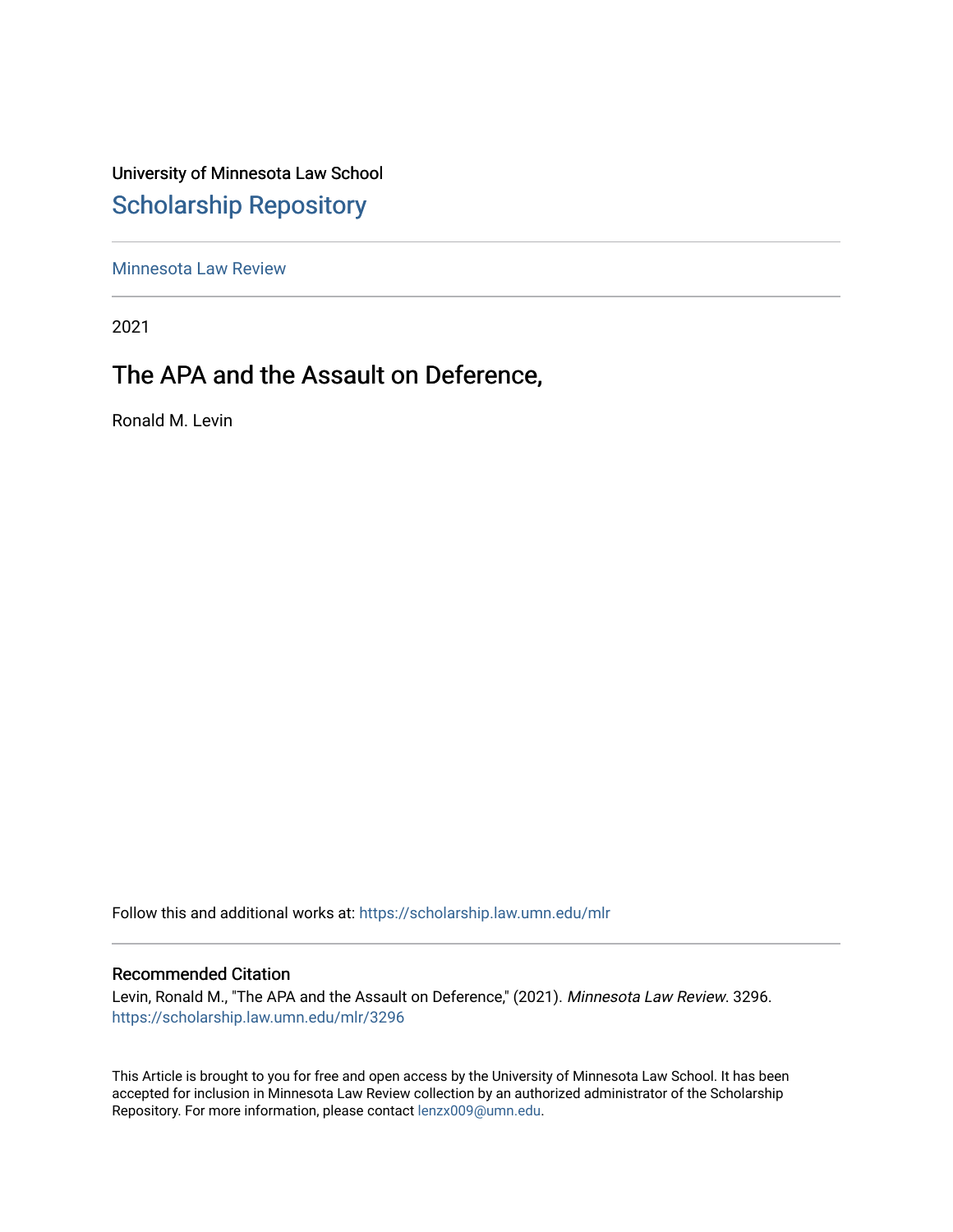# **Article**

# **The APA and the Assault on Deference**

# **Ronald M. Levin†**

| А. | Does the First Sentence Have Operative Effect at All?  137 |  |
|----|------------------------------------------------------------|--|
| В. | Textual Implications: "Decide" and "Determine"  140        |  |
| C. |                                                            |  |
| D. |                                                            |  |
|    |                                                            |  |
|    |                                                            |  |
| Е. |                                                            |  |
|    |                                                            |  |
|    |                                                            |  |
|    | 3. Critique of the Rollback Analysis: Pre-1940  167        |  |
|    | 4. Critique of the Rollback Analysis: Post-1940  170       |  |
| F. |                                                            |  |
|    |                                                            |  |
|    |                                                            |  |
|    |                                                            |  |
|    |                                                            |  |
|    |                                                            |  |

# INTRODUCTION

This Article examines the question of whether the Administrative Procedure Act (APA) forbids reviewing courts from displaying deference to administrative agencies' interpretations of the statutes and rules that they administer. Some readers might initially suppose that the answer to that question is too self-evident to require exploration in a law review. After all, courts have displayed such deference routinely during the entire seventy-plus years in which the APA has been

<sup>†</sup> William R. Orthwein Distinguished Professor of Law, Washington University in St. Louis. I thank Gillian Metzger and Kristin Hickman for comments on an earlier draft of this Article. Copyright  $\odot$  2021 by Ronald M. Levin.

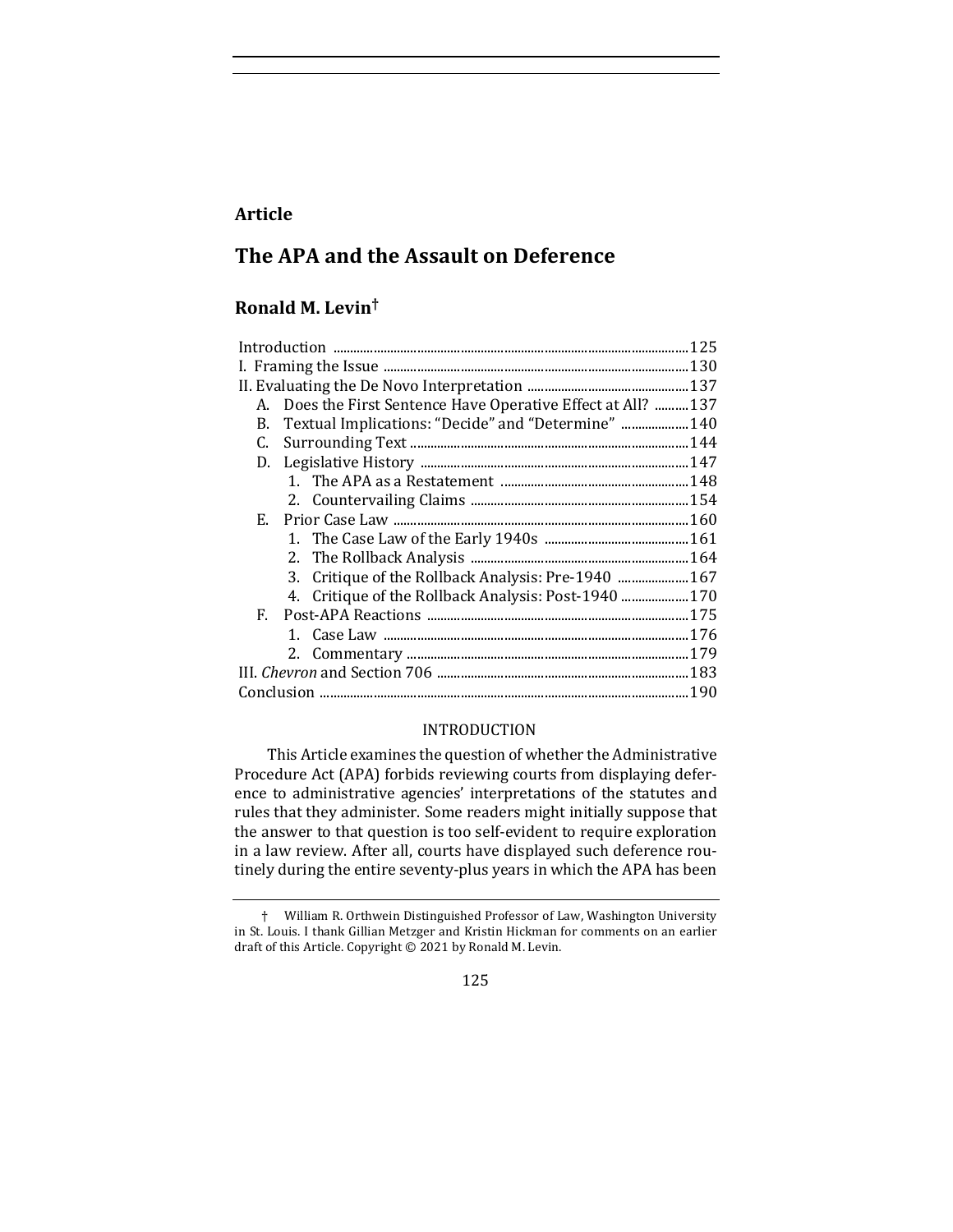in force. But events of the past few years tell a different story. The propriety of such deference is one of the most contested issues in current administrative law discourse.<sup>1</sup>

A proposal to abolish judicial deference to agencies' legal interpretations even found its way into congressional deliberations a few years ago, when the House of Representatives was under Republican control.<sup>2</sup> The deference debate has multiple dimensions, ranging from the constitutional to the prudential, but the APA dimension has comprised one battleground in this wider war.

*Kisor v. Wilkie<sup>3</sup>* provides the most conspicuous evidence that the stated question is up for grabs. In that 2019 case, the Supreme Court considered whether to overrule so-called *Auer* deference. That doctrine, a close cousin of the better-known *Chevron* doctrine,<sup>4</sup> provides that an agency's interpretation of an ambiguous regulation is "controlling unless plainly erroneous or inconsistent with the regulation."<sup>5</sup> The result was something of a standoff. A plurality opinion by Justice Kagan reaffirmed support for *Auer*,<sup>6</sup> but Justice Gorsuch, in a lengthy separate opinion, condemned *Auer* and lamented the Court's failure to abandon it.<sup>7</sup> Among other reasons, Justice Gorsuch relied on  $\S 706$  of the APA. The first sentence of that provision states that "the reviewing court shall decide all relevant questions of law, interpret constitutional and statutory provisions, and determine the meaning or applicability of the terms of an agency action."<sup>8</sup> According to Gorsuch, § 706 commands independent, nondeferential review of legal issues,

<sup>1.</sup> *See generally* Christopher J. Walker, *Attacking* Auer and Chevron *Deference: A Literature Review*, 16 GEO. J.L. & PUB. POL'Y 103 (2018).

<sup>2.</sup> *See* H.R. REP. No. 114-622, at 5 (2016) (supporting the proposed Separation of Powers Restoration Act, in part because "it has . . . been suggested that *Chevron* conflicts flatly with the express terms of the Administrative Procedure Act of 1946"). The House later voted to adopt the amendment. Regulatory Accountability Act, H.R. 5, tit. 1, 115th Cong. § 107 (2017).

<sup>3. 139</sup> S. Ct. 2400 (2019).

<sup>4.</sup> Chevron, U.S.A., Inc. v. Nat. Res. Def. Council, Inc., 467 U.S. 837 (1984).

<sup>5.</sup> Auer v. Robbins, 519 U.S. 452, 461 (1997) (quotation marks omitted) (citing Robertson v. Methow Valley Citizens Council, 490 U.S. 332, 359 (1989)). The doctrine was previously called *Seminole Rock* deference, after an earlier case that recited the same verbal formula. See Bowles v. Seminole Rock & Sand Co., 325 U.S. 410, 414 (1945).

<sup>6.</sup> *Kisor*, 139 S. Ct. at 2410-14.

<sup>7.</sup> *Id.* at 2425-48 (Gorsuch, J., concurring in the judgment). Gorsuch's opinion was technically a concurrence, because he agreed with the majority's decision to remand the case for further proceedings. In its substance, however, it was more like a dissent.

<sup>8. 5</sup> U.S.C. § 706.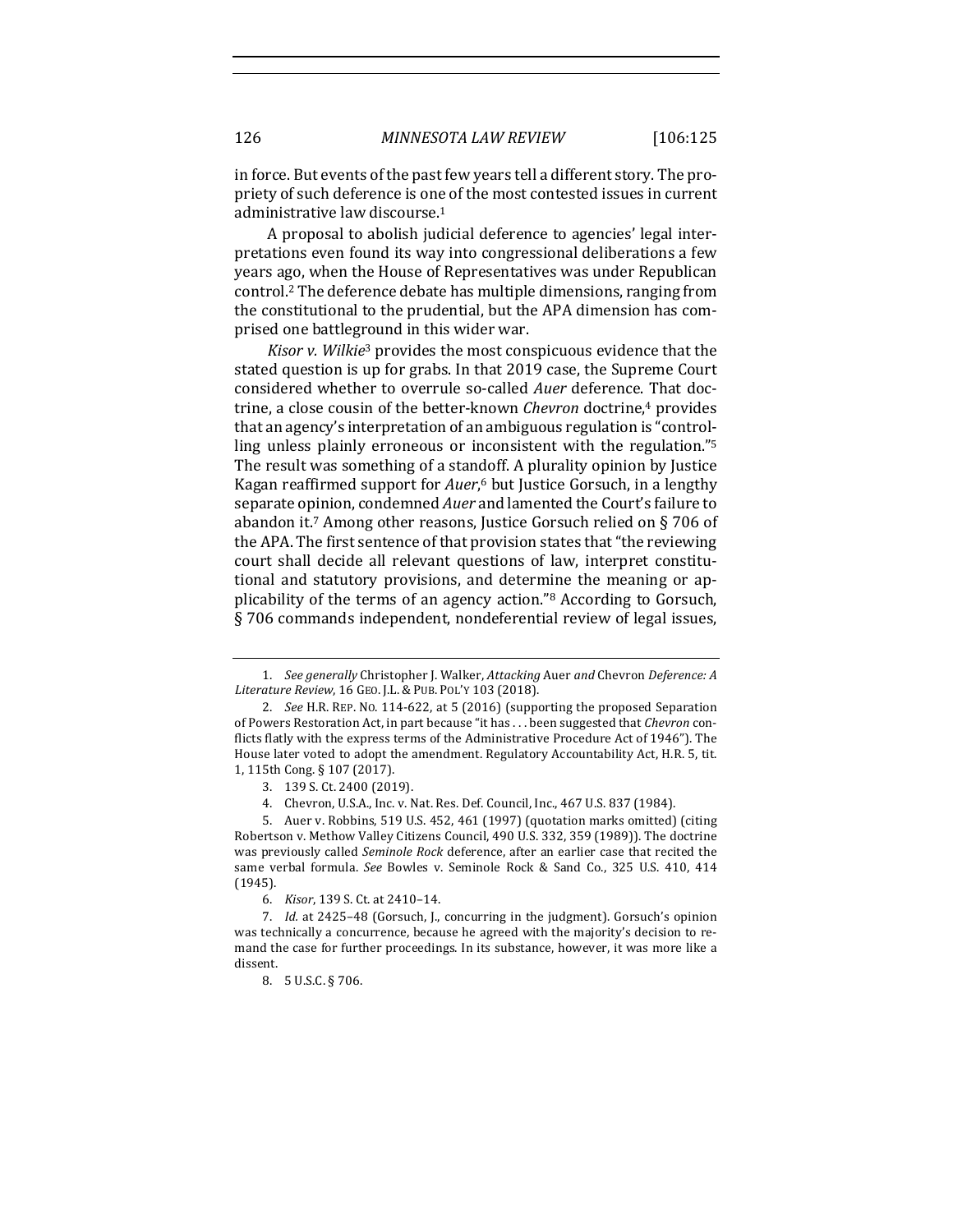including agencies' interpretations of their own regulations.<sup>9</sup> Although Kagan disagreed with this view,<sup>10</sup> the *Kisor* case as a whole did not resolve the question, because each of these two opinions spoke for only four Justices. The deciding vote was cast by Chief Justice Roberts, who supported *Auer* only on stare decisis grounds.<sup>11</sup> Roberts also concurred in Kagan's opinion insofar as it articulated limitations on the doctrine.12

Presumably, *Kisor's* inconclusive outcome means that conflict over the issues in the case, including the  $\S$  706 issue, will continue. Perhaps the Court will leave the *Auer* deference controversy alone for a while (although Gorsuch did warn that "this case hardly promises to be this Court's last word on *Auer*").<sup>13</sup> Even if it does, the § 706 issue could easily return to the Court in a challenge to *Chevron* deference. Under *Chevron*, as most readers of this Article are doubtless aware, a reviewing court is generally expected to uphold an agency's reasonable interpretation of an ambiguous statute that the agency administers.<sup>14</sup> That standard obviously raises many of the same questions about its consistency with § 706 that *Auer* deference does. Indeed, Gorsuch would undoubtedly be more than willing to support an assault on *Chevron* deference, for he has long proclaimed his antipathy for that doctrine, both as a lower court judge<sup>15</sup> and as a Justice.<sup>16</sup> Justice Thomas has already suggested, post-*Kisor*, that *Chevron* deference "is likely contrary to the APA."<sup>17</sup> Moreover, both Chief Justice Roberts and Justice Kavanaugh, in their separate opinions in *Kisor*, pointedly

14. *Chevron*, 467 U.S. at 843–44. For a more precise exegesis of the *Chevron* test, see *infra* Part III.

15. Gutierrez-Brizuela v. Lynch, 834 F.3d 1142, 1149 (10th Cir. 2016) (Gorsuch, J., concurring); Kristin E. Hickman, *To Repudiate or Merely Curtail? Justice Gorsuch and* Chevron *Deference*, 70 ALA. L. REV. 733 (2019) (surveying Gorsuch's lower court pronouncements on *Chevron*). Gorsuch's opinion in *Gutierrez-Brizuela* was reportedly a key factor in President Trump's decision to appoint him to the Court. See, e.g., DAVID A. KAPLAN, THE MOST DANGEROUS BRANCH: INSIDE THE SUPREME COURT'S ASSAULT ON THE CON-STITUTION 42 (2018) ("[W]hen Gorsuch became a finalist for the Court, his opinion on *Chevron* deference proved decisive in clinching the nomination.").

16. *See, e.g.*, BNSF Ry. Co. v. Loos, 139 S. Ct. 893, 908-09 (2019) (Gorsuch, J., dissenting).

17. United States v. Baldwin, 140 S. Ct. 690, 692 (2020) (Thomas, J., dissenting from denial of certiorari).

<sup>9.</sup> *Kisor*, 139 S. Ct. at 2432-34, 2435-37 (Gorsuch, J., concurring in the judgment).

<sup>10.</sup> *Id.* at 2418-20 (plurality opinion).

<sup>11.</sup> *Id.* at 2424–25 (Roberts, C.J., concurring in part).

<sup>12.</sup> *Id.*; *see id.* at 2414-18 (Kagan, J., for the Court).

<sup>13.</sup> *Id.* at 2448 (Gorsuch, J., concurring in the judgment).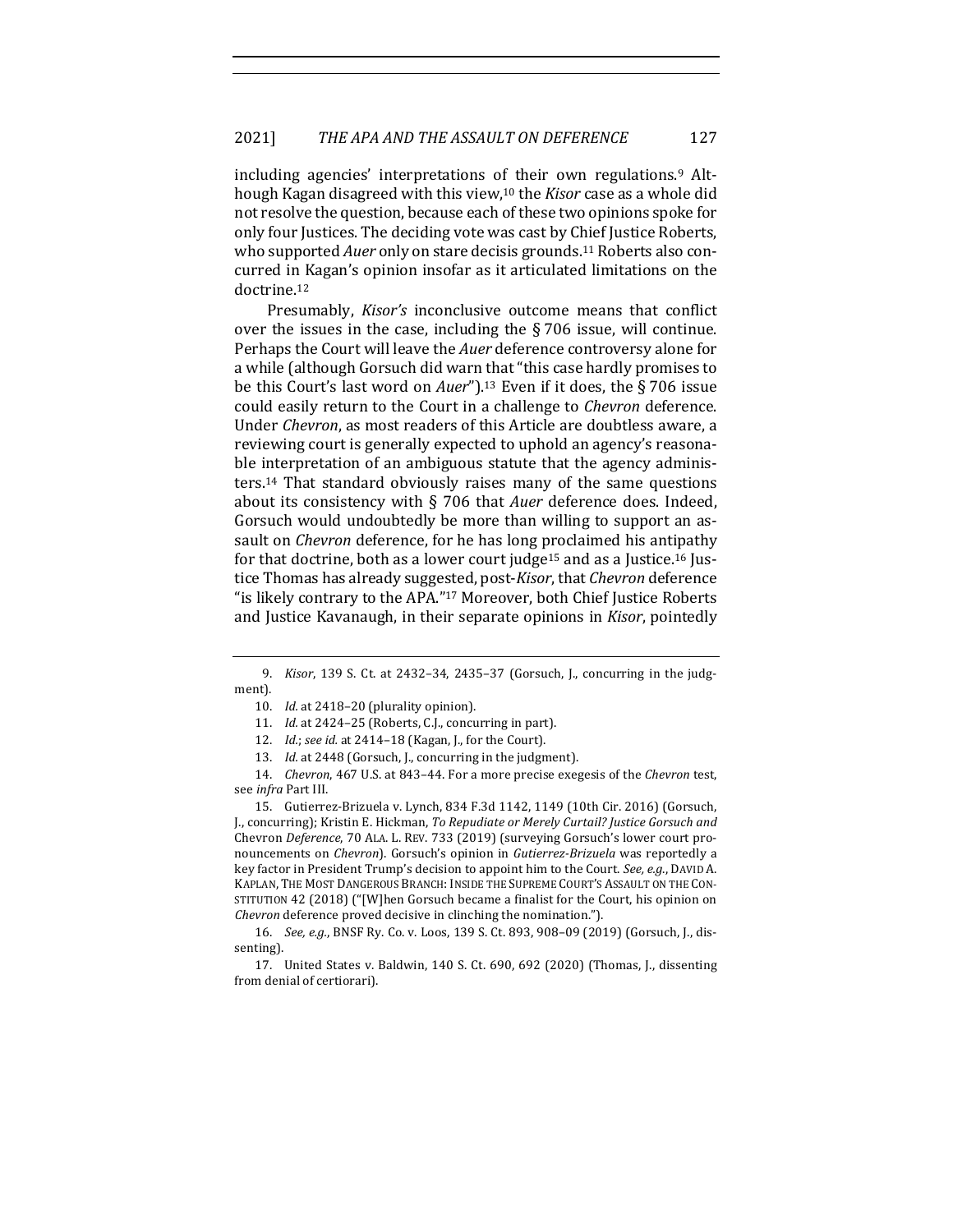stated that the outcome of that case had no implications for *Chevron*.<sup>18</sup> In addition, the lower court bench is populated with more than a few additional deference skeptics who might well take on this issue in anticipation of another Supreme Court encounter with it.<sup>19</sup>

Against this background, the need for scholarly attention to the § 706 issue is manifest. At the time of *Kisor*, the weight of scholarly opinion, at least in quantitative terms, was on Gorsuch's side. He was able to cite to many commentators who had given some degree of support to the de novo reading of § 706.<sup>20</sup> Most of those authors had expounded that position only passingly or with reservations, but others, most notably John Duffy and Aditya Bamzai, had defended it in extended analyses.<sup>21</sup>

At the same time, Kagan cited to only one article—by Cass Sunstein and Adrian Vermeule-to support her claim that  $\S 706$  does contemplate, or at least allow for, judicial deference on legal issues.<sup>22</sup> Indeed, there were few, if any, other articles she *could* have cited. In the

20. *Kisor*, 139 S. Ct. at 2433 n.49 (Gorsuch, J., concurring in the judgment). A partial list of such commentators (not identical with Gorsuch's list) would include CALEB NELSON, STATUTORY INTERPRETATION 707 & n.26 (2011); Michael McConnell, *Kavanaugh* and the "Chevron *Doctrine*," DEFINING IDEAS (July 30, 2018), https://www .hoover.org/research/kavanaugh-and-chevron-doctrine [https://perma.cc/WG42 -ZKEG]; Ronald A. Cass, *Vive La Deference?:* Rethinking the Balance Between Adminis*trative and Judicial Discretion*, 83 GEO. WASH. L. REV. 1294, 1313 (2015); Thomas W. Merrill, Re-Reading Chevron, 70 DUKE L.J. 1153, 1194 (2021); Jerry L. Mashaw, Rethink*ing Judicial Review of Administrative Action: A Nineteenth Century Perspective, 32* CARDOZO L. REV. 2241, 2243 (2011); Jack M. Beermann, *End the Failed* Chevron *Experiment Now: How Chevron Has Failed and Why It Can and Should Be Overruled,* 42 CONN. L. REV. 779, 788-89 (2010) [hereinafter Beermann, *End the Experiment*]; Elizabeth Garrett, *Legislating* Chevron, 101 MICH. L. REV. 2637, 2640 (2003); Jonathan Molot, Reexamining Marbury in the Administrative State: A Structural and Institutional Defense of Judicial Power over Statutory Interpretation, 96 NW. U. L. REV. 1239, 1249 (2002); Robert A. Anthony, *The Supreme Court and the APA: Sometimes They Just Don't Get It*, 10 ADMIN. L.J. AM. U. 1, 23-24 (1996); Cynthia A. Farina, *Statutory Interpretation and the* Balance of Power in the Administrative State, 89 COLUM. L. REV. 452, 473 & n.85 (1989).

21. John F. Duffy, *Administrative Common Law in Judicial Review*, 77 TEX. L. REV. 113 (1998); Aditya Bamzai, *The Origins of Judicial Deference to Executive Interpretation*, 126 YALE L.J. 908 (2017) [hereinafter Bamzai, *Origins*].

22. *Kisor*, 139 S. Ct. at 2419, 2421 (plurality opinion) (citing Cass R. Sunstein &

<sup>18.</sup> *Kisor*, 139 S. Ct. at 2425 (Roberts, C.J., concurring in part); *id.* at 2449 (Kavanaugh, J., concurring in the judgment).

<sup>19.</sup> *See, e.g.*, Egan v. Del. River Port Auth., 851 F.3d 263, 278-83 (3d Cir. 2017) (Jordan, J., concurring in the judgment); Raymond M. Kethledge, *Ambiguities and Agency Cases: Reflections After (Almost) Ten Years on the Bench*, 70 VAND. L. REV. EN BANC 315, 324 (2017); Abbe R. Gluck & Richard A. Posner, *Statutory Interpretation on the Bench: A Survey of Forty-Two Judges on the Federal Courts of Appeals,* 131 HARV. L. REV. 1298, 1348-49 (2018) (finding widespread distaste for *Chevron* in the regional courts of appeals, although not in the D.C. Circuit).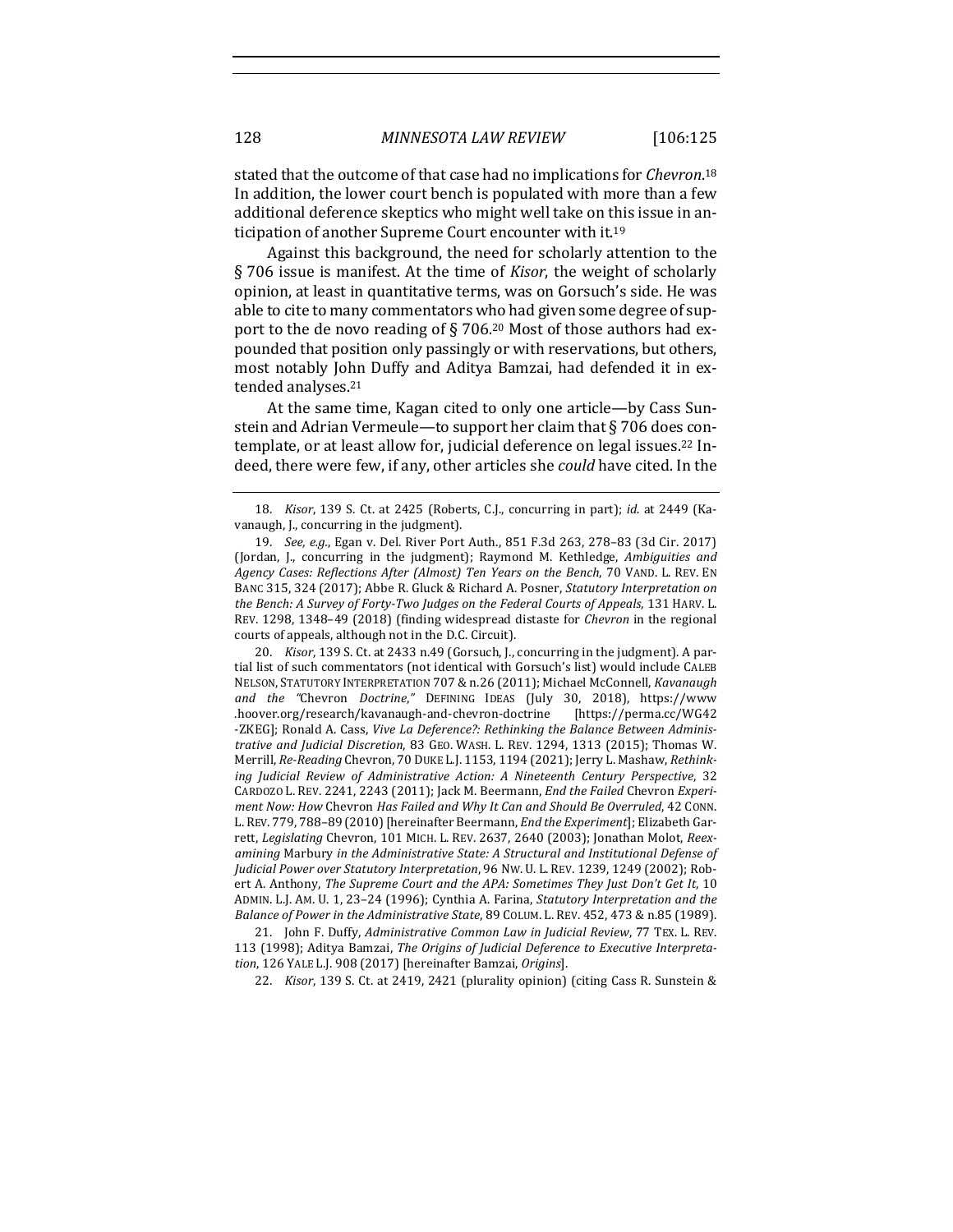wake of *Kisor*, Sunstein has expanded on his previous analysis in another article,<sup>23</sup> and Craig Green has also written helpfully on the subject.<sup>24</sup> These treatments, however, are relatively brief. In view of the deeply contested and ideologically charged nature of this controversy, I believe a more comprehensive analysis of the manifold dimensions of this issue is needed, and this Article seeks to provide one.

That inquiry will show, I believe, that the de novo reading of § 706 is quite weak. With due respect for those who have argued to the contrary, I propose to demonstrate that the no-deference thesis is deeply flawed, and many individual arguments that have been deployed to support it are decidedly shaky. In a way, this conclusion should not be surprising, because for more than seven decades the courts have regularly proceeded on the assumption that the first sentence of  $\S 706$ imposes no real constraint on their decision-making. The revisionists, seeking to overturn an APA interpretation that has prevailed in the courts since before any of them was born, have a heavy burden to carry, and I will argue that they cannot come close to carrying it.

A distinctive feature of this particular issue is that, unlike many other aspects of the ongoing debate over judicial deference, the APA argument can be discussed and evaluated on the basis of conventional legal materials. Usually, controversies over *Chevron* and *Auer* deference implicate fundamental disagreements about the appropriate scope, and even the legitimacy, of the regulatory state.<sup>25</sup> Legal analysts frequently, and perhaps necessarily, bring their respective ideological preferences to these discussions. I will contend, however, that the

23. Cass R. Sunstein, Chevron as Law, 107 GEO. L.J. 1613, 1641-57 (2019) [hereinafter Sunstein, Chevron *as Law*]. For a short, readable version of the portions of his article that are most relevant to the present article, see Cass R. Sunstein, Chevron *Is Not Inconsistent with the APA*, YALE J. ON REG.: NOTICE & COMMENT (Sept. 16, 2020), https://www.yalejreg.com/nc/chevron-is-not-inconsistent-with-the-apa-by-cass-r -sunstein [https://perma.cc/C97T-CJQG].

24. Craig Green, Chevron *Debates and the Constitutional Transformation of Administrative Law*, 88 GEO. WASH. L. REV. 654, 676-94 (2020).

Adrian Vermeule, *The Unbearable Rightness of* Auer, 84 U. CHI. L. REV. 297, 306, 308 (2017)). In this section of her opinion, Kagan also cited to an article by Dean Manning to support one of her background premises. *Id.* at 2420 (citing John F. Manning, *Constitutional Structure and Judicial Deference to Agency Interpretations of Agency Rules*, 96 COLUM. L. REV. 612, 635-36 (1996)). As is well known, however, Manning's article as a whole is a classic statement of *opposition* to Auer deference (which was then called *Seminole Rock* deference). *See, e.g.*, Talk Am., Inc. v. Mich. Bell Tel. Co., 564 U.S. 50, 68-69 (2011) (Scalia, J., concurring) (disavowing his previous support for Auer deference, partly on the basis of Manning's analysis).

<sup>25.</sup> For an overview of the political and legal controversy, see Gillian E. Metzger, Foreword: 1930's Redux: The Administrative State Under Siege, 131 HARV. L. REV. 1 (2017).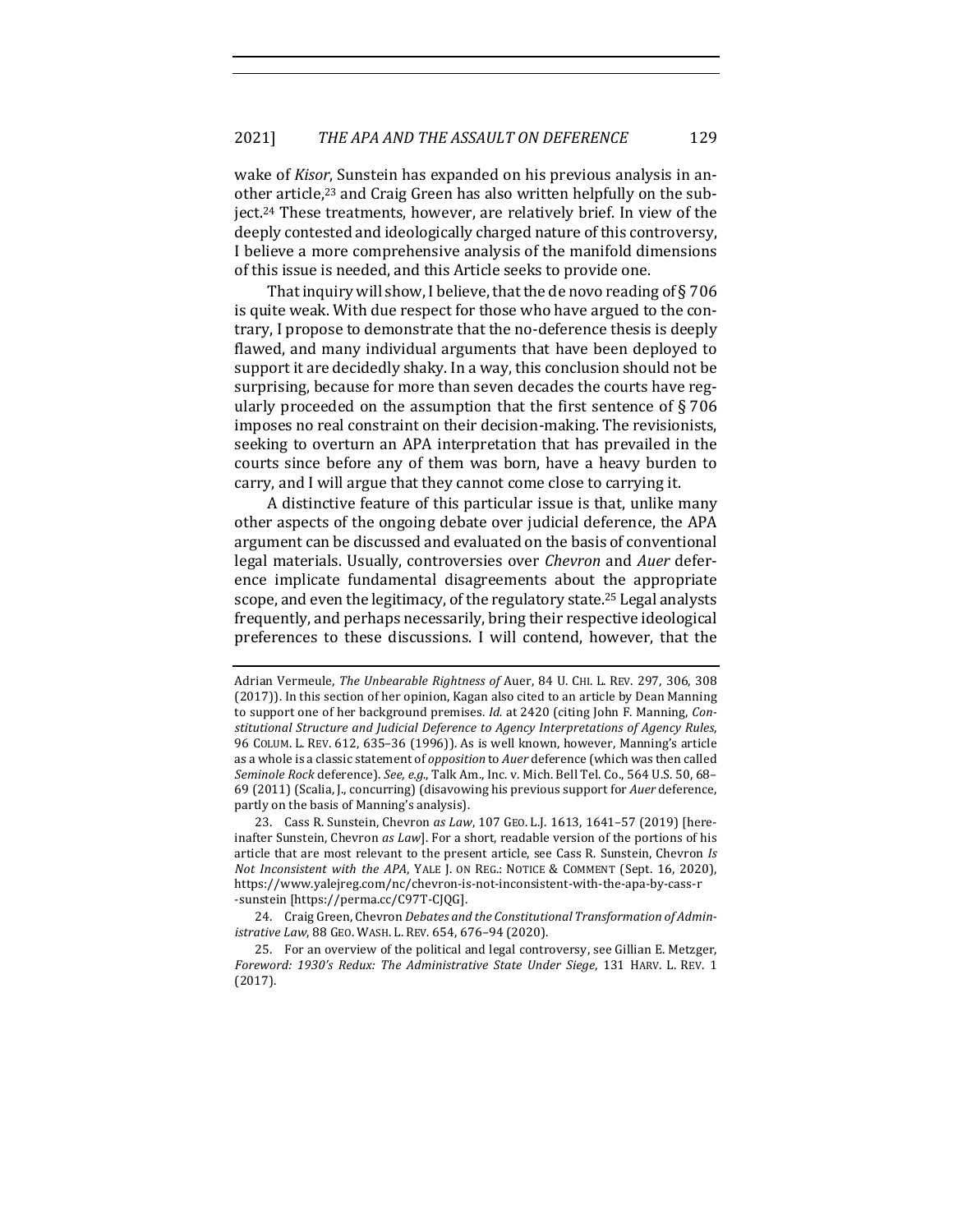§ 706 issue is, or ought to be, different. It can and should depend on evidence—although, in the current politicized environment, I would hesitate to predict that this Article, or any other, will terminate all disputation over that issue.<sup>26</sup>

Part I of this Article analyzes the Kagan and Gorsuch opinions in *Kisor*, using them as a vehicle for framing with precision the scope and thrust of this Article. Part II examines the evidence closely, contending that the text of  $\S 706$ , related APA provisions, legislative history, case law background, and contemporaneous understanding all fail to support the no-deference interpretation of  $\S 706$ . Instead, the evidence shows that Congress was not particularly concerned about the issue of judicial review of agencies' legal interpretations, so it left the preexisting tradition of deference undisturbed.

Of course, the proposition that  $\S$  706 does not forbid all judicial deference to agencies on legal issues does not, standing alone, establish what sorts of deference the APA does allow. Over the years, the provision has been applied in a variety of ways. Part III of the Article explains why, in my view, the *Chevron* doctrine, as currently applied, falls within the range of allowable approaches.

#### **I. FRAMING THE ISSUE**

At the outset, I will try to articulate with precision the interpretation of  $\S 706$  that the Article seeks to refute and the alternative that it will defend. To that end, I will focus on *Kisor v. Wilkie*, in which Justices Kagan and Gorsuch set forth diametrically opposed interpretations of the first sentence of  $\S$  706. First, consider Gorsuch's perspective. He wrote that the first sentence of  $\S 706$ 

instructs reviewing courts to "decide all relevant questions of law" and "set aside agency action . . . found to be . . . not in accordance with law." Determining the meaning of a statute or regulation, of course, presents a classic legal question. But in case these directives were not clear enough, the APA further directs courts to "determine the meaning" of any relevant "agency action," including any rule issued by the agency. The APA thus requires a reviewing court to resolve for itself any dispute over the proper interpretation of an agency regulation. A court that, in deference to an agency, adopts something other than the best reading of a regulation isn't "decid[ing]" the relevant

<sup>26.</sup> It has been argued that *Chevron* must be consistent with the APA, because it largely overlaps the deferential standard of review codified in § 706(2)(A). Kristin E. Hickman & R. David Hahn, *Categorizing* Chevron, 81 OHIO ST. L.J. 611, 656-69 (2020). As will be seen below, I agree with this analysis up to a point. *See infra* note 309 and accompanying text. Before reaching that proposition, however, I will devote the bulk of this Article to demonstrating that the first sentence of  $\S$  706 poses no obstacle to that conclusion.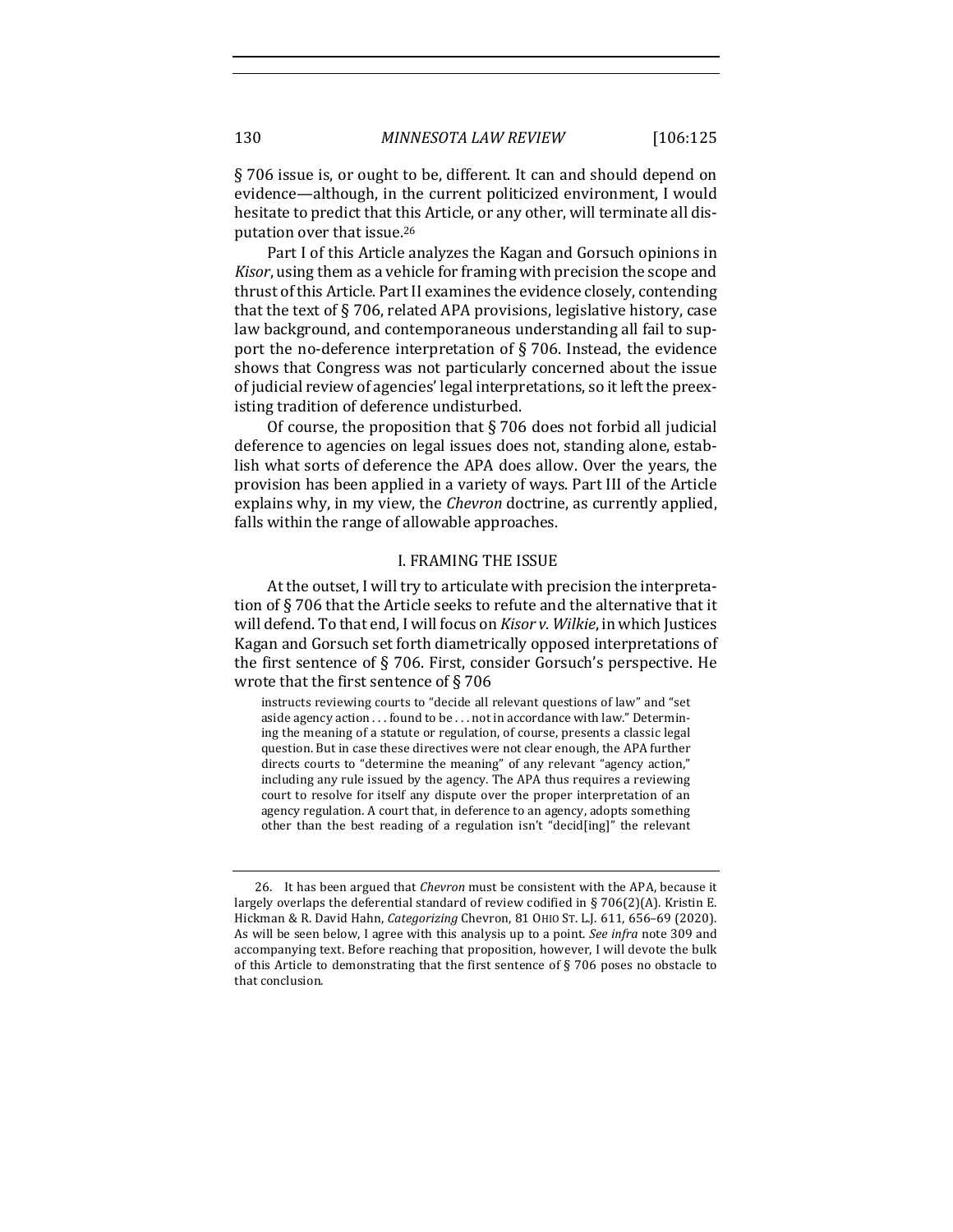"questio[n] of law" or "determin[ing] the meaning" of the regulation. Instead, it's allowing the agency to dictate the answer to that question.<sup>27</sup>

Notwithstanding his argumentative tone, Gorsuch's explanation of the meaning of the provision was straightforward: Section 706 flatly forbids deference to agency views on questions of law, including the interpretation of regulations. As he went on to maintain, the APA's "unqualified command requires the court to determine legal questions—including questions about a regulation's meaning—by its own lights, not by those of political appointees or bureaucrats who may even be self-interested in the case at hand."<sup>28</sup>

Arguably, the clarity of that stance is undercut by Gorsuch's occasional approving references to the competing review standard in *Skidmore* v. Swift & Co.<sup>29</sup> Indeed, Chief Justice Roberts and Justice Kavanaugh, in their separate opinions in *Kisor*, claimed that they could see little difference between Gorsuch's and Kagan's positions.<sup>30</sup> Those statements are important as expressions of the way in which *they themselves* would like Gorsuch's opinion to be read, but one can seriously doubt whether Gorsuch himself would agree. *Skidmore*, of course, is applied differently in different jurists' hands.<sup>31</sup> Gorsuch's version seems to be one in which a court will accept an agency's interpretation only if it is *persuaded* by that position, which is a very faint form of deference, if it can be called by that name at all. I will refrain from speculating about how this dynamic among the Justices will play out over time. What seems abundantly clear, however, is that nearly every page in Gorsuch's concurrence exudes overt hostility to any incursions on a reviewing court's "independence" in its review of legal issues. For present purposes, therefore, it seems safe to assume that Gorsuch intends to continue to propound the no-deference approach to the APA, or at least that this attitude will be a factor to reckon with in the broader intellectual debate.

Kagan's interpretation of  $\S$  706 requires a somewhat fuller exegesis. She explained it as follows:

[E]ven when a court defers to a regulatory reading, it acts consistently with Section 706. That provision does not specify the standard of review a court

<sup>27.</sup> *Kisor*, 139 S. Ct. at 2432 (Gorsuch, J., concurring in the judgment). 28. *Id.*

<sup>29. 323</sup> U.S. 134, 140 (1944); see, e.g., *Kisor*, 139 S. Ct. at 2428, 2447 (Gorsuch, J., concurring in the judgment).

<sup>30.</sup> *Kisor*, 139 S. Ct. at 2424-25 (Roberts, C.J., concurring in part); *id.* at 2448-49 (Kavanaugh, J., concurring in the judgment).

<sup>31.</sup> See generally Kristin E. Hickman & Matthew D. Krueger, *In Search of the Mod*ern Skidmore Standard, 107 COLUM. L. REV. 1235, 1250-71 (2007) (exploring how Skid*more* is applied in various lower court opinions).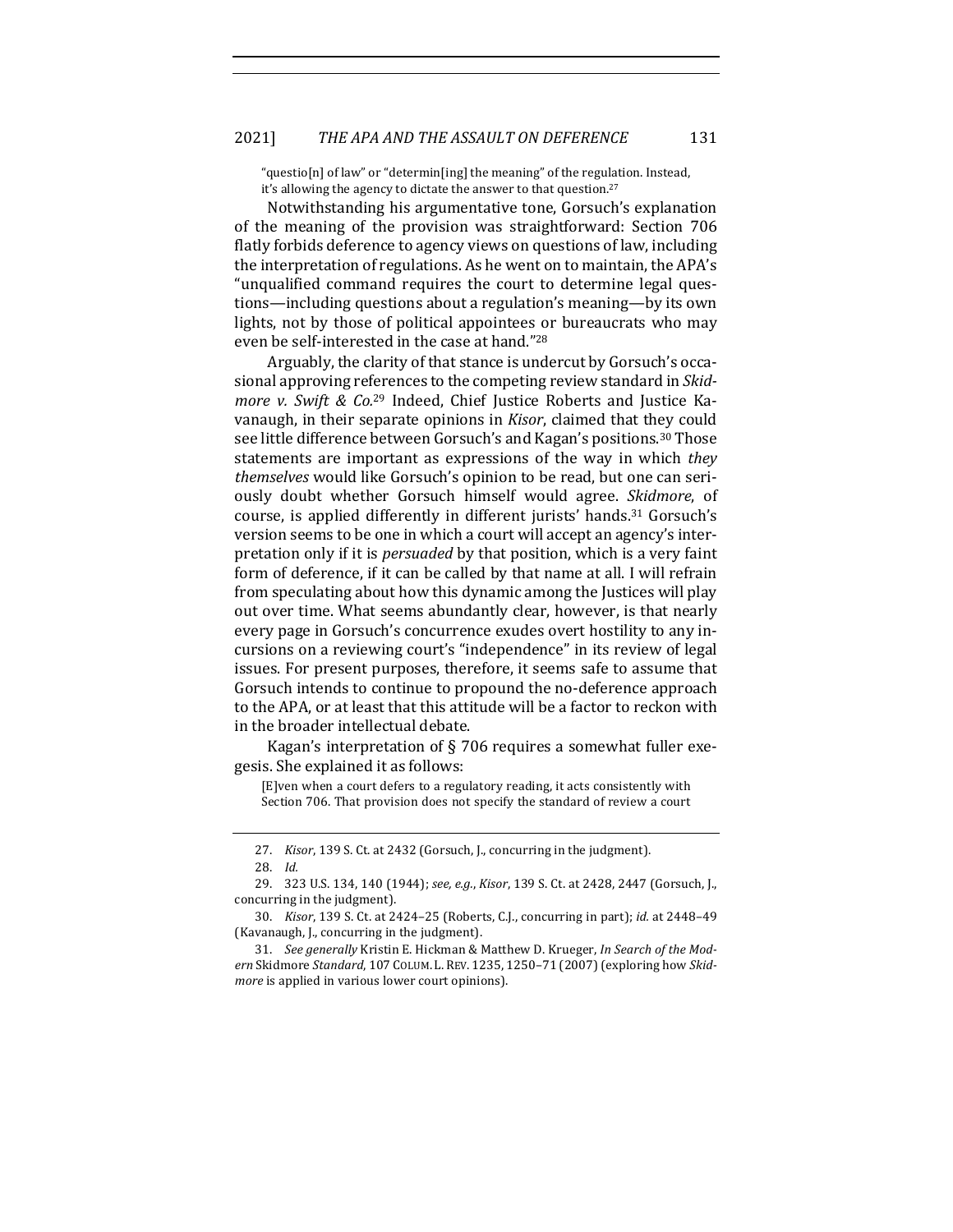should use in "determin[ing] the meaning" of an ambiguous rule.  $5$  U.S.C. § 706. One possibility, as Kisor says, is to review the issue de novo. But another is to review the agency's reading for reasonableness. . . . [W]e have long presumed (subject always to rebuttal) that the Congress delegating regulatory authority to an agency intends as well to give that agency considerable latitude to construe its ambiguous rules.... Because of ... [that presumption,] courts do not violate Section 706 by applying *Auer*. To the contrary, they fulfill their duty to "determine the meaning" of a rule precisely by deferring to the agency's reasonable reading  $\dots$ 

That is especially so given the practice of judicial review at the time of the APA's enactment. Section 706 was understood when enacted to "restate[] the present law as to the scope of judicial review [citing the Attorney General's Manual on the APA]." ... We have thus interpreted the APA not to "significantly alter the common law of judicial review of agency action." . . . That pre-APA common law included *Seminole Rock* itself (decided the year before) along with prior decisions foretelling that ruling. Even assume that the deference regime laid out in those cases had not yet fully taken hold. At a minimum, nothing in the law of that era required all judicial review of agency interpretations to be de novo.... And so nothing suggests that Section  $706$ imposes that requirement.<sup>32</sup>

That Kagan rejected Gorsuch's claim that  $\S$  706 requires de novo review is self-evident. But several points concerning her alternative vision invite exploration.

First, one should not interpret her analysis as relying very heavily on a supposition that Congress does, *in fact*, typically "intend" to grant agencies latitude to construe their own regulations. Her "presumption" that it does was, although not entirely unprecedented,<sup>33</sup> a relatively new framework for discussion of *Auer* deference. Historically, the Court has not chosen to be explicit about the jurisprudential foundations for *Auer* deference, or for that matter *Chevron* deference. Had the question been raised, the Court would probably have described these doctrines as exercises of federal common law authority. Indeed, much of the corpus of administrative law can be described as manifestations of "administrative common law."<sup>34</sup>

<sup>32.</sup> *Kisor*, 139 S. Ct. at 2419-20 (plurality opinion).

<sup>33.</sup> In this regard, Kagan relied solely, see *id.* at 2412, on *Martin v. OSHRC*, 499 U.S. 144, 151-53 (1991), in which the Court held that, in a regulatory scheme in which one agency brings enforcement cases and a second agency adjudicates them, courts should presume that Congress would prefer for the enforcement agency to be the one to which the courts owe deference. The "presum[ption]" that *some* agency should receive deference was noted only briefly, as it was not directly at issue. *Id.* at 151. Of course, the basic idea, not framed in terms of a presumption, had been around for many decades.

<sup>34.</sup> Regarding the major role that administrative common law plays in regulatory cases, see, e.g., Gillian E. Metzger, *Foreword: Embracing Administrative Common Law*, 80 GEO. WASH. L. REV. 1293, 1298-1304 (2012) [hereinafter Metzger, *Embracing*]; Jack M. Beermann, *Common Law and Statute Law in Administrative Law*, 63 ADMIN. L. REV. 1,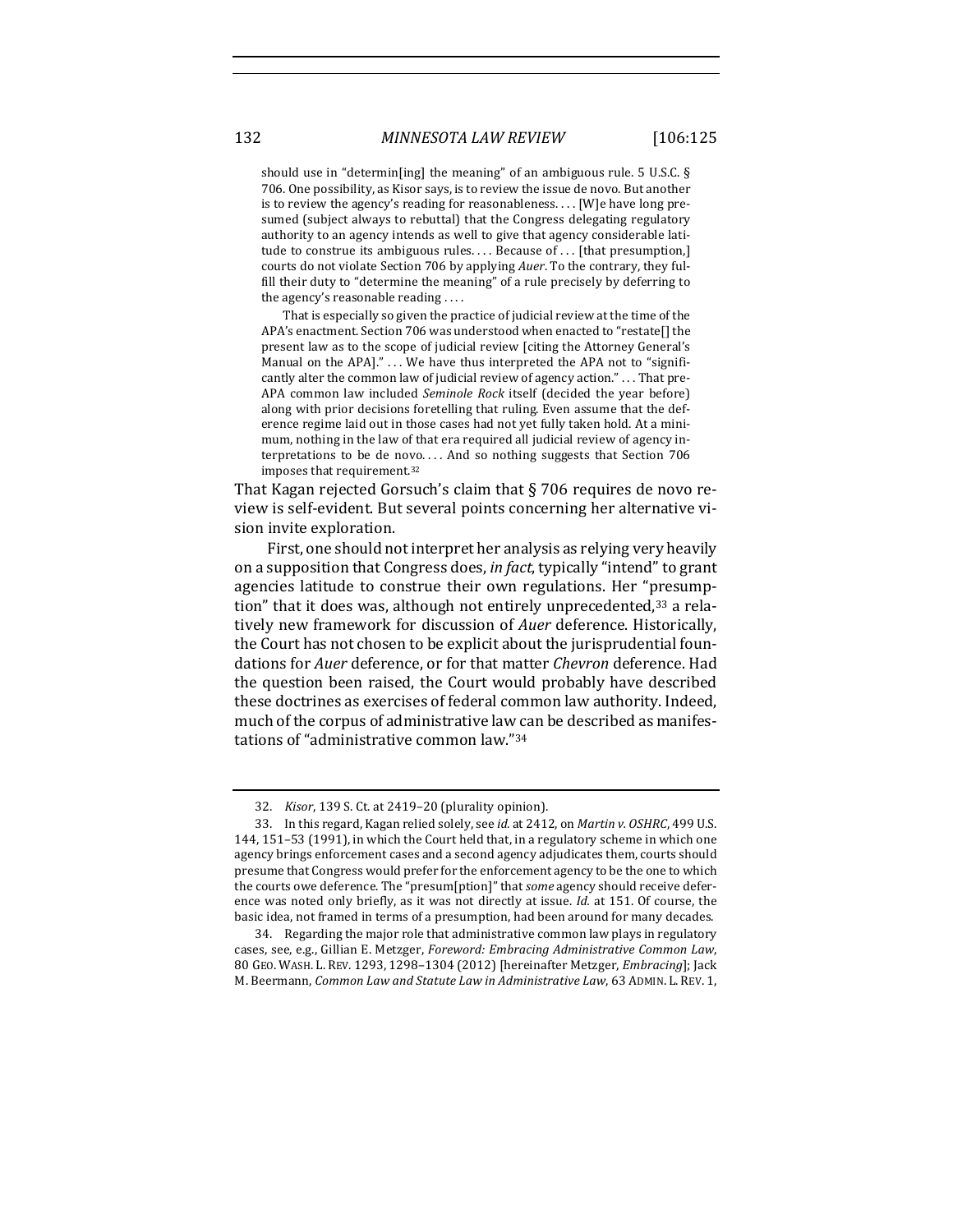Kagan's new approach was clearly modeled on the presumptions that the Court has articulated in closely related contexts. Under *Chevron*, the courts will generally presume that Congress intends for statutory ambiguities to be resolved by agencies in some reasonable fashion;<sup>35</sup> and under *United States v. Mead Corp.*,<sup>36</sup> they will also generally assume that this congressional intention extends only to actions that an agency takes after a relatively formal decisional process.<sup>37</sup> It has long been recognized (even by Professor Kagan) that these presumptions are fictions, or at best unverified assertions.<sup>38</sup> Nevertheless, by the time of *Kisor*, this somewhat artificial mode of analysis had become a familiar convention in judicial review doctrine, and Kagan's adoption of this rhetorical device in the *Auer* context was not very surprising.

One can assume that the Court chooses to speak in "presumption" terms in these contexts because it believes that they provide at least a patina of positive-law support for its pronouncements on deference. As a practical matter, however, not much depends in this context on whether the Court relies overtly on common-law precedents, or instead on presumptions that largely rest on the same type of reasoning that had previously been reflected in those precedents.<sup>39</sup> The Court's language about presumed congressional intent simply converts our inquiry into a question of why the APA *should* be read to direct, or at least to allow, courts to apply that presumption.

Second, one might get the impression from the above excerpt that, in Kagan's view, Congress *directed* reviewing courts to comply

<sup>5-26 (2011) [</sup>hereinafter Beermann, *Common Law*]; Kenneth Culp Davis, *Administra*tive Common Law and the Vermont Yankee Opinion, 1980 UTAH L. REV. 3, 6-10; Emily S. Bremer, The Unwritten Administrative Constitution, 66 FLA. L. REV. 1215, 1220, 1244– 48 (2014). *See generally* Peter L. Strauss, *The Common Law and Statutes*, 70 U. COLO. L. REV. 225 (1999) (encouraging judicial recognition of the interplay between statutes and the common law).

<sup>35.</sup> *See, e.g.*, King v. Burwell, 135 S. Ct. 2480, 2488 (2015) (dictum); Util. Air Regul. Grp. v. EPA, 573 U.S. 302, 315 (2014); City of Arlington v. FCC, 569 U.S. 290, 296 (2013); Smiley v. Citibank (South Dakota), N.A., 517 U.S. 735, 740-41 (1996).

<sup>36. 533</sup> U.S. 218 (2001).

<sup>37.</sup> *Id.* at 229-30.

<sup>38.</sup> Michael Herz, Chevron *Is Dead; Long Live Chevron,* 115 COLUM. L. REV. 1867, 1875-76 (2015) (compiling authorities); David J. Barron & Elena Kagan, Chevron's *Nondelegation Doctrine,* 2001 SUP. CT. REV. 201, 212-25; Beermann, *End the Experi*ment, supra note 20, at 796-97 n.64; Antonin Scalia, *Judicial Deference to Administra*tive Interpretations of Law, 1989 DUKE L.J. 511, 517.

<sup>39.</sup> Beermann, *Common Law, supra* note 34, at 3 (noting practical equivalency between overt common law and creative statutory interpretation); Davis, *supra* note 34, at 4-5 (same); Metzger, *Embracing*, *supra* note 34, at 1295, 1310-11 (same).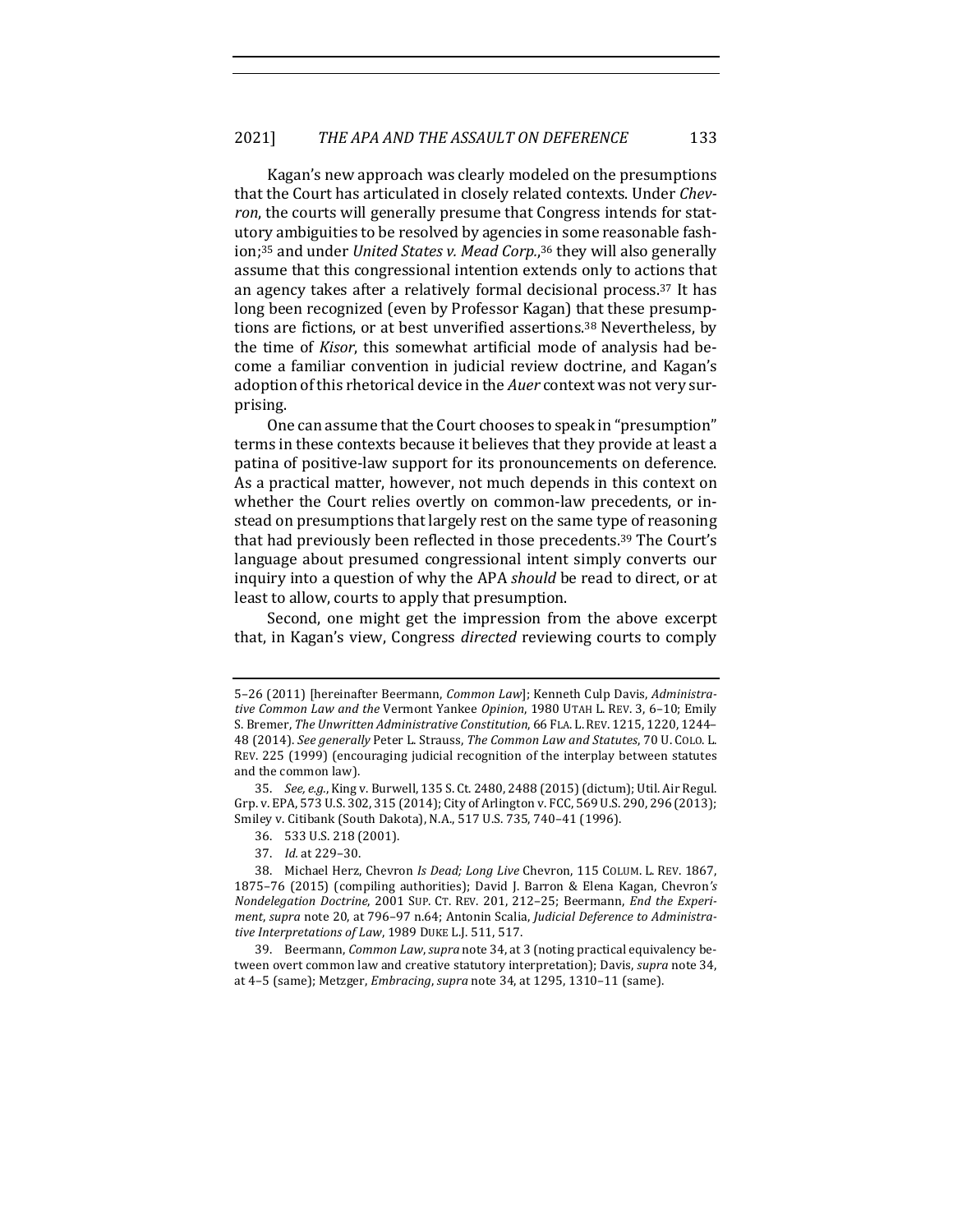with *Auer* (or more accurately *Seminole Rock*).<sup>40</sup> But that reading would surely be incorrect. To the contrary, she stated categorically that  $\S$  706 "does not specify the standard of review a court should use."<sup>41</sup> She noted that "nothing in the law of  $\ldots$  [the pre-1946] era required all judicial review of agency interpretations to be *de novo*."<sup>42</sup> It follows, she continued, that "nothing suggests that Section 706 imposes that requirement."<sup>43</sup> In short, her emphasis was on what the statute permits, not what it requires. Thus, the *Auer* principle (or presumption) was a permissible approach, but not the only one the statute would allow.

Third, implicit in the foregoing reasoning was an assumption that the APA maintains continuity with the past but also leaves room for the case law to evolve over time. On the one hand, the opinion presupposes a heritage of prior administrative practice—indeed, it claims that the Act does not "significantly alter the common law of judicial review of agency action."<sup>44</sup> On the other hand, the opinion assumes that, by stating principles of judicial review at a high level of generality, Congress avoided using language that would obligate courts to adhere indefinitely to the specific principles prevailing in the 1940s.<sup>45</sup> Indeed, Kagan's recognition of the open-ended nature of the APA is the best way to make sense of Part II.B. of her opinion, $46$  in which she "[took] the opportunity to restate, *and somewhat expand on*, [the] principles [of *Auer*] here to clear up some mixed messages we have

45. A contemporaneous author expressed the basic idea aptly:

Section 10 [now § 706]  $\dots$  does no more than to collect existing broad principles of law, with no apparent change, restatement, or clarification. To those who argue that even so, it is well to "freeze" the law as respects judicial review of administrative action, one can only ask the extent to which anything is "frozen." Such terms as "arbitrary," "capricious," "abuse of discretion," "substantial evidence," "prejudicial error," and the like mean now as before just what courts say that they mean; and there is no assurance that either judicial expressions or concepts of today will be identical with those of yesterday or to-morrow.

Homer A. Walkup, Note, *The Administrative Procedure Act*, 34 GEO. L.J. 457, 475 (1947). 46. *See Kisor*, 139 S. Ct. at 2414-18.

<sup>40.</sup> *See Kisor*, 139 S. Ct. at 2419 (plurality opinion) ("[Courts] fulfill their duty to 'determine the meaning' of a rule precisely by deferring to the agency's reasonable reading.") (quoting Sunstein & Vermeule, *supra* note 22, at 306).

<sup>41.</sup> *Id.*

<sup>42.</sup> *Id.* at 2420.

<sup>43.</sup> *Id.*

<sup>44.</sup> *Id.* (quoting Heckler v. Chaney, 470 U.S. 821, 832 (1985)). Most commentators at the time of the Act's enactment saw  $\S$  706 as largely, if not entirely, compatible with preexisting common law. See infra Part II.F.2.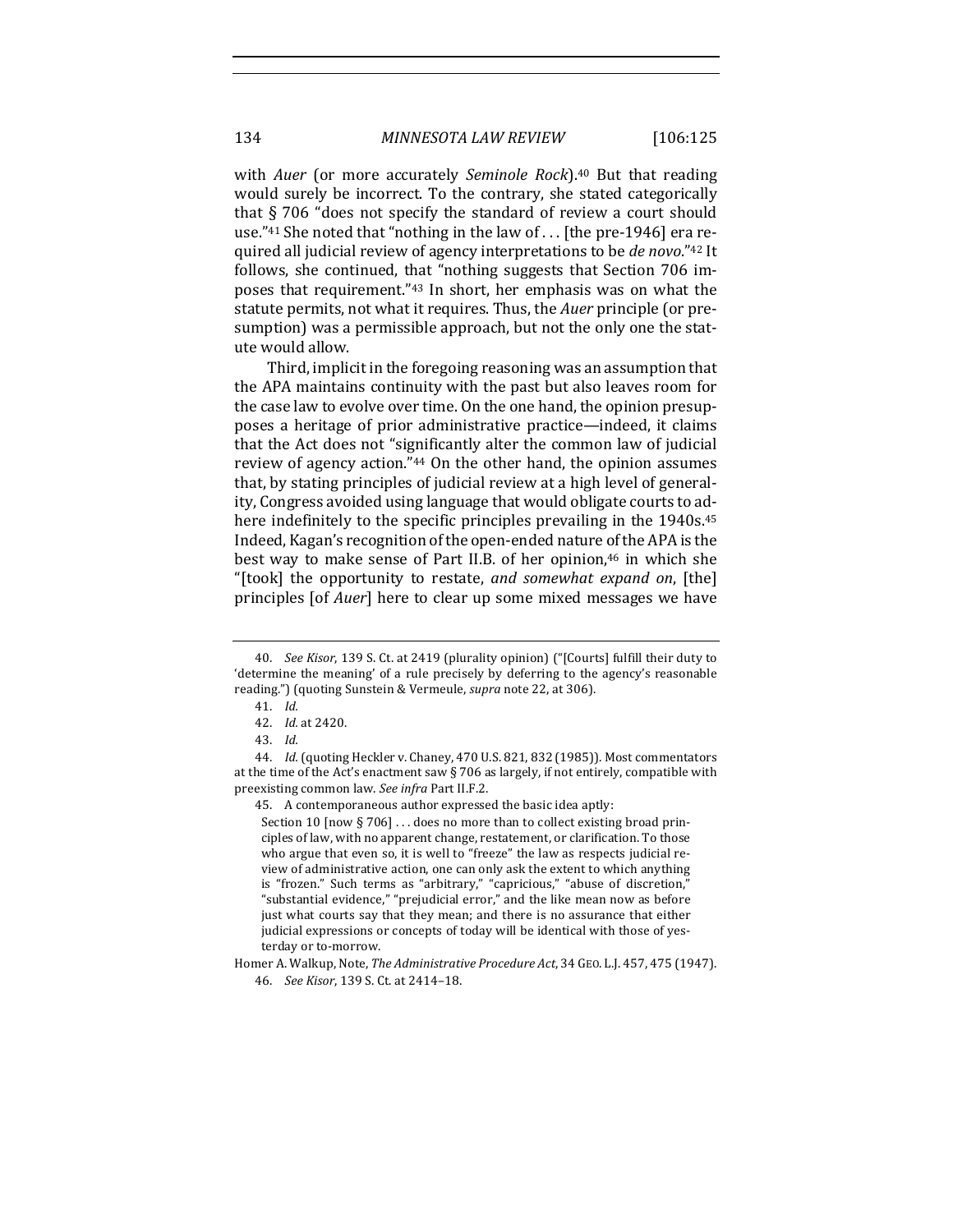sent."<sup>47</sup> Although there is some debate about the extent to which this section of the opinion revamped *Auer* deference,<sup>48</sup> it does seem clear that her account of the doctrine emphasized its limitations to a greater extent than most past cases had done.

Moreover, Kagan's conception of an evolving  $\S$  706 is consistent with the way that courts have generally interpreted that section, as well as other provisions in the APA.<sup>49</sup> Indeed, much of modern administrative law, nominally attributed to  $\S$  706, is in fact entirely different from the law of 1946. The drafters of the Act certainly did not anticipate, for example, that courts would review regulations on the basis of a rulemaking record, nor that they would evaluate those rules using a "hard look."<sup>50</sup>

Some scholars have criticized the trends in administrative law that underlie Kagan's model. For example, an article by John Duffy expresses deep skepticism about the legitimacy and desirability of common law reasoning in judicial review of agency action.<sup>51</sup> In his view, the APA sets forth a "comprehensive" scheme for judicial review.<sup>52</sup> He argues that courts have too often flouted the APA by developing judicial review doctrines creatively, without specific reference to the statutory text.<sup>53</sup> Because he reads  $\S$  706 as mandating de novo review of

-revolution [https://perma.cc/55N5-WA9L] ("Kagan's arguments are ones that have been embraced by judges for decades.").

49. *See, e.g.*, Peter L. Strauss, *Changing Times: The APA at Fifty*, 63 U. CHI. L. REV. 1389, 1409, 1420 (1996); Alan B. Morrison, *The Administrative Procedure Act: A Living and Responsive Law*, 72 VA. L. REV. 253 (1986).

50. Nathaniel L. Nathanson, *Probing the Mind of the Administrator: Hearing Vari*ations and Standards of *Judicial Review Under the Administrative Procedure Act and* Other Federal Statutes, 75 COLUM. L. REV. 721, 754-55 (1975) ("[T]here is not the slightest indication that the purpose of the notice-and-comment proceeding was to develop a record ...."); James V. DeLong, *Informal Rulemaking and the Integration of Law and Policy*, 65 VA. L. REV. 257, 259 (1979) ("In the past decade the federal courts of appeals have reshaped the structure of informal rulemaking in a series of decisions expanding both the obligations of agencies and the role of the reviewing courts.").

- 51. Duffy, *supra* note 21.
- 52. *See id.* at 130.

<sup>47.</sup> *Id.* at 2414 (emphasis added).

<sup>48.</sup> *Compare* Aaron L. Nielson, Kisor *Deference*, YALE J. ON REG.: NOTICE & COMMENT (June 26, 2019), https://www.yalejreg.com/nc/kisor-deference [https://perma.cc/ A8ME-V97J] ("[T]he version of '*Auer'* that the Court created today [in *Kisor*] is so far removed from how *Auer* was understood yesterday that isn't really accurate to call it Auer anymore."), with Ronald Levin, Auer Deference-Supreme Court Chooses Evolu*tion, Not Revolution*, SCOTUSBLOG (June 27, 2019), https://www.scotusblog.com/ 2019/06/symposium-auer-deference-supreme-court-chooses-evolution-not

<sup>53.</sup> *Id.* at 141-46. With admirable candor, Duffy provides a thorough discussion of authorities that have endorsed the "New Common Law" that he deplores. *Id.* at 131-38.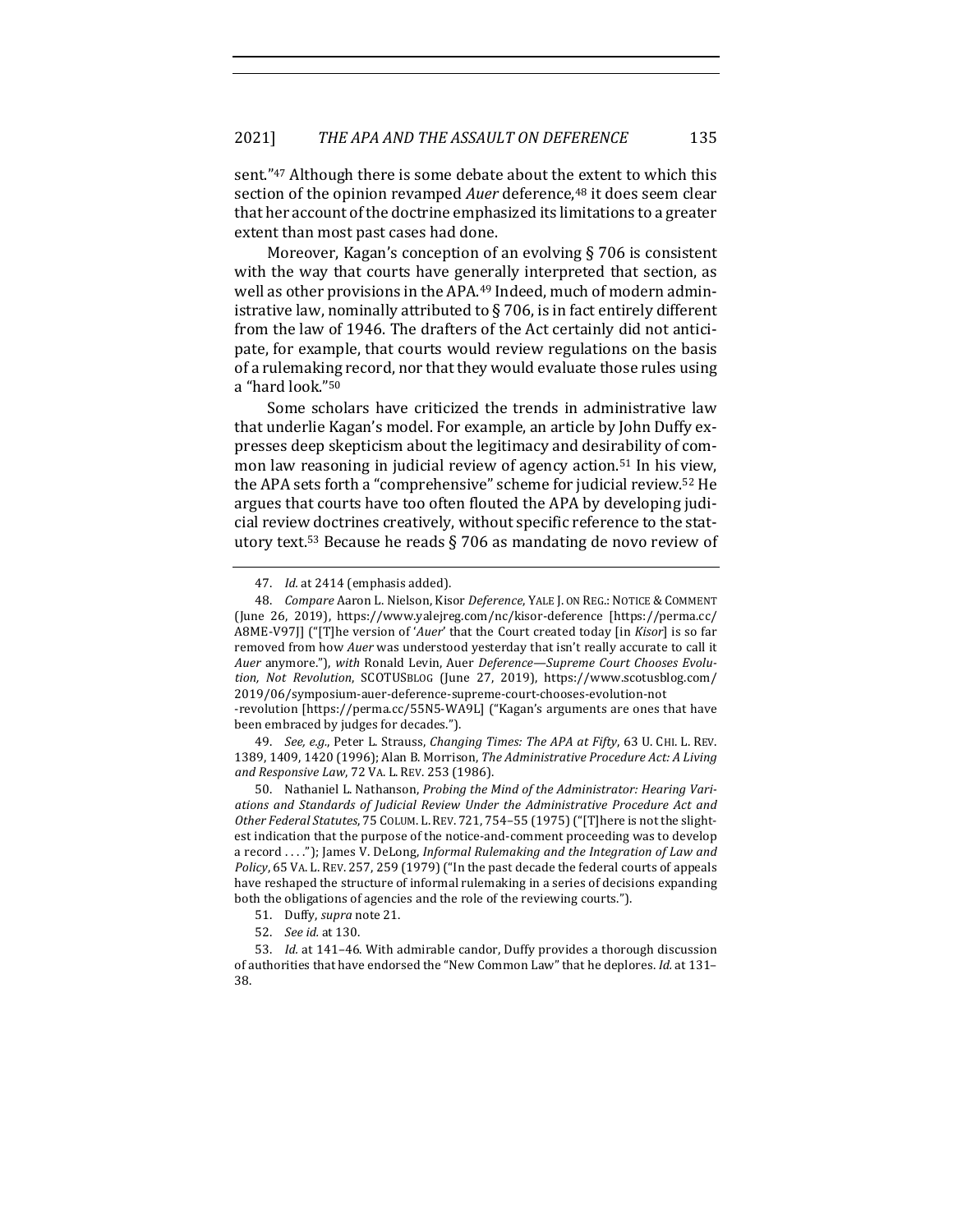legal issues, Duffy regards *Chevron* as a prime example of such judicial overreaching.54

In my view, Duffy overstates the extent to which the APA is incompatible with judicial review doctrines rooted in common law reasoning. Indeed,  $\S$  559 of the APA states that the Act "do[es] not limit or repeal additional requirements imposed by statute or otherwise *recognized by law.*"<sup>55</sup> Other authors have spelled out reasons why common law doctrines on judicial review are legitimate and, as a practical matter, unavoidable.<sup>56</sup> I will not undertake to replicate their work here. Indeed, in this Article I rely entirely on the methodology and conventions of statutory interpretation—although, as I said earlier, the line that divides statutory interpretation from overt common law reasoning is often blurry and for many purposes inconsequential. Regardless, in subsequent sections I will respond to Duffy's principal arguments that relate specifically to interpretation of  $\S 706$ .

In an even more iconoclastic vein, a handful of scholars have taken "originalist" conceptions in a different direction, by broadly calling into question the legitimacy of the evolving nature of APA interpretation.<sup>57</sup> I will explore this line of argument in a forthcoming paper.<sup>58</sup> For the present. I will not dwell on that thesis, because it has no real support outside of academic circles. I very much doubt that Justice Gorsuch or advocacy groups that favor the de novo reading of  $\S$  706 would have much sympathy for that approach, because it would be quite unsettling, and, more importantly, because their underlying objective is to subject administrative agencies to greater discipline and accountability, not to relax the safeguards that courts have heretofore read into the Act. Accordingly, I presume that Gorsuch and his allies are not opposed in principle to the concept of an evolving APA rather, they simply think that the first sentence of  $\S 706$  imposes a duty of "independent" inquiry that courts have long neglected and should now heed.

<sup>54.</sup> *Id.* at 191-92.

<sup>55. 5</sup> U.S.C. § 559 (emphasis added); see Davis, supra note 34, at 10-11 (emphasizing  $\S$  559).

<sup>56.</sup> *See* Metzger, *Embracing*, *supra* note 34, at 1320-52; Beermann, *Common Law*, *supra* note 34, at 26-28; Davis, *supra* note 34, at 5-7.

<sup>57.</sup> Evan D. Bernick, *Envisioning Administrative Procedure Act Originalism*, 70 AD-MIN. L. REV. 807 (2018); Jeffrey A. Pojanowski, *Neoclassical Administrative Law*, 133 HARV. L. REV. 852 (2020); Kathryn E. Kovacs, Superstatute Theory and Administrative *Common Law*, 90 IND. L.J. 1207 (2015).

<sup>58.</sup> Ronald M. Levin, *The Evolving APA and the Originalist Challenge*, 97 CHI.-KENT L. REV. (forthcoming 2022), https://papers.ssrn.com/sol3/papers.cfm?abstract\_id= 3944985 [https://perma.cc/6T9H-QR2D].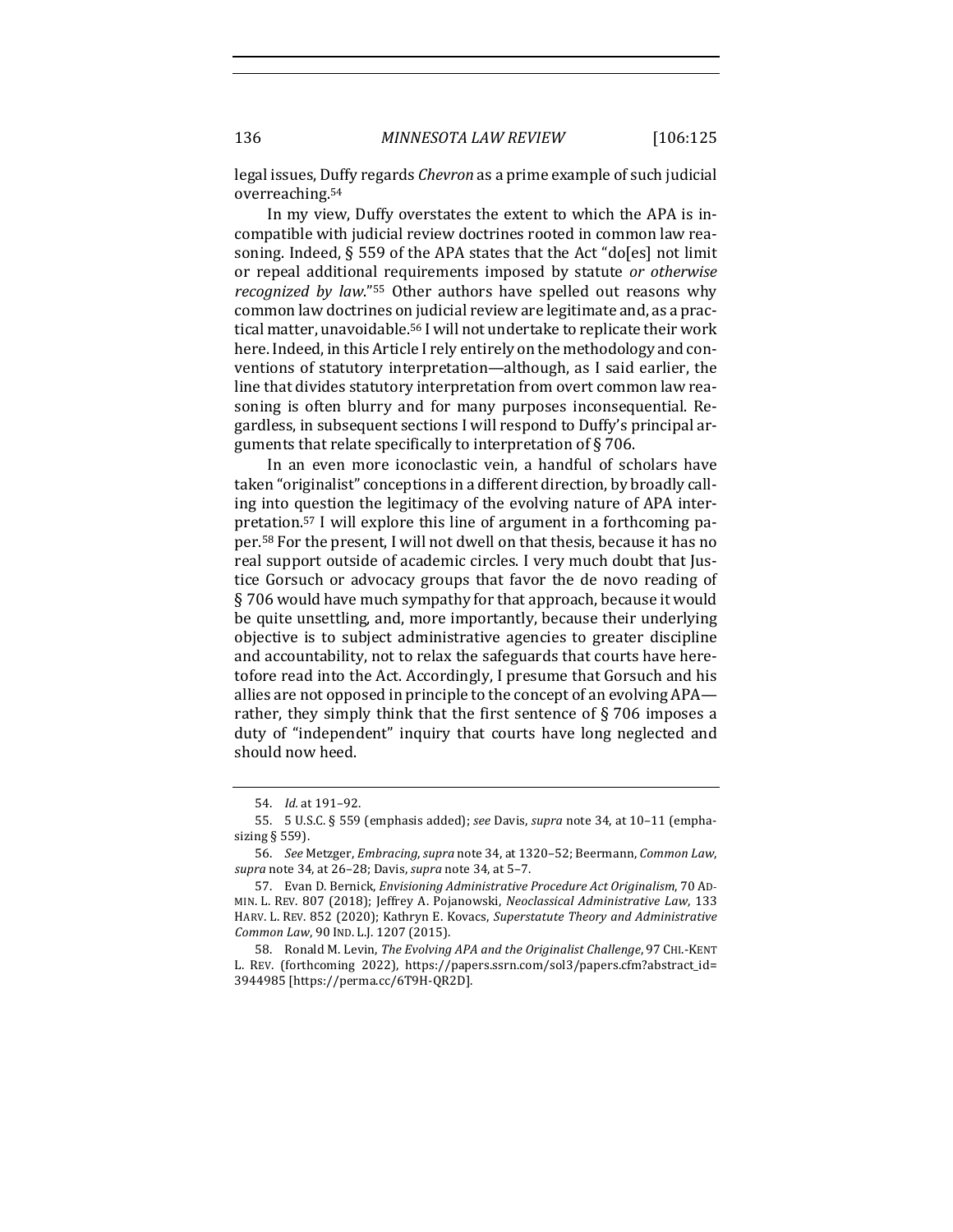Against this background, my basic claim in this Article will be that the first sentence of  $\S 706$  supports Kagan's flexible approach, and that Gorsuch's no-deference reading is erroneous.

## II. EVALUATING THE DE NOVO INTERPRETATION

#### A. DOES THE FIRST SENTENCE HAVE OPERATIVE EFFECT AT ALL?

In his concurring opinion in *Kisor v. Wilkie*, Justice Gorsuch found it "remarkabl[e]" that "until today this Court has never made any serious effort to square the *Auer* doctrine with the APA."<sup>59</sup> An explanation for that silence could be that many administrative lawyers have doubted that the first sentence of  $\S$  706 was designed to be particularly important—and they have had good reasons for doubting it. When one reads the entire section on its face, the introductory sentence looks like a sort of warmup introduction—a passage that merely identifies some of the *kinds* of questions that would fall within a court's domain, while the six numbered categories listed in  $\S 706(2)$ perform the more crucial work of identifying the *grounds* for review of such questions.<sup>60</sup> Specifically, these latter categories address questions of law by stating that a reviewing court must hold an agency action unlawful if it is "in excess of statutory jurisdiction, authority, or limitations, or short of statutory right" under subsection  $(2)(C)$  or "not in accordance with law" under subsection  $(2)(A)$ .<sup>61</sup> Neither of these latter provisions comes even close to expressing the kind of prohibition on deference that Justice Gorsuch discerned in the opening sentence.62

This interpretation of the design of  $\S$  706 helps to explain why some of the participants in the deliberations leading up to the Act appeared to pay no particular attention to the first sentence. For example, the "committee print" published by the Senate Judiciary Committee in June 1945 summarized the draft provision that would become § 706 by mentioning its "several categories," without mentioning the

<sup>59.</sup> Kisor v. Wilkie, 139 S. Ct. 2400, 2432 (2019) (Gorsuch, J., concurring in the judgment).

<sup>60.</sup> *See* 5 U.S.C. § 706(2).

<sup>61. §§ 706(2)(</sup>A), (2)(C).

<sup>62.</sup> *Kisor*, 139 S. Ct. at 2432. Professor Duffy appears to read § 706(2)(C) more restrictively: "Deference ends when a limitation of law is reached. This is reinforced by  $\S 706(2)(C)$ , which mandates overturning agency actions 'in excess of statutory jurisdiction, authority, or limitations, or short of statutory right' without any suggestion of deference." Duffy, *supra* note 21, at 194 n.140. On its face, however, the clause is worded neutrally. Although, as Duffy says, the clause does not *prescribe* deference, he cites no support for his apparent belief that it *prohibits* such deference.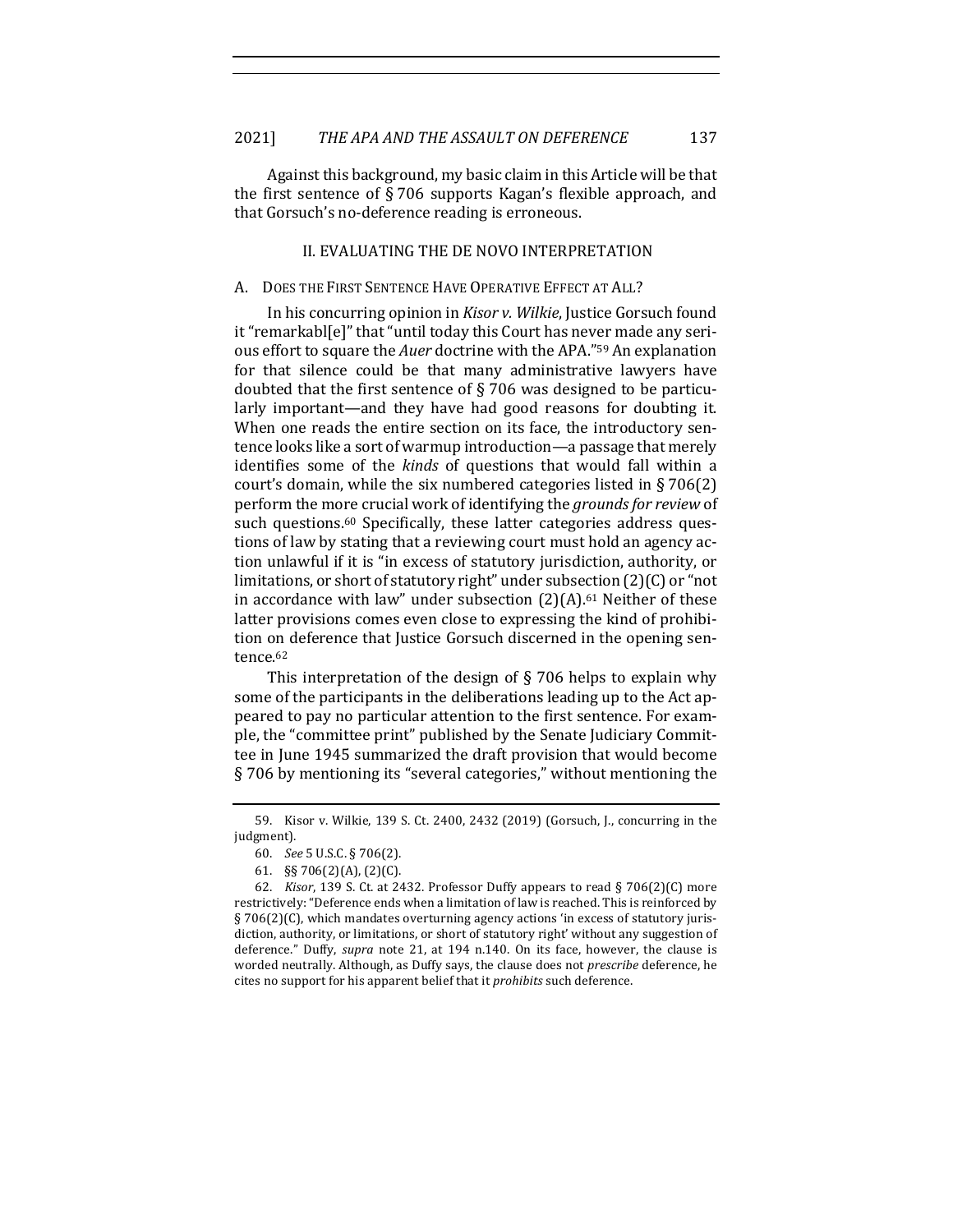opening sentence at all.<sup>63</sup> During the House proceedings, Representative Springer, a member of the Judiciary Committee, presented a lengthy and evidently carefully prepared discussion of the same provision. He devoted one or more paragraphs to each of the six subcategories in what is now § 706(2), but said nothing about the first sentence.<sup>64</sup> The floor comments of Representative Gwynne, also a Judiciary Committee member, were similar, although briefer. He mentioned the specific review standards but not the "decide all relevant questions of law" language.<sup>65</sup> I do not want to put too much weight on the negative implications that appear to emanate from these fragments of legislative history. However, as will be seen, the legislative history is bereft of any good affirmative support for Justice Gorsuch's interpretation of  $\S$  706, and in that context, these negative implications are at least suggestive as to the legislators' thinking.

A related point is that the words "decide" and "determine" are not the only ambiguous terms in the first sentence of  $\S$  706. The term "questions of law" is not self-defining either. As recently as 2020, the Supreme Court has recognized that judicial review statutes sometimes use that phrase to encompass not only what might be called "purely legal" questions, but also so-called "mixed questions of law and fact."<sup>66</sup> Some of the participants in deliberations over the APA appeared to use the phrase "questions of law" in a similarly broad sense.<sup>67</sup> Yet these broad definitions would obviously be difficult to

67. *See* SENATE COMMITTEE PRINT, *reprinted in* APA LEGISLATIVE HISTORY, *supra* note 63, at 39 ("Subsection (e) [now  $\S$  706], therefore, seeks merely to restate the several

<sup>63.</sup> S. COMM. ON THE JUDICIARY, 79TH CONG., REP. ON THE ADMINISTRATIVE PROCEDURE ACT (Comm. Print 1945) [hereinafter SENATE COMMITTEE PRINT], *reprinted in* S. COMM. ON THE JUDICIARY, LEGISLATIVE HISTORY OF THE ADMINISTRATIVE PROCEDURE ACT, S. DOC. NO. 79-248, at 11, 39 (1946) [hereinafter APA LEGISLATIVE HISTORY]. The published legislative history of the APA is available online at https://www.justice.gov/jmd/ls/ administrative-procedure-act-pl-79-404 [https://perma.cc/V56G-XV57].

<sup>64.</sup> 92 CONG. REC. 5657 (1946), *reprinted in* APA LEGISLATIVE HISTORY, *supra* note 63, at 376-78 (remarks of Rep. Springer).

<sup>65.</sup> 92 CONG. REC. 5656 (1946), *reprinted in* APA LEGISLATIVE HISTORY, *supra* note 63, at 375 (remarks of Rep. Gwynne); *see also* Allen Moore, *The Proposed Administrative Procedure Act*, 22 DICTA 1, 14 (1945), *reprinted in* APA LEGISLATIVE HISTORY, *supra* note 63, at 327, 335 (quoting verbatim the language that would become § 706(2), which he called the "essential words" of the provision, and adding that "[e]very clause, phrase, and word of this quotation deserves extensive and intensive study to determine its true significance," but ignoring the language that would become the first sentence of  $\S 706$ ).

<sup>66.</sup> Guerrero-Lasprilla v. Barr, 140 S. Ct. 1062, 1068-69 (2020). See generally Ronald M. Levin, *Identifying Questions of Law in Administrative Law*, 74 GEO. L.J. 1, 9-12 (1985) [hereinafter Levin, *Identifying Questions of Law*] (describing longstanding uncertainty about how the term should be interpreted).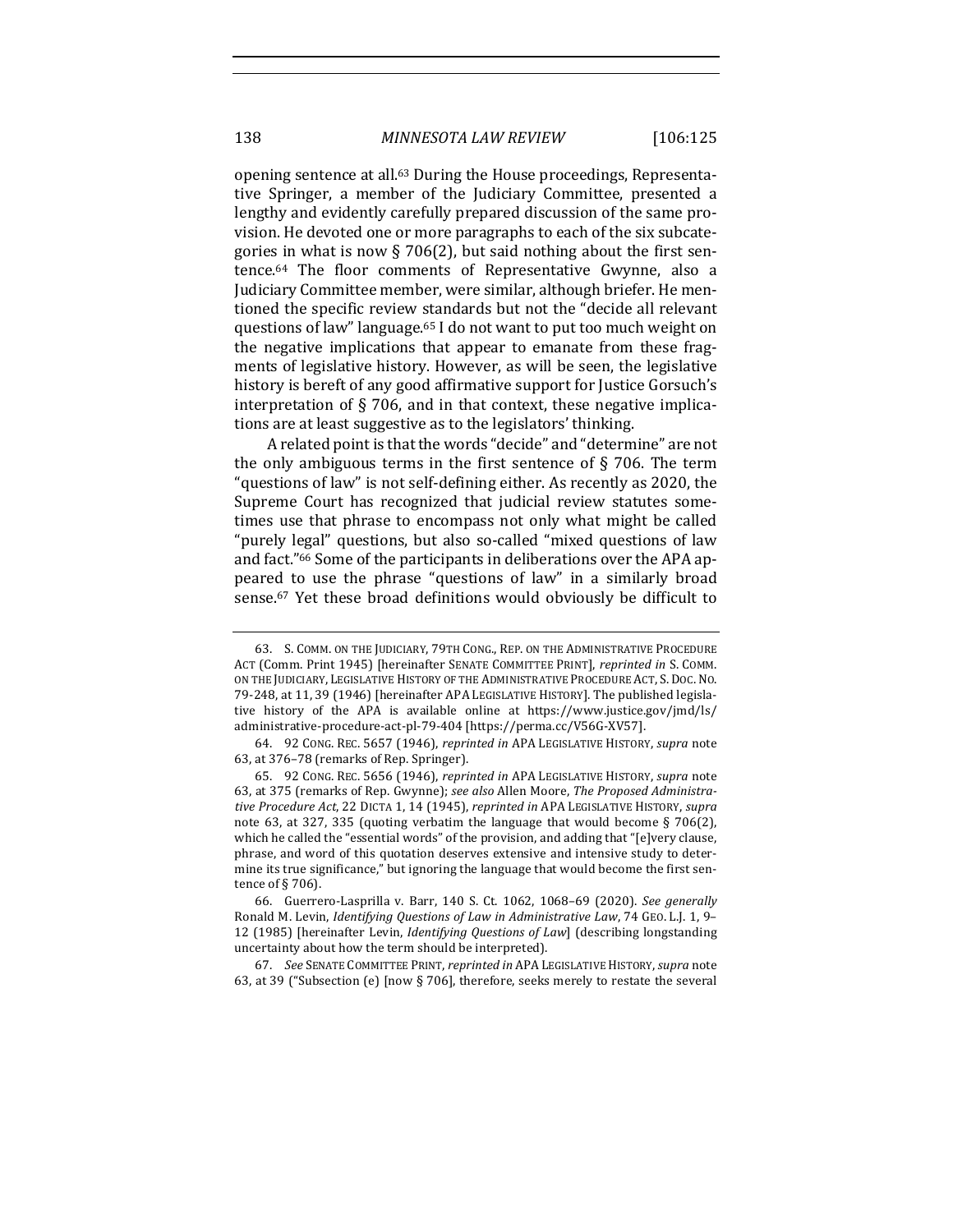reconcile with any theory that all "questions of law" must be reviewed de novo.<sup>68</sup> Again, these intimations in the legislative history are too sparse to support any firm conclusion that the drafters of the APA contemplated this usage. At the very least, however, the ambiguity that surrounds this elusive term in the first sentence of  $\S$  706 counsels against drawing any hasty conclusions about the supposed commands of that sentence.

In subsequent years, judges who have applied the APA have also sometimes appeared to regard the meaning of the first sentence of § 706 as a nonissue. A good illustration is the 1971 decision in *Citizens* to Preserve Overton Park, Inc. v. Volpe,<sup>69</sup> one of the most familiar and influential cases in the administrative law canon. Justice Marshall, in his opinion for the Court, wrote that

the existence of judicial review is only the start: the standard for review must also be determined. For that we must look to  $\S$  706 of the Administrative Procedure Act, which provides that a "reviewing court shall . . . hold unlawful and set aside agency action, findings, and conclusions found" not to meet six separate standards.<sup>70</sup>

He then proceeded to survey the six categories, making no mention at all of the first sentence of § 706.71 Moreover, as recently as 1998, Justice Scalia wrote for the Court in *Allentown Mack Sales & Service, Inc. v.* NLRB<sup>72</sup> that "[s]ubstantive review of an agency's interpretation of its regulations is governed *only* by that general provision of the Administrative Procedure Act which requires courts to set aside agency action that is 'arbitrary, capricious, an abuse of discretion, or otherwise not in accordance with law."73 He said nothing about the opening

68. *See* Levin, *Identifying Questions of Law*, *supra* note 66, at 5-6 (contending that the so-called Bumpers Amendment, a legislative proposal that would have expressly added "de novo" to the first sentence of  $\S 706$ , would have proved unmanageably broad and destructive if "questions of law" were construed to include mixed questions).

70. *Id.* at 413 (internal citation omitted).

72. 522 U.S. 359 (1998).

73. *Id.* at 377 (emphasis added); see also United States v. Caceres, 440 U.S. 741, 754 (1979) (suggesting that, in an APA case, an agency's violation of its procedural regulation may be redressed under § 706(2)(A) or § 706(2)(D), but not mentioning

categories of questions of law subject to judicial review."); Pat McCarran, *Improving* "Administrative Justice": Hearings and Evidence; Scope of Judicial Review, 32 A.B.A. J. 827, 893 (1946) ("[T]he Act expressly provides . . . that every recognized type of question of law—including supporting evidence for findings upon which agency action rests-shall be subject to judicial review." (footnotes omitted)). Compare Justice Scalia's formulation quoted *infra* note 78 and accompanying text.

<sup>69. 401</sup> U.S. 402 (1971).

<sup>71.</sup> *Id.* at 414-15. Justice Marshall must have been aware of the first sentence of § 706, because he quoted the section in full in a footnote accompanying this discussion. *Id.* at 413 n.30.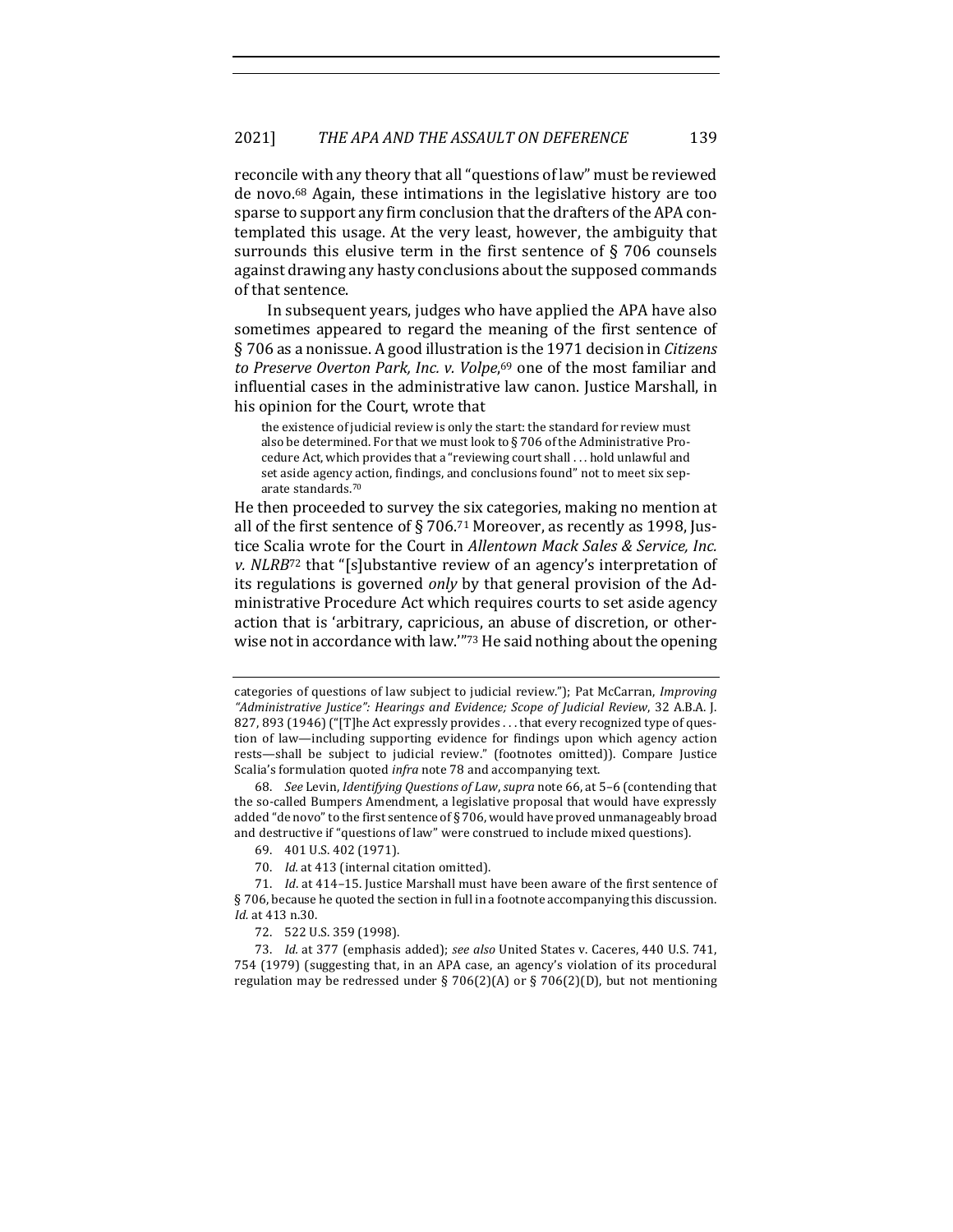sentence of  $\S 706$ . Against the background of this body of administrative law opinion, the Court's failure to have examined the first sentence of §706 closely does not seem so "remarkable."

I myself think that much can be said for the long-held assumption that the first sentence of  $\S$  706 was not intended to, and should not, play a significant role in judicial review proceedings. However, the evidence that I have just reviewed is rather sparse. More importantly, one cannot be sure that the Court would be receptive to this theory, and I doubt that this Article should put too much weight on the expectation that it would be. In the remainder of Part II, therefore, I will proceed from the working assumption that the first sentence might well have operative effect, and I will examine the various arguments for and against the de novo interpretation of that sentence.

#### B. TEXTUAL IMPLICATIONS: "DECIDE" AND "DETERMINE"

According to Justice Gorsuch, when the first sentence of  $\S 706$  instructs the reviewing court to "decide" questions of law and "determine" the meaning of an agency action, it means that the court's ruling must be de novo.<sup>74</sup> He was right when he pointed out that quite a few commentators have said that the APA at least *seems* to carry this meaning.<sup>75</sup> Although, in some instances, the statements to which he referred were somewhat more qualified or fleeting than he acknowledges, one can agree that, when considered in the abstract, this is a plausible interpretation of the sentence.

At the same time, the statutory sentence is by no means unambiguous. It has no "plain meaning." After all, the past seventy-five years' experience with the Act demonstrates that the meaning that Justice Gorsuch discerns in the words of  $\S$  706 was not at all "plain" to three generations of judges. Presumably, virtually all of them thought, or at least assumed, that they were "deciding" questions of law and "determining" the meaning of agency actions in a manner that the APA allowed. Many of them may have understood it to mean that they should decide questions of law in a manner that would resemble, or at least grow out of, the manner in which courts had been deciding such questions when the Act was adopted—which certainly entailed a measure of deference to agencies' interpretations. That too is a plausible interpretation of the Act. Indeed, I will argue that it is correct.

the first sentence of the section).

<sup>74.</sup> *See* Kisor v. Wilkie, 139 S. Ct. 2400, 2432 (2019) (Gorsuch, J., concurring in the judgment).

<sup>75.</sup> *See supra* notes 20-21 and accompanying text (listing commentators who have spoken favorably about this interpretation).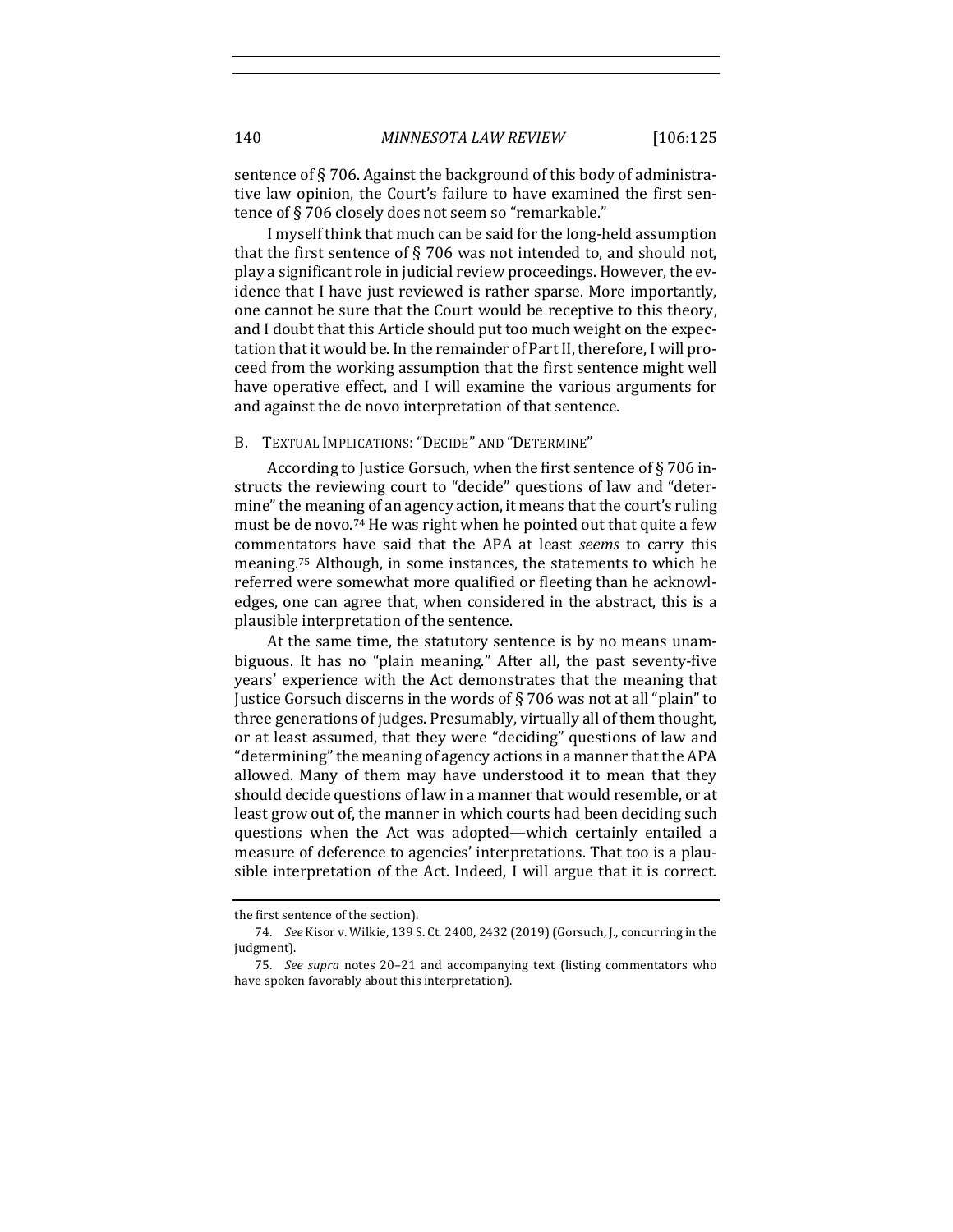Although I think the revisionist interpretation of  $\S 706$  that Justice Gorsuch and his allies have propounded is audacious enough, any contention that the APA "plainly" requires de novo review would compound that audacity.

Justice Scalia, who was well known as a careful reader of texts, did not think the words of § 706 were self-explanatory. In his dissenting opinion in *United States v. Mead Corp.*<sup>76</sup> in 2001, he acknowledged that those words might require some interpretation. "There is some question whether *Chevron* was faithful to the text of the Administrative Procedure Act (APA), which it did not even bother to cite."77 He quoted the "decide all relevant questions of law" language from the statute and mused that it "would seem to mean that all statutory ambiguities are to be resolved judicially. It could be argued, however, that the legal presumption identified by *Chevron* left as the only 'questio[n] of law' whether the agency's interpretation had gone beyond the scope of discretion that the statutory ambiguity conferred."<sup>78</sup> By 2015, amid his growing reservations about judicial deference, he found himself lamenting that the Court had propounded deference doctrines "[h]eedless of the original design of the APA."79 The ambivalence in these pronouncements at different points in his judicial career is apparent, but at least they suggest that he did not think that the language of the Act, standing alone, could resolve these issues.

Even if we make the assumption that the first sentence of  $\S 706$ does not have a "plain meaning," it does contain language that invites exploration. More specifically, Justice Gorsuch defended his interpretation of the word "determine" by offering several specific arguments based on the text of the sentence, and these arguments deserve discussion.

For one thing, he argued, cases applying *Auer* have held that "even after one court has spoken on a regulation's meaning  $\dots$  an agency is always free to adopt a different view and insist on judicial deference to its new judgment."80 Such holdings, he said, deprive the

<sup>76. 533</sup> U.S. 218 (2001).

<sup>77.</sup> *Id.* at 241 (Scalia, J., dissenting).

<sup>78.</sup> *Id.* at 241-42 n.2; *see also infra* note 145 and accompanying text (quoting Justice Scalia's remark that APA drafters who assumed that "questions of law would always be decided de novo by the courts" were "quite mistaken").

<sup>79.</sup> Perez v. Mortg. Bankers Ass'n, 575 U.S. 92, 109 (2015) (Scalia, J., concurring in the judgment).

<sup>80.</sup> *Kisor*, 139 S. Ct. at 2433 (Gorsuch, J., concurring in the judgment).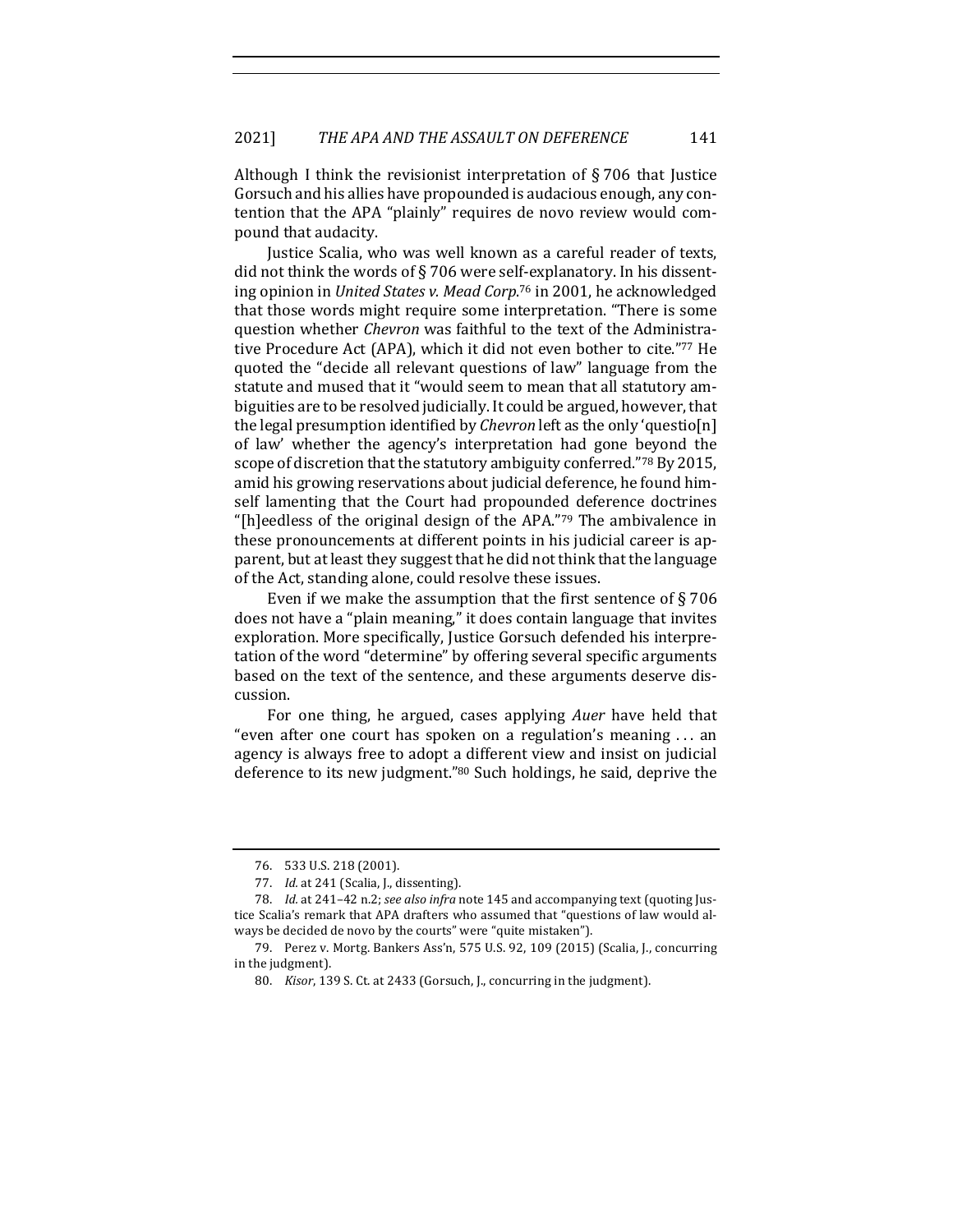first court's interpretation of "the force that normally attaches to precedent."<sup>81</sup> Under these circumstances, he asked, "how can anyone honestly say the court, rather than the agency, ever really 'determine[s]' what the regulation means?" $82$  As he explained, these assumed implications of *Auer* can be traced back to the Court's 2005 decision in National Cable & Telecommunications Ass'n v. Brand X Internet Services.<sup>83</sup> Under *Brand X*, when a court has upheld one interpretation of an ambiguous *statute*, an agency can later adopt a different reading of the statute and receive *Chevron* deference for that interpretation.<sup>84</sup> Lower courts have applied the same basic principle to interpretations of regulations.85

The analysis in Kagan's opinion suggests a straightforward answer to Gorsuch's argument: the term "determine" in  $\S$  706 can be understood to mean that a court should make its determination according to prevailing principles of administrative law. $86$  In this instance, the holding of *Brand X* constitutes one of those principles; the case itself specifies what Gorsuch called "the force that normally attaches to precedent." This inference from Kagan's opinion corresponds, in substance, to the way in which reviewing courts have in fact applied *Brand X* for the past fifteen years in the *Chevron* context.<sup>87</sup> To be sure, Justice Gorsuch has made clear for several years that he himself disapproves of *Brand X*.<sup>88</sup> But it has by now become a recognized part of administrative law. So long as it remains in effect, I do not think Justice

85. *See Kisor*, 139 S. Ct. at 2433 n.51 (Gorsuch, J., concurring in the judgment) (citing cases).

86. *See supra* notes 44–48 and accompanying text.

87. *See, e.g.*, United States v. Eurodif, S.A., 555 U.S. 305 (2009); Szonyi v. Whitaker, 915 F.3d 1228, 1233 (9th Cir. 2019); Acosta v. Hensel Phelps Constr. Co., 909 F.3d 723, 731 (5th Cir. 2018); Medina-Nunez v. Lynch, 788 F.3d 1103, 1105 (9th Cir. 2015); United States v. McGee, 763 F.3d 304, 312 (3d Cir. 2014); Metro. Hosp. v. Dep't of Health & Human Servs., 712 F.3d 248, 255-56 (6th Cir. 2013).

88. Gutierrez-Brizuela v. Lynch, 834 F.3d 1142, 1150-51 (10th Cir. 2016) (Gorsuch, J., concurring). More recently, Justice Thomas, the author of *Brand X*, has disavowed his previous support for that case (and for *Chevron* itself). Baldwin v. United States, 140 S. Ct. 690, 690-95 (2020) (Thomas, J., dissenting from denial of certiorari).

<sup>81.</sup> *Id.*

<sup>82.</sup> *Id.*

<sup>83. 545</sup> U.S. 967 (2005).

<sup>84.</sup> *Id.* at 982-84. Gorsuch somewhat exaggerated the holding of Brand X, which does not come into play if the prior court found that the text being interpreted was unambiguous, or if the agency's subsequent interpretation is unreasonable. *Id.* For present purposes, however, I will ignore those qualifications, which have no direct bearing on the issue that Gorsuch raised.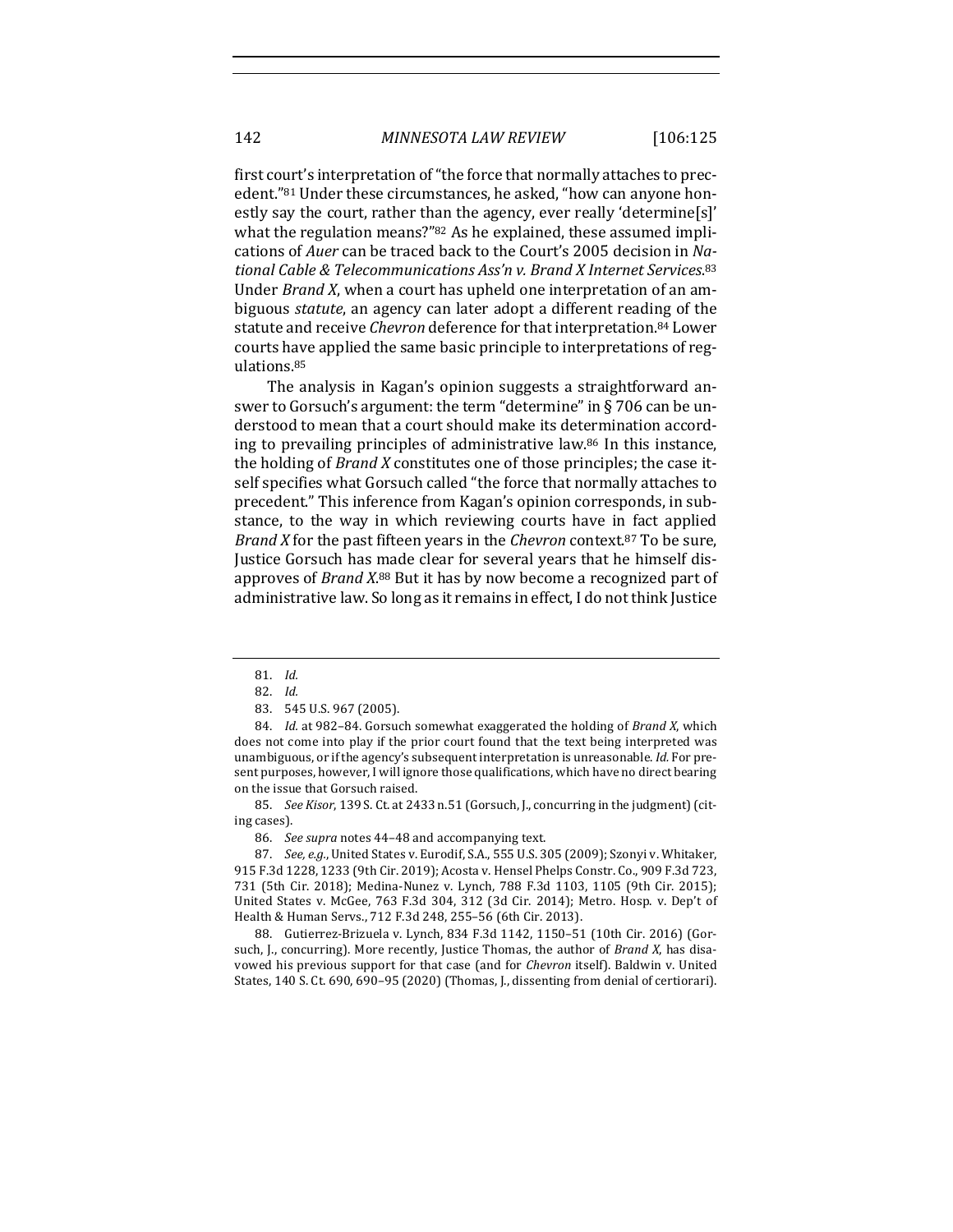Gorsuch's lament adds any special weight to his interpretation of § 706.89

Continuing, Justice Gorsuch derided the plurality's interpretation of "determine" in  $\S$  706 by asking what would happen if it were extended to the limit of its logic. What if a court's statutory duty to "determine" a criminal sentence, or to "determine" whether a proposed settlement in a civil antitrust suit is in the public interest, were construed to mean that the court must accept any reasonable view the government proposes?<sup>90</sup> If the APA were a newly enacted statute, such warnings about floodgates might be credible. But we have had decades of experience in which courts have interpreted the APA in roughly the manner that Kagan advocates. They have never had difficulty with the concept that the word "determine" (or "decide") in  $\S$  706 can be applied differently in varying contexts. In that light, Justice Gorsuch's tendentious hypotheticals do not seem fearsome.

Then he offered another *reductio ad absurdum* argument: "If it were really true that the APA has nothing to say about *how* courts decide what regulations mean, then it would follow that the APA tolerates a rule that 'the agency is always right."<sup>91</sup> One might again reply by simply saying that this farfetched scenario has never come to pass. On another level, however, the challenge implicit in Gorsuch's gibe does seem rather fair. In effect, it frames up the question of whether, indeed, § 706 is completely unbounded.

Upon reflection, however, that question isn't difficult. I noted above that the APA presupposes a common law background.<sup>92</sup> Concomitantly, subsequent elaborations on its judicial review requirements must bear at least a reasonable relationship to prevailing principles as of 1946. Modern judicial review principles—including the *Chevron* doctrine, as I will discuss below<sup>93</sup>—do meet that rather lenient test, but Justice Gorsuch's hypothetical "anything goes" standard of review obviously does not. A regime in which courts may not review agency legal interpretations at all would be fundamentally incompatible with administrative practice as of the time of the APA, as the advocates of de novo review are among the first to insist.<sup>94</sup> And we

<sup>89.</sup> In a statutory context, the same reasoning could be used to explain how courts can apply *Brand X* without contravening the § 706 directive to "decide all relevant questions of law."

<sup>90.</sup> *Kisor*, 139 S. Ct. at 2433-34 (Gorsuch, J., concurring in the judgment).

<sup>91.</sup> *Id.* at 2434.

<sup>92.</sup> *See supra* Part I.

<sup>93.</sup> *See infra Part III.* 

<sup>94.</sup> *See infra Part II.E.2.*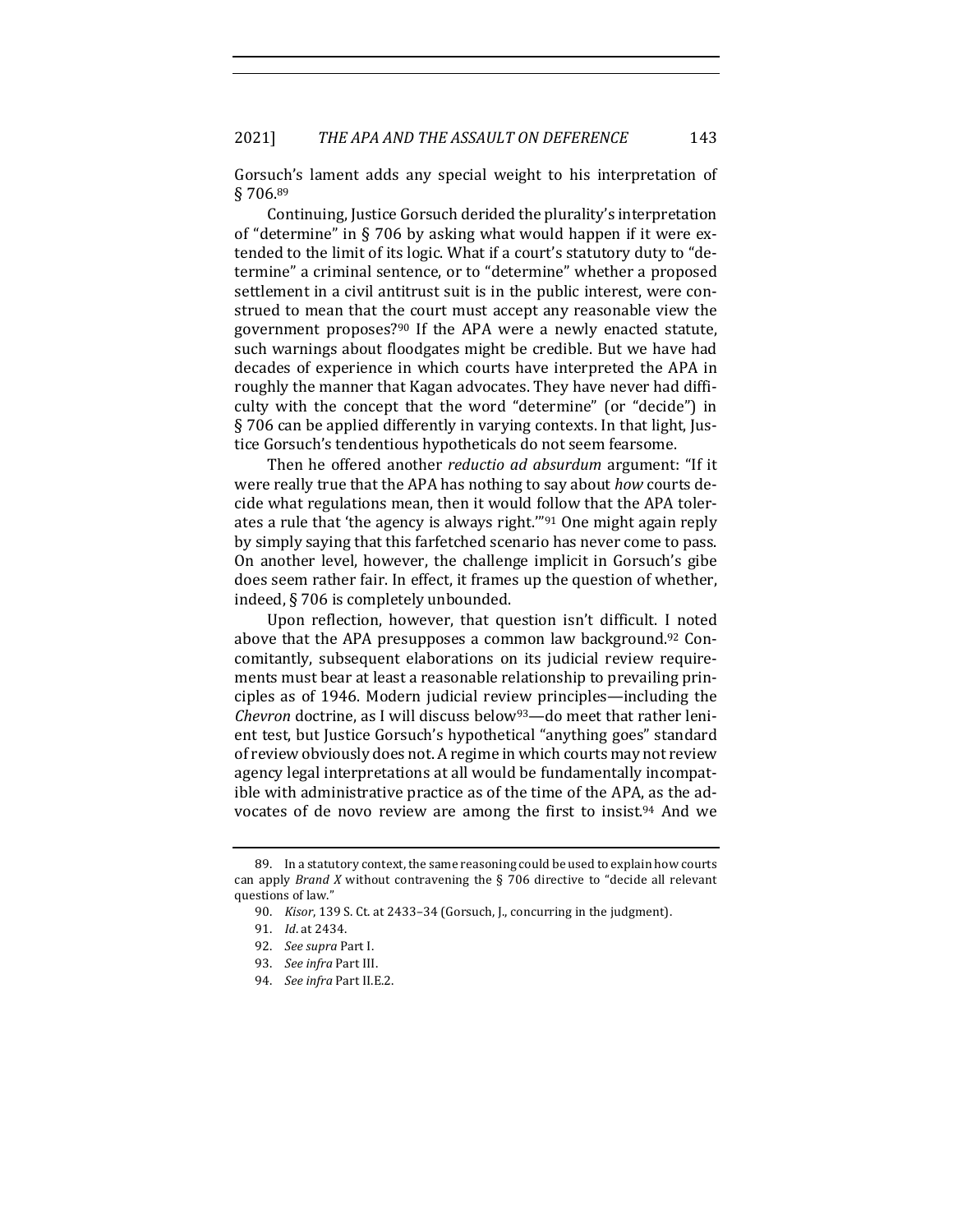needn't even look at that history, because the text of the statute also belies that interpretation: A "government is always right" standard of review would hardly be compatible with the APA's explicit provision for judicial review of statutory issues in § 706(2)(C).

C. SURROUNDING TEXT

If, as the preceding section maintained, the language of the first sentence of  $\S 706$  does not, when read in isolation, justify a conclusion that judicial review of questions of law must be de novo, shorn of deference, we can go on to ask whether the context of the statute sheds any light on that issue. A standard step in statutory interpretation methodology, particularly favored by textualists,  $95$  is to look to related provisions in the same Act. Statutory interpretation is, in other words, a holistic endeavor.<sup>96</sup> On the other hand, inferences based on the interrelationship of various parts of a statute are, by their nature, only indirect evidence, so arguments of this nature need to be evaluated critically.

One of Gorsuch's arguments falls into this category. He wrote that the legislature "knew perfectly well how to require judicial deference when it wished—in fact Congress repeatedly specified deferential standards for judicial review *elsewhere* in the statute,"<sup>97</sup> in contrast to its supposed mandate that courts must "determine" the meaning of regulations without deference. As examples of such deferential standards, he cited to clause  $(2)(A)$  ("arbitrary, capricious, [or] an abuse of discretion") and clause  $(2)(E)$  (unsupported by "substantial evidence in [specified cases]."98 But how, exactly, does Justice Gorsuch know that these clauses require deference? Their language does not clearly say so. The reason he knows this, of course, is that he recognizes the legal context in which these terms of art have long been understood.<sup>99</sup>

<sup>95.</sup> ANTONIN SCALIA & BRYAN A. GARNER, READING LAW: THE INTERPRETATION OF LEGAL TEXTS 167-69 (2012).

<sup>96.</sup> Gundy v. United States, 139 S. Ct. 2116, 2126 (2019) (plurality opinion); Caraco Pharm. Lab'ys., Ltd. v. Novo Nordisk, 566 U.S. 399, 412 (2012); Wash. State Dep't of Social & Health Servs. v. Guardianship Est. of Keffeler, 537 U.S. 371, 384 n.7 (2003).

<sup>97.</sup> Kisor v. Wilkie, 139 S. Ct. 2400, 2432-33 (2019) (Gorsuch, J., concurring in the judgment).

<sup>98.</sup> *Id.* at 2432-33 n.48.

<sup>99.</sup> Actually, Justice Gorsuch's characterization of the language of  $\S 706(2)$  was an overgeneralization at best. I have already mentioned that, according to *Allentown*, the validity of a regulation is assessed under  $\S$  706(2)(A), and obviously Gorsuch doesn't think that such review should be deferential. Another difficulty with his observation is that the dividing line between legal review and review for abuse of discretion is not always sharp. For example, the leading case on § 706(2)(A) states that "an agency rule would be arbitrary and capricious if [inter alia] the agency has relied on factors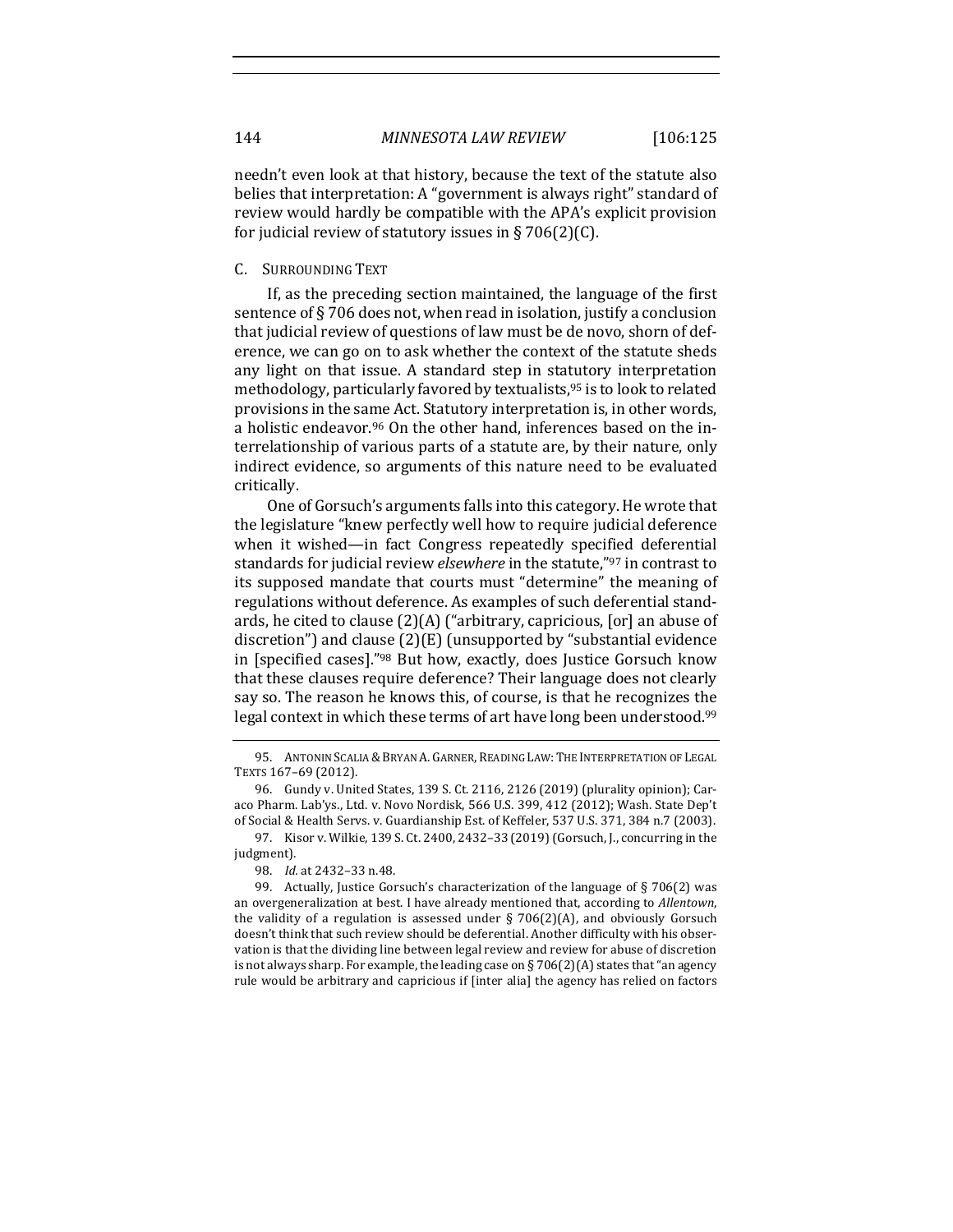Such context is a perfectly appropriate source of guidance on such an interpretive issue. By the same token, the APA terms "decide" and "determine" should not be evaluated in a vacuum, either.

Moreover, Gorsuch did not mention clause  $(2)(C)$  in this connection. As I noted above, there is a fair argument that clauses  $(2)(A)$  and  $(2)(C)$  overlap with the first sentence of the section (as Gorsuch reads it).<sup>100</sup> Thus, instead of revealing a meaningful contrast *among* the categories of  $\S$  706(2), a holistic reading of the section casts doubt on whether its first sentence prescribes a standard of review for legal issues at all.

Meanwhile, an entirely separate holistic argument that supposedly favors the de novo interpretation of  $\S$  706 focuses on the fact that its first sentence directs a reviewing court to "interpret constitutional and statutory provisions." Thus, the argument runs, since everyone takes for granted that judicial review of constitutional interpretations is nondeferential, $101$  the statute must contemplate that judicial review of agencies' statutory interpretations will also be nondeferential. Although Justice Gorsuch did not rely on this argument in *Kisor*, Justice Thomas mentioned it briefly in a recent solo opinion.<sup>102</sup> Several scholars have also seemed to take the argument seriously.<sup>103</sup> Usually, these references are very fleeting, but Aditya Bamzai seems particularly

What this example illustrates is that administrative law doctrine on the scope of review of agency action is far too complex and nuanced to be fully captured within the spare language of  $\S$  706. That is why, as I remarked above, interpretation of that provision in light of a substantial common law gloss is not only historically well justified (as this article argues), but also a practical necessity. See supra note 56 and accompanying text.

100. *See supra* note 62 and accompanying text.

which Congress has not intended it to consider." Motor Vehicle Mfrs. Ass'n v. State Farm Mut. Auto. Ins. Co., 463 U.S. 29, 43 (1983). But that test essentially requires an inquiry into congressional intent, so it has more in common with other "questions of law" than with the other inquiries prescribed elsewhere in  $\S$  706(2)(A). *See* Lisa Schultz Bressman & Glen Staszewski, *Judicial Review of Agency Discretion*, *in* A GUIDE TO JUDICIAL AND POLITICAL REVIEW OF FEDERAL AGENCIES 195, 200 (Michael E. Herz et al. eds., 2d ed. 2015) [hereinafter ABA JUDICIAL REVIEW GUIDE] ("The caselaw often describes this ground [reliance on improper factors as defined by law] as an element of the 'arbitrary and capricious' test, although it seems more properly understood as a component of the court's legal analysis.").

<sup>101.</sup> *But cf.* Adrian Vermeule, *Deference and Due Process*, 129 HARV. L. REV. 1890 (2016) (arguing that courts should defer to judgments of agencies on procedural due process issues). For a critique of that article, see Ronald M. Levin, *Administrative Pro*cedure and Judicial Restraint, 129 HARV. L. REV. F. 338 (2016).

<sup>102.</sup> Baldwin v. United States, 140 S. Ct. 690, 692 (2020) (Thomas, J., dissenting from denial of certiorari).

<sup>103.</sup> *See* Duffy, *supra* note 21, at 194; Farina, *supra* note 20, at 473 n.85.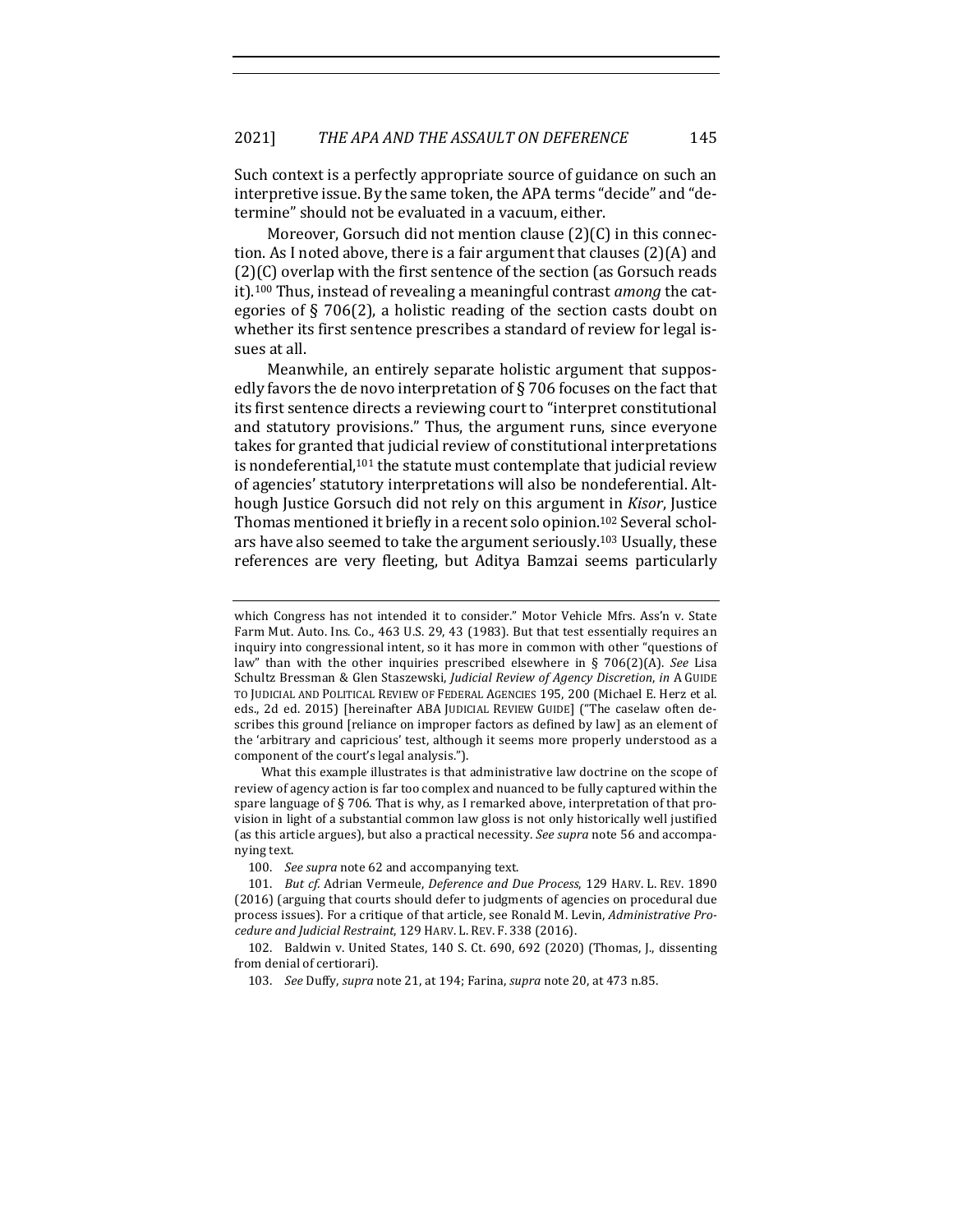fond of the argument, having relied on it in multiple articles.<sup>104</sup> For present purposes, therefore, I will call it the Bamzai argument.

In my view, the argument is flawed on multiple grounds. It reads too much into a juxtaposition that could easily mean nothing more than what the statute actually says: the reviewing court "shall  $\ldots$  interpret constitutional and statutory provisions," but not necessarily in the same manner. After all, it is not hard to find other provisions in the APA that contain manifestly unrelated terms that evidently have been brought together for drafting convenience but have never been thought to call for parallel interpretations above and beyond what the text itself provides.<sup>105</sup> The very next sentence of § 706 is one example. The various clauses of  $\S 706(2)$  combine legal and factual issues, but obviously courts apply them using a variety of review standards. Indeed, clauses  $(B)$  and  $(C)$  of that subsection separate the very issues that Bamzai's argument would conflate.

Actually, one could turn the Bamzai argument on its head by arguing that the same methodology supports the plurality's position in *Kisor*. The terms "arbitrary," "capricious," and "abuse of discretion" are deferential standards. Does this mean that the phrase "not in accordance with law," which is found in the same statutory clause, and which is the basis for judicial review of regulatory interpretations according to *Allentown Mack*,<sup>106</sup> triggers a similar level of deference? If so, *Auer* deference must be valid after all! The argument is tempting, but I will resist temptation and adhere to my central point: The evidence underlying the argument based on juxtaposition is not probative.

<sup>104.</sup> *See, e.g.*, Bamzai, *Origins*, *supra* note 21, at 985; Aditya Bamzai, *Delegation and Interpretive Discretion:* Gundy*,* Kisor*, and the Formation and Future of Administrative*  Law, 133 HARV. L. REV. 164, 194 (2019); Aditya Bamzai, *Justice Scalia and the Evolution of* Chevron *Deference*, 21 TEX. REV. L. & POL. 295, 300 (2016); *see also* Aditya Bamzai, Henry Hart's Brief, Frank Murphy's Draft, and the Seminole Rock Opinion, YALE J. ON REGUL.: NOTICE & COMMENT, (Sept. 12, 2016), https://www.yalejreg.com/nc/ henry-harts-brief-frank-murphys-draft-and-the-seminole-rock-opinion-by-aditya -bamzai [https://perma.cc/5FNZ-FS3W] (extending the argument to the entire first sentence of § 706, so that it applies to interpretations of regulations as well).

<sup>105.</sup> *See, e.g.*, 5 U.S.C. § 553(a)(2) (providing a rulemaking exemption for matters relating to "agency management or personnel or to public property, loans, grants, benefits, or contracts");  $\S$  553(b)(A) (providing that notice and comment obligations do not apply to "interpretative rules, general statements of policy, or rules of agency organization, procedure, or practice");  $\S 554(d)$  (providing an exemption from separation of function requirements for initial licensing applications, rate proceedings, and agency heads);  $\S 557(b)$  (providing that a recommended decision "in rule making or determining initial applications for licenses" need not be made by an administrative law judge).

<sup>106.</sup> See supra notes 72-73 and accompanying text.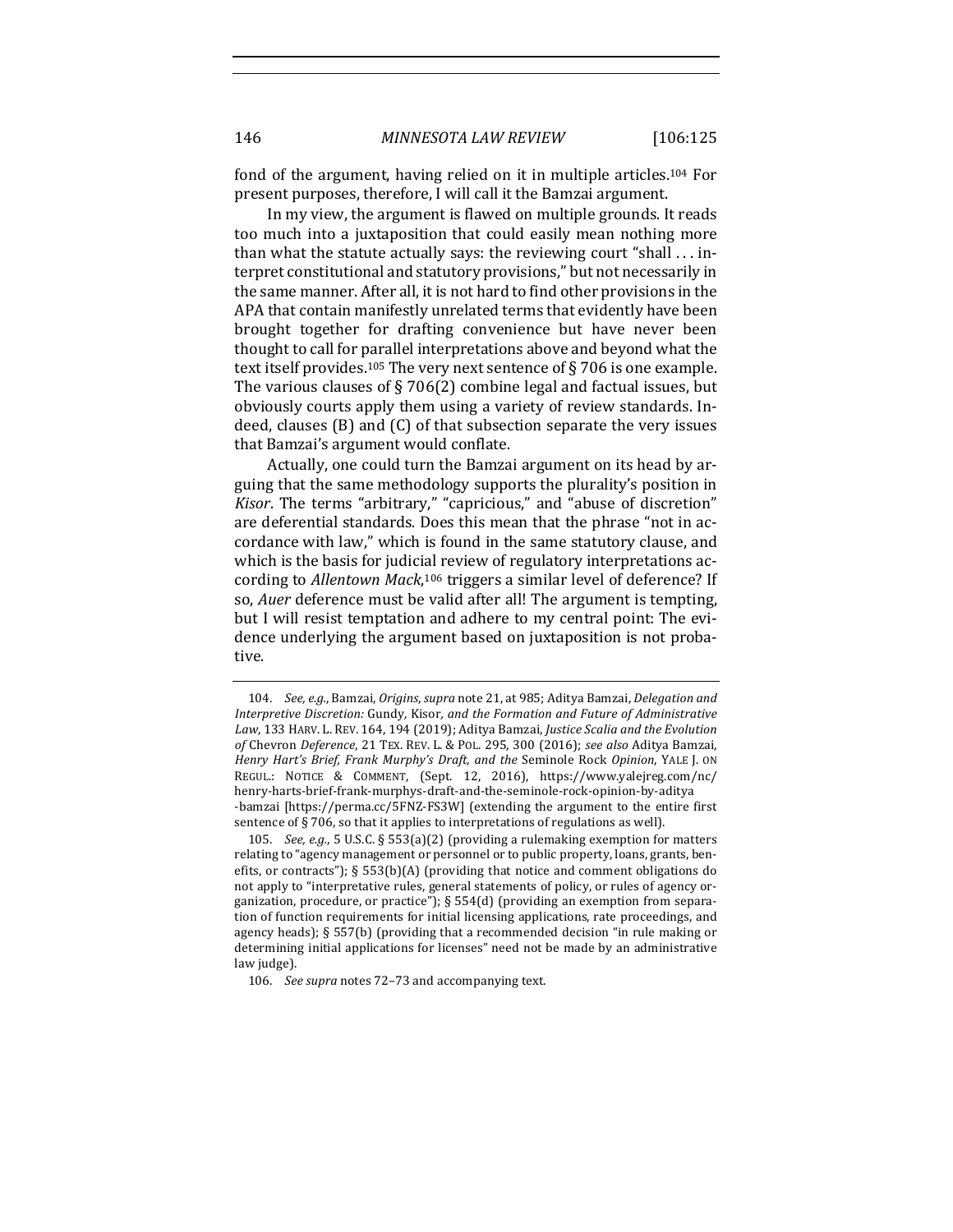Finally, on a substantive level, the Bamzai argument appears to prove too much. As thoughtful commentators have argued, judicial review of constitutional issues is similar in some ways to judicial review of statutory issues, but in other ways these inquiries stem from different traditions and serve different purposes.<sup>107</sup> Some of these authors' theories may be well taken and others less so, but the assumption that Congress casually overrode all such differences and prescribed uniformity between constitutional review and statutory review is counterintuitive, and courts have understandably avoided holding that the APA requires such an equation. Yet, if the parallel construction in the phrase "interpret constitutional and statutory provisions" requires equal degrees of judicial deference in these two contexts, why would it not erase other distinctions as well? The absence of a logical stopping point in Bamzai's argument tends to indicate that the effort to extract guidance from the parallelism is not well founded in the first place.108

#### D. LEGISLATIVE HISTORY

Another source of potentially illuminating data regarding the meaning of  $\S 706$  is the record of congressional deliberations on the Act. In examining that record, we will need to keep in mind the usual caveats about reliance on legislative history. One hazard is that advocates have a propensity to cherry-pick the quotes that best serve their

<sup>107.</sup> See, e.g., Kevin M. Stack, The Divergence of Constitutional and Statutory Interpretation, 75 U. COLO. L. REV. 1 passim (2004); David A. Strauss, *Common Law Constitu*tional Interpretation, 63 U. CHI. L. REV. 877, 889 (1996); Owen M. Fiss, Objectivity and *Interpretation*, 34 STAN. L. REV. 739, 744-45 (1982).

<sup>108.</sup> Looking further afield, Professor Duffy has suggested that *Chevron* review is foreclosed by § 9(a) of the APA, which, as codified, provides that "[a] sanction may not be imposed or a substantive rule or order issued except within jurisdiction delegated to the agency and as authorized by law." 5 U.S.C. § 558(b); see Duffy, supra note 21, at 198. On its face, however, this provision is irrelevant to the issue of judicial deference. It merely states the self-evident proposition that an agency must not act in excess of its jurisdiction or authority. Nothing in its legislative history indicates that Congress intended it to be any less banal than it seems to be. *See, e.g.*, S. REP. No. 79-752, at 25 (1945) [hereinafter SENATE REPORT], *reprinted in* APA LEGISLATIVE HISTORY, *supra* note 63, at 187, 211 (declaring, not very surprisingly, that "[a]n agency authorized to regulate trade practices may not regulate banking, and so on. Similarly, no agency may undertake directly or indirectly to exercise the functions of some other agency."); H.R. REP. No. 79-1980, at 40 (1946) [hereinafter HOUSE REPORT], *reprinted in* APA LEGISLA-TIVE HISTORY, *supra*, at 235, 274 (same). Section 558(b) is silent about the standard of review by which a court should determine the scope of the agency's jurisdiction or authority; nor does it say that the jurisdiction or authority must be conferred expressly rather than implicitly. Indeed, the provision is addressed to agencies, not to courts.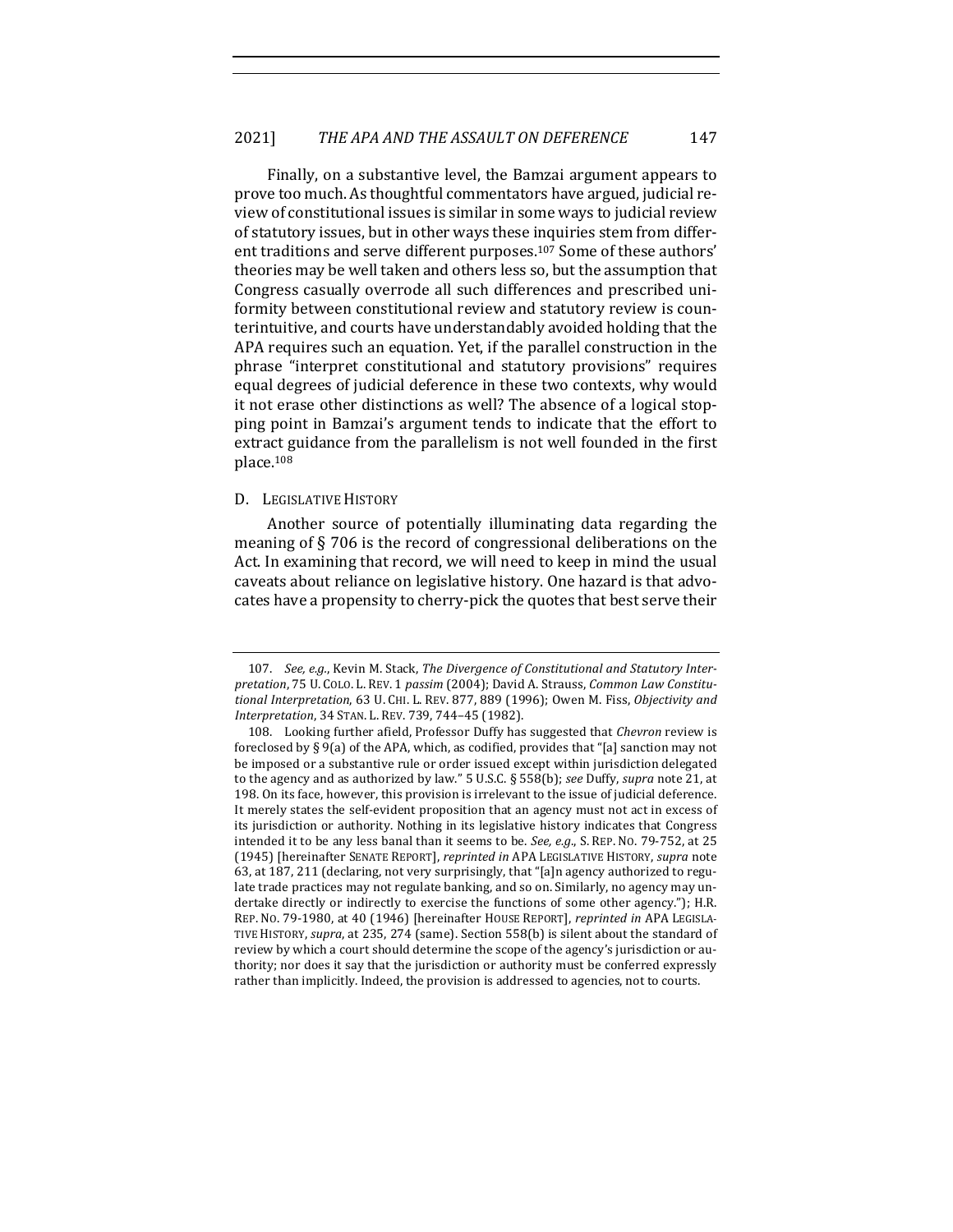own side in the interpretive dispute. A well-known quip by Judge Harold Leventhal sums up the problem: The use of legislative history is "the equivalent of entering a crowded cocktail party and looking over the heads of the guests for one's friends."<sup>109</sup>

Moreover, one cannot rule out the possibility that some of the quotes were deliberately uttered for the purpose of giving the impression that Congress as a whole subscribed to positions that were only the views of a few. Although we now associate skepticism about legislative history documents with Justice Scalia's longtime crusade against judicial reliance on them, doubts about the reliability of the APA's legislative history in particular have a much longer vintage. Immediately after the Act was adopted—when the future Justice Scalia was still in elementary school—Alfred Conard published a critique that claimed that legislative and executive actors had each sought to sprinkle the legislative history of the Act with language favoring their respective interests.<sup>110</sup> As illustrations, he pointed to disagreements between the Attorney General and members of Congress regarding the effect of the Act on the availability of judicial review.<sup>111</sup>

Notwithstanding these cautionary admonitions, proponents of the de novo interpretation of  $\S$  706 have frequently invoked the legislative history of the APA in support of their cause. Thus, I do not think I can ignore this dimension of the interpretive challenge. In fact, I propose to show that the legislative history supports the analysis that I have been advancing in the preceding pages.

### 1. The APA as a Restatement

At the *Kisor* cocktail party, Justice Kagan's best "friend" proved to be a statement in the *Attorney General's Manual on the Administrative* Procedure Act,<sup>112</sup> an explanatory document that the Department of

<sup>109.</sup> Conroy v. Aniskoff, 507 U.S. 511, 519 (1993) (Scalia, J., concurring) (quoting Leventhal).

<sup>110.</sup> Alfred Conard, *New Ways to Write Laws*, 56 YALE L.J. 458, 461 & n.13 (1947).

<sup>111.</sup> Specifically, the Attorney General contended that the Act did not expand existing rights to judicial review, and statutory preclusion could be implicit rather than explicit; legislators took issue with both contentions. *Id.* The Attorney General's predictions have been borne out with regard to the second issue but not the first. See Block v. Cmty. Nutrition Inst., 467 U.S. 340, 345-46 (1984) (finding implied preclusion under  $\S 701(a)(1)$ ; Ass'n of Data Processing Serv. Orgs. v. Camp, 397 U.S. 150, 153-54 (1970) (interpreting  $\S 702$  in a manner that liberalized the law of standing).

<sup>112.</sup> ATTORNEY GENERAL'S MANUAL ON THE ADMINISTRATIVE PROCEDURE ACT, U.S. DEP'T OF JUST. (1947) [hereinafter ATTORNEY GENERAL'S MANUAL], http:// library.law.fsu.edu/Digital-Collections/ABA-AdminProcedureArchive/ AttorneyGeneralsManual.pdf [https://perma.cc/6F94-GUZU].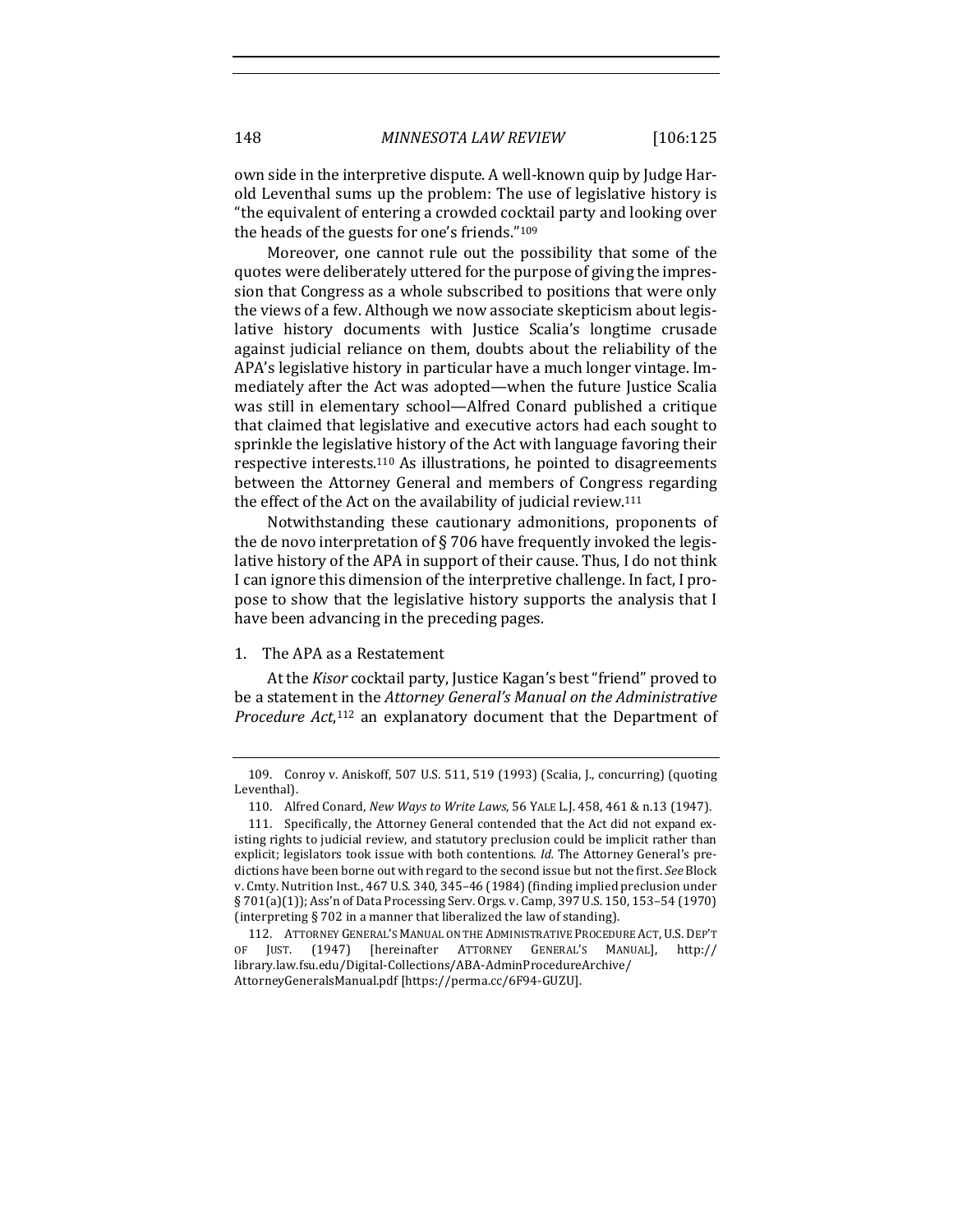Justice published in 1947. Kagan noted that the Court "gives some deference to the Manual 'because of the role played by the Department of Justice in drafting the legislation."<sup>113</sup> In this instance, she quoted the manual's assertion that  $\S$  706 "was understood when enacted to 'restate[] the present law as to the scope of judicial review. $m_{114}$ 

Initially, one may be inclined to mistrust the manual because of the very risk that Conard and others have warned about: The Attorney General had client agencies and could be expected to have preferred interpretations of the Act that would tend to favor his clients. Under orthodox statutory construction principles, one would think that-if legislative history is to count at all—explanatory material emanating from internal legislative sources should carry more weight than the potentially self-serving explanations of a representative of the very entities that the Act was meant to regulate. Justice Gorsuch drew attention to this concern, echoing some of the modern commentators who favor the no-deference interpretation of  $\S 706$ .<sup>115</sup>

The fact remains, however, that the Court has frequently relied on the Attorney General's Manual in APA cases.<sup>116</sup> It's unlikely that the Court has never noticed the tension between this practice and its usual statutory interpretation premises. Probably, one major reason for the practice is that, in the Court's view, the Department's interpretations deserve special weight because of the thought and care that went into the manual's preparation, as well as the executive branch's responsibility for putting the Act into practice. In other words, the Court's high regard for the Attorney General's Manual may stem from some of same factors that underlie the doctrine of judicial deference to agencies' statutory interpretations. It maps closely onto Justice

<sup>113.</sup> Kisor v, Wilkie, 139 S. Ct. 2400, 2419 (2019) (plurality opinion) (quoting Vt. Yankee Nuclear Power Corp. v. Nat. Res. Def. Council, Inc., 435 U.S. 519, 546 (1978)).

<sup>114.</sup> *Id.* (quoting the ATTORNEY GENERAL'S MANUAL, *supra* note 112, at 108).

<sup>115.</sup> *Kisor*, 139 S. Ct. at 2436 (Gorsuch, J., concurring in the judgment); Duffy, *supra* note 21, at 132-34; Beermann, *End the Experiment*, *supra* note 20, at 790; George B. Shepherd, *Fierce Compromise: The Administrative Procedure Act Emerges from New Deal Politics*, 90 Nw. U. L. REV. 1557, 1682-83 (1996).

<sup>116.</sup> *See, e.g.*, Norton v. S. Utah Wilderness All., 542 U.S. 55, 63-64 (2004) (Scalia, J., for a unanimous Court) (calling the manual "a document whose reasoning we have often found persuasive" (citing Darby v. Cisneros, 509 U.S. 137, 148 n.10 (1993); Chrysler Corp. v. Brown, 441 U.S. 281, 302 n.31 (1979); *Vt. Yankee*, 435 U.S. at 546); Bowen v. Georgetown Univ. Hosp., 488 U.S. 204, 218 (1988) (Scalia, J., concurring) (calling the manual "the Government's own most authoritative interpretation of the APA ...., which we have repeatedly given great weight" (citing Steadman v. SEC, 450 U.S. 91, 103 n.22 (1981), Chrysler, and Vermont Yankee); K.M. Lewis, Text (Plus-Other-Stuff)ualism: Textualists' Perplexing Use of the Attorney General's Manual on the Admin*istrative Procedure Act*, 1 MICH. J. ENV'T & ADMIN. L. 287, 296–300 (2012).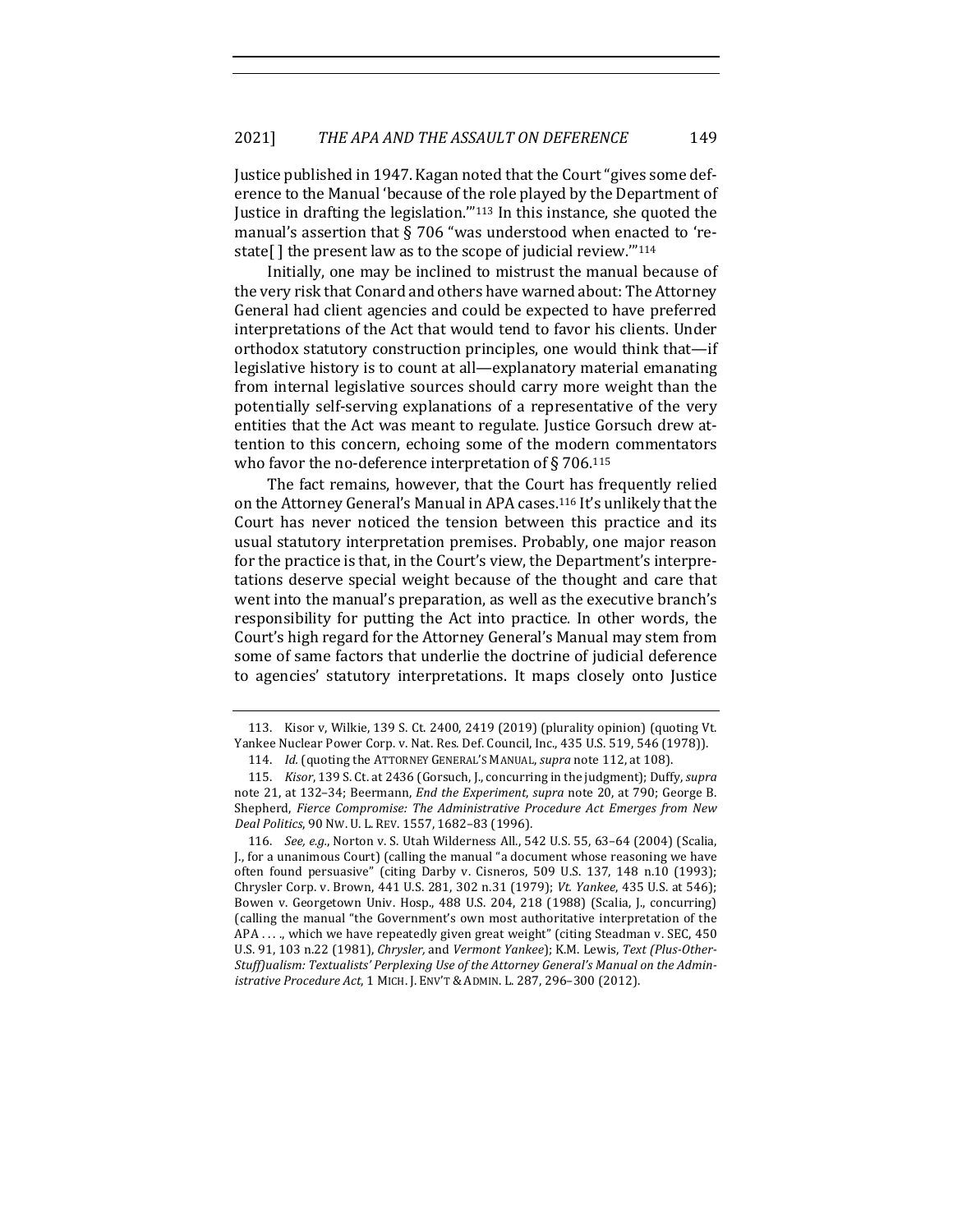Cardozo's well-known comment that judicial deference "has peculiar weight when it involves a contemporaneous construction of a statute by the men charged with the responsibility of setting its machinery in motion, of making the parts work efficiently and smoothly while they are yet untried and new."117

I will not linger on this theoretical point, however, because in this instance the Attorney General's reading was supported not only by his own comments during the legislative debates,<sup>118</sup> but also by a passage in the committee print published in 1945 by the Senate Judiciary Committee:

A restatement of the scope of [judicial] review, as set forth in subsection  $(e)$ [now § 706], is obviously necessary lest the proposed statute be taken as limiting or unduly expanding judicial review.... It is not possible to specify all instances in which judicial review may operate. Subsection  $(e)$ , therefore, seeks merely to restate the several categories of questions of law subject to judicial review.<sup>119</sup>

118. *See, e.g.*, Letter from Attorney General Clark to Hon. Pat McCarran, (Oct. 19, 1945), in SENATE REPORT, *supra* note 108, at 37-38 (APA LEGISLATIVE HISTORY at 223-224).

119. SENATE COMMITTEE PRINT, *reprinted in* APA LEGISLATIVE HISTORY, *supra* note 63, at 39. Duffy discounts the importance of the committee print by describing it as a mere staff document. Duffy, *supra* note 21, at 132 n.95. However, nothing in the document itself supports that characterization. It referred to itself as having been issued by the committee. APA LEGISLATIVE HISTORY, *supra*, at 11. When the committee subsequently reported out the bill, it clarified that the *staff* had summarized the comments of interested persons for the committee's consideration, but the *committee* had published the ensuing document. SENATE REPORT, *supra* note 108, at 5, *reprinted in* APA LEGISLATIVE HISTORY, *supra*, at 63. Moreover, Senator McCarran, in his foreword to the published legislative history, described the committee print as among the "legislative documents which accompany and explain [the Act's] purpose and operation [and] are of immediate and permanent importance." APA LEGISLATIVE HISTORY, *supra*, at iii. Duffy also emphasizes the word "unduly" in the quotation, suggesting that the committee did, after all, propose to move beyond the extant case law. That puts a lot of weight on a single word; but if the committee did intend for that word to signify anything significant, the most likely explanation is that the committee foresaw its eventual efforts to clarify the

<sup>117.</sup> Norwegian Nitrogen Prods. Co. v. United States, 288 U.S. 294, 315 (1933). Compare Justice Frankfurter's caustic assessment of congressional rhetoric, during debates on the APA, regarding the courts' supposed abuses of substantial evidence review in NLRB cases: "No doubt some, perhaps even much, of the criticism was baseless and some surely was reckless." Universal Camera Corp. v. NLRB, 340 U.S. 474, 478 (1951). Here the Court cited to an article that had concluded "after an extended investigation that 'the denunciations find no support in fact."" Id. at 478-79 n.6 (citing Walter Gellhorn & Seymour L. Linfield, Politics and Labor Relations: An Appraisal of Criti*cisms of NLRB Procedure*, 39 COLUM. L. REV. 339, 394 (1939)); *see also* Alfred Long Scanlan, *Judicial Review under the Administrative Procedure Act—In Which Judicial Off*spring Receive a Congressional Confirmation, 23 NOTRE DAME L. REV. 501, 537 (1948) (attributing the "illusion" of judicial abdication to "reckless and unsubstantiated charges" by disappointed litigants).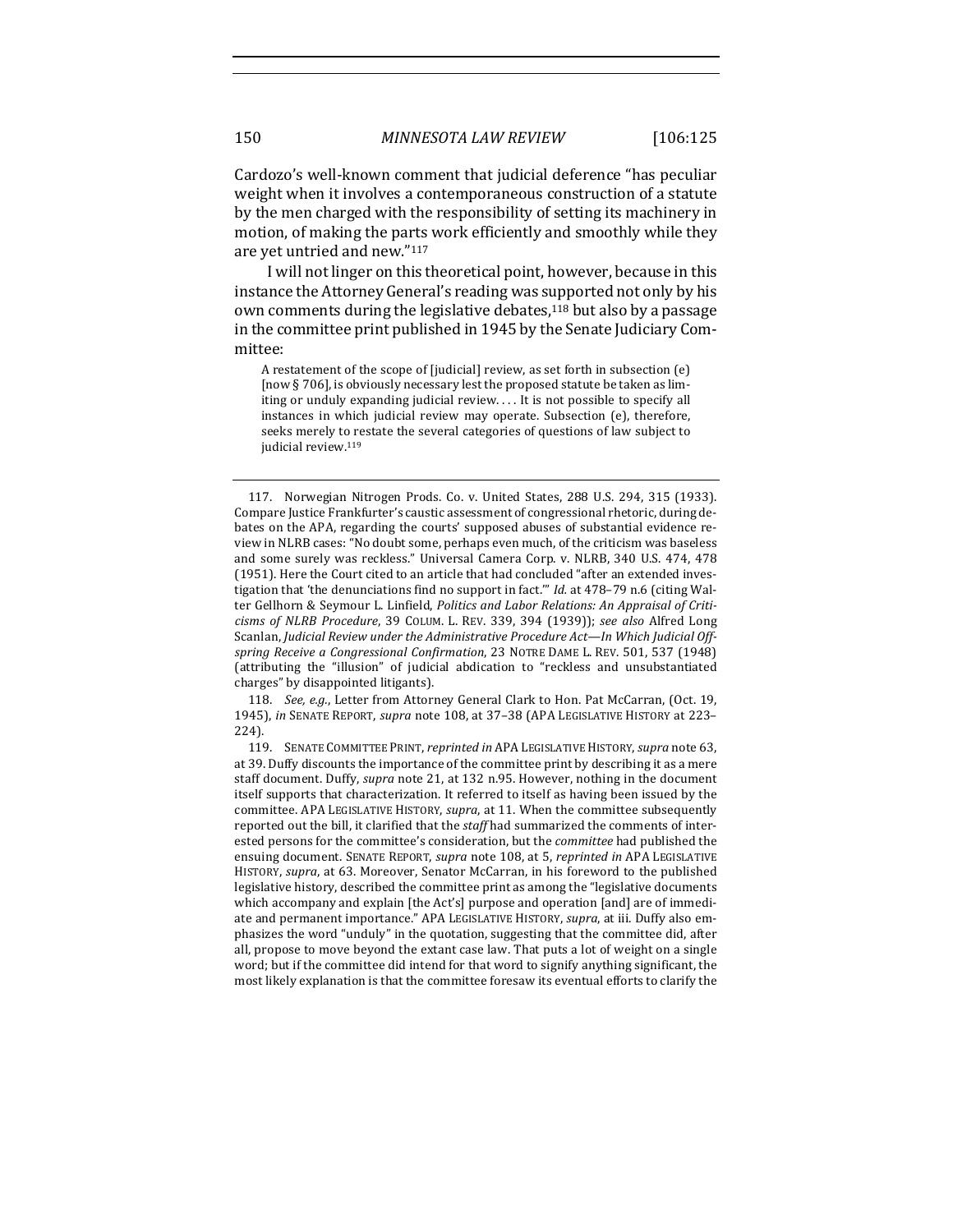The importance of this passage to the present discussion should be apparent. The term "restatement"—in contrast to, say, "codification"—implies a congressional acknowledgement that the courts had been, and could remain, the traditional norm-definers in this area.<sup>120</sup> The goal of  $\S 706$ , under this reading, was "merely" to summarize judicial doctrine without being too confining. The remainder of the committee's quotation fortifies this reading. The message seems to have been that they needed to say *something* about scope of review, lest the Act be taken as changing the law when that was not its purpose. The doctors' precept "first, do no harm" seems to have been their guiding spirit.

Indeed, a little reflection confirms that this interpretation is the most logical explanation for what actually happened. The APA sponsors do not seem to have had much, if any, concern about the courts' disposition of legal issues. Or, if they did have a range of views on the subject, they "agreed to disagree." Certainly they supported the principle of judicial review of legal issues as a general matter, but they were evidently content to refrain from giving courts specific directions about how to fulfill that task. That is the most straightforward way to explain the fact that the APA ultimately passed Congress with the Justice Department's support and by unanimous votes in both the House and Senate (including the votes of loyal New Dealers). This reading is also consistent with this Article's suggestion that the authors of the Act were willing to provide courts with the kind of latitude that would allow for doctrinal development over time.

Just after mentioning the "several categories of questions of law subject to judicial review," the committee added that "[e]ach category has been recognized," having been "constantly repeated by courts in the course of judicial decisions or opinions." $121$  Here the committee

meaning of the substantial evidence test. *See infra* notes 127, 139 and accompanying text. In contrast to that target of overt congressional concern, nothing in the legislative record explicitly declares an intention to depart from then-prevailing case law regarding judicial review of legal issues. See infra Parts II.D.2, II.E.4.

<sup>120.</sup> As Professor Duffy points out, the terms "restate" and "restatement" carried "unmistakable connotations," bringing to mind the Restatements of the Law published by the American Law Institute (ALI). Duffy, *supra* note 21, at 131. He notes that the ALI had always made clear that its restatements were designed to be applied flexibly; "even if part of a restatement were enacted as law, the Institute suggested treating the statute as a common-law precedent." *Id.* To be sure, Duffy himself maintains that the APA should not be interpreted in that manner. See supra notes 51-56 and accompanying text. I think he is right, however, about the implications of the language that the Attorney General and the Senate committee used.

<sup>121.</sup> SENATE COMMITTEE PRINT, *reprinted in* APA LEGISLATIVE HISTORY, *supra* note 63, at 39.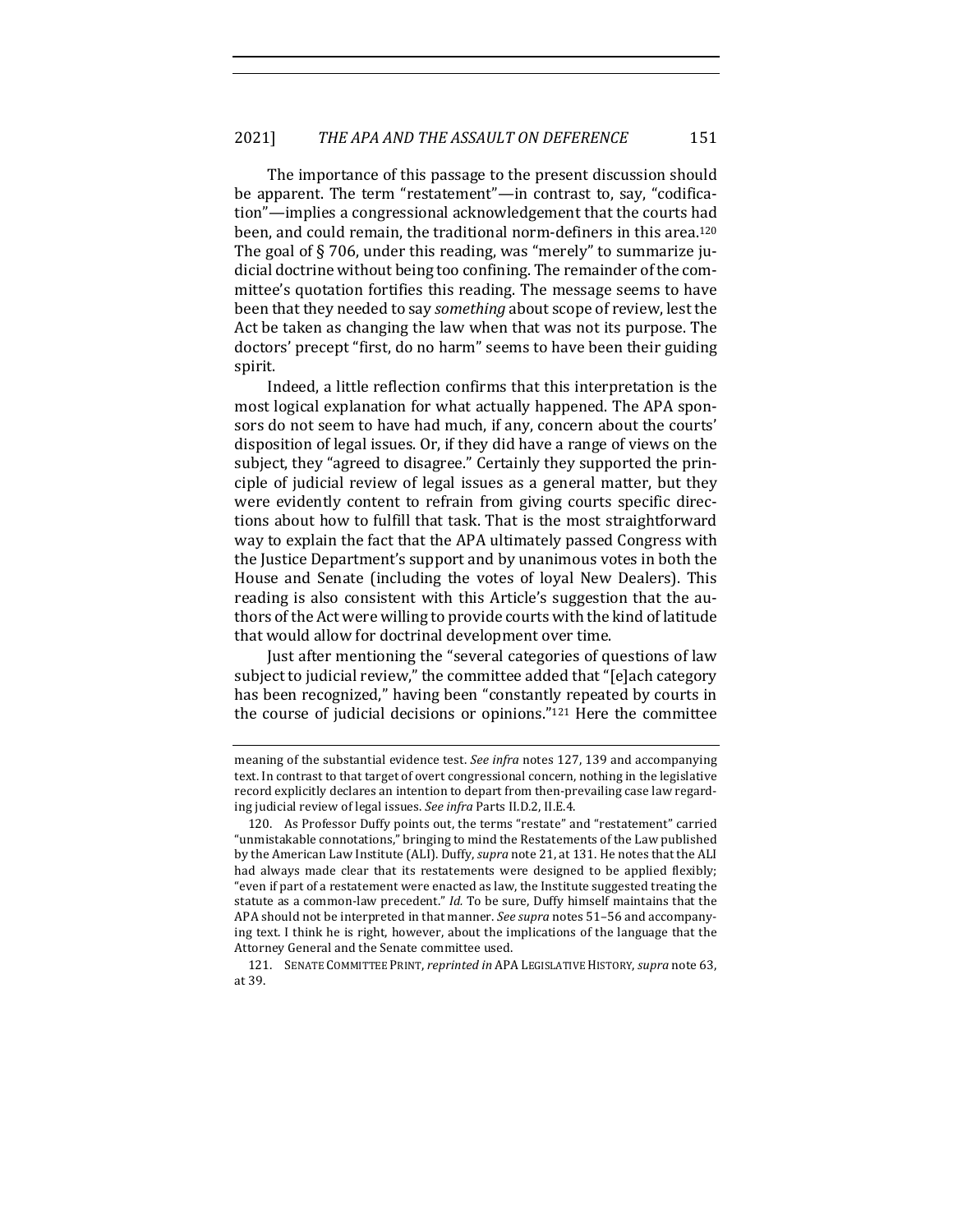cited to the *Final Report of the Attorney General's Committee on Admin*istrative Procedure.<sup>122</sup> That committee had been appointed by President Roosevelt for the purpose of building a record that Congress could use in drafting administrative procedure legislation. Its report outlined some of the complexities of the case law, including the limited review that courts sometimes gave to legal questions:

Even on questions of law [independent judicial] judgment seems not to be compelled. The question of statutory interpretation might be approached by the court de novo and given the answer which the court thinks to be the "right interpretation." Or the court might approach it, somewhat as a question of fact, to ascertain, not the "right interpretation," but only whether the administrative interpretation has substantial support. Certain standards of interpretation guide in that direction. Thus, where the statute is reasonably susceptible of more than one interpretation, the court may accept that of the administrative body. Again, the administrative interpretation is to be given weight—not merely as the opinion of some men or even of a lower tribunal, but as the opinion of the body especially familiar with the problems dealt with by the statute and burdened with the duty of enforcing it. This may be particularly significant when the legislation deals with complex matters calling for expert knowledge and judgment.<sup>123</sup>

It is understandable that the committee, being thus advised, seems to have concluded that it should not undertake to codify the subtle and elusive doctrines in this area.

Further evidence of the consensus that had developed around the committee's approach was the attitude of the American Bar Association (ABA). During most of the years of deliberation and debate that led up to the final statute, the ABA had been a principal voice for stringent controls on agencies.<sup>124</sup> But that assertive posture apparently did not extend to the issue of judicial review of legal questions. Even the Walter-Logan bill, which the ABA had drafted and pushed through Congress prior to its veto by President Roosevelt, addressed that issue only with a truism: "Any decision of any agency or independent agency shall be set aside if  $\ldots$  the decision is beyond the jurisdiction of the agency or independent agency."<sup>125</sup> The ABA's unconcerned attitude toward this issue was still discernible as of the time of the hear-

<sup>122.</sup> FINAL REPORT OF THE ATTORNEY GENERAL'S COMMITTEE ON ADMINISTRATIVE PRO-CEDURE, S. Doc. No. 77-8 (1941) [hereinafter FINAL REPORT].

<sup>123.</sup> *Id.* at 90-91 (footnotes omitted). See generally Sunstein, Chevron as Law, su*pra* note 23, at 1646-48 (discussing the background of the report); Shepherd, supra note 115, at 1632-36 (same).

<sup>124.</sup> *See* Shepherd, *supra* note 115, at 1569-79, 1588-93.

<sup>125.</sup> H.R. 6324, 76th Cong. § 5(a) (1940). The bill was reprinted as an appendix to Roosevelt's veto message. MESSAGE FROM THE PRESIDENT OF THE UNITED STATES, H.R. DOC. No. 76-986, at 15 (1940) [hereinafter VETO MESSAGE].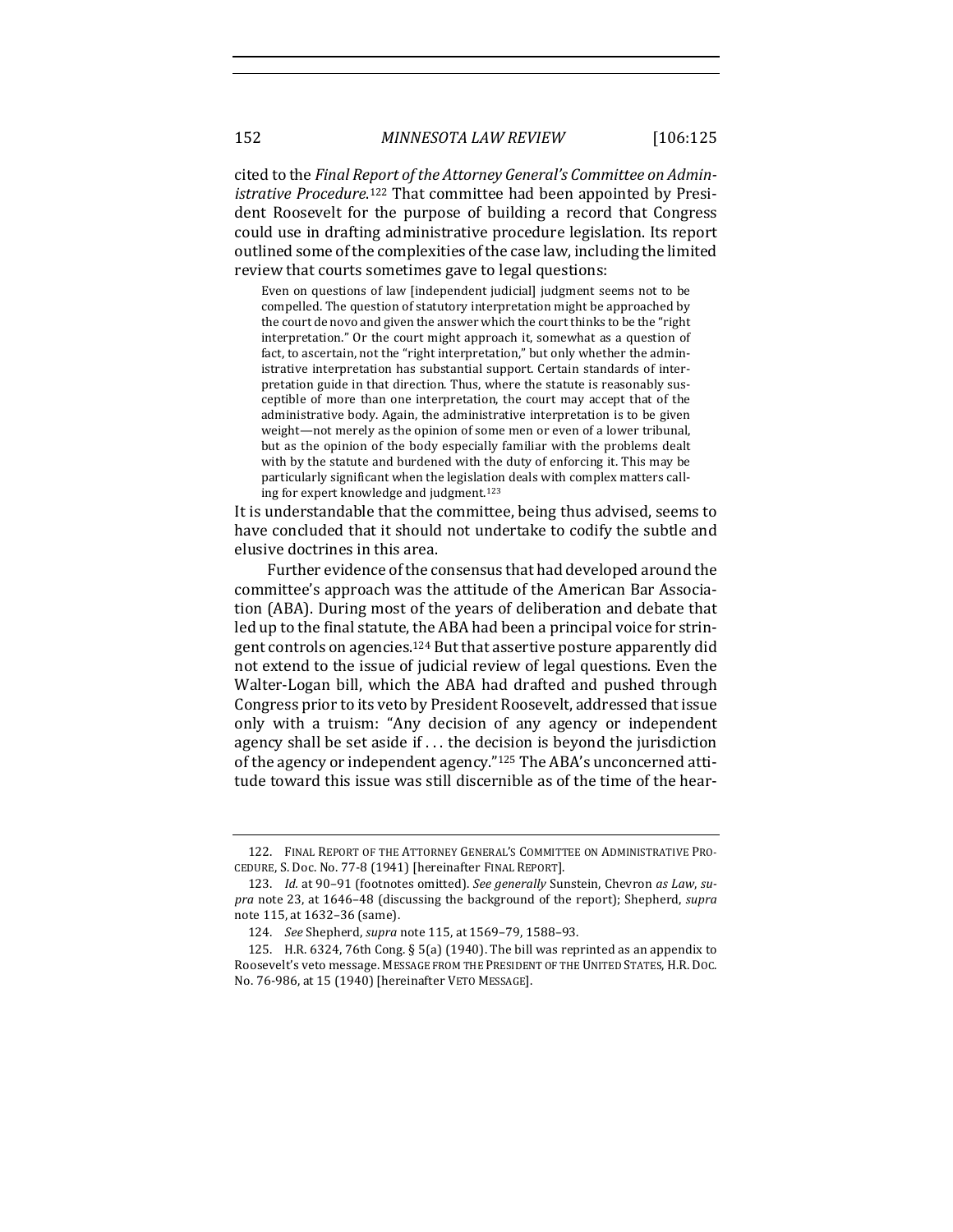ings on the bills that led directly to enactment as the APA. Carl McFarland, the chairman of the ABA's committee on administrative procedure, was evidently on the same page as the Justice Department, as far as scope of review was concerned. He remarked during the House's hearings that "we do not believe the principle of review or the extent of review can or should be greatly altered," and "the scope of review should be as it now is."126

It's true that the "restatement" language was omitted from the final reports in 1946. This omission probably does not bespeak a sea change in the drafters' intentions regarding deference, as it is hardly likely that legislators would have altered their attitude from "restating" case law to radically transforming it, while making no change in the actual language. To be sure, it is possible that the omission was a direct result of a growing feeling that they were not entirely satisfied with current case law. If so, however, the most reasonable inference is that they wanted to distance themselves from the status quo in relation to substantial evidence review. To this extent, the commentators' charge that the Attorney General's "restatement" talk was spin, or at least diverged from the legislators' own expectations, may have been well taken.<sup>127</sup> Yet nothing in the legislative history indicates that the

<sup>126.</sup> Duffy dismisses McFarland's remark by suggesting that Congress had little if any respect for Supreme Court case law. He quotes Representative Walter's response to McFarland as follows: "You say [the scope of review should be] 'as it now is.' Frankly, I do not know what it now is .... [T]he Supreme Court apparently changes its mind daily." Duffy, *supra* note 21, at 132-33 (quoting *Administrative Procedure: Hearings Before the H. Comm. on the Judiciary*, 79th Cong. 38 (1945) [hereinafter *House Hearings*], *reprinted in* APA LEGISLATIVE HISTORY, *supra* note 63, at 45, 84). Read in context, however, this remark, and the colloquy of which it was a part, pertained exclusively to judicial review of *facts* under the substantial evidence standard. *House Hearings*, at 37-40, *reprinted in* APA LEGISLATIVE HISTORY, *supra* note 63, at 83–86. The congressmen in the colloquy evinced no particular concern about review of legal issues. Indeed, if Duffy had not edited down Walter's statement with an ellipsis, the latter's focus would have been apparent. In the omitted passage, Walter said: "I do not know whether the rule as laid down in the Consolidated Edison case is the law, or what the law is." *Id.* at 38. He was referring to *Consolidated Edison Co. v. NLRB*, 305 U.S. 197 (1938), a leading substantial evidence case.

<sup>127.</sup> Actually, subsequent case law has fully supported the Attorney General's expectation that the APA codified "present law" on substantial evidence. The preferable reading of the Act, and the Court's subsequent interpretation of it in *Universal Camera*, is that the "whole record" proviso added during legislative deliberations amounted to an admonition to apply prior doctrine more conscientiously, but it did not alter that doctrine. Post-APA case law has uniformly continued to treat pre-APA doctrine on substantial evidence as authoritative. See Ronald M. Levin, *The Regulatory Accountability* Act and the Future of APA Reform, 94 CHI.-KENT L. REV. 487, 535-38 (2019). Recall the Court's intimation that Congress's perceptions about the supposed abuses of substantial evidence review were mistaken. See supra note 117.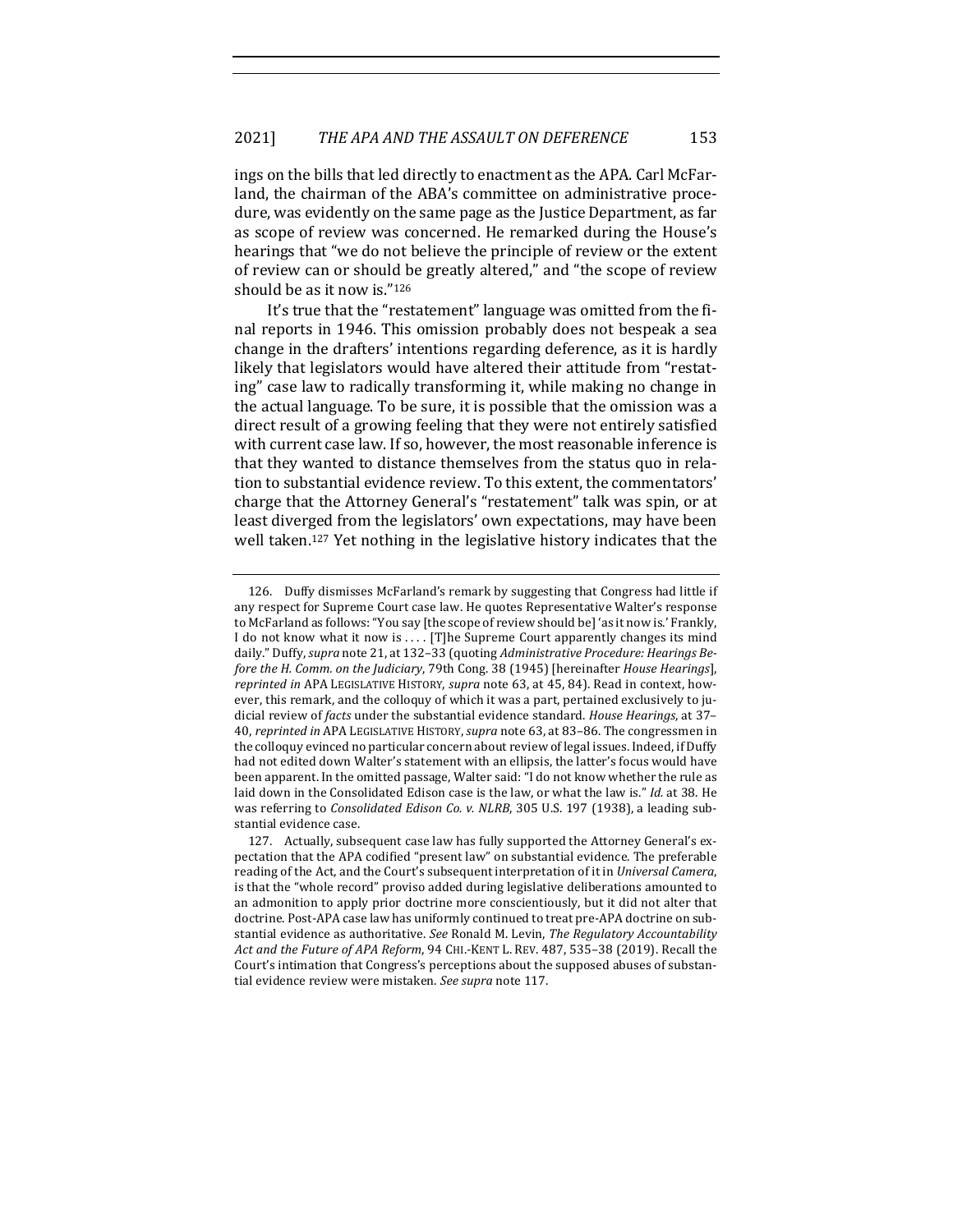standard of review of agencies' statutory and regulatory interpretations was particularly controversial. In the next section, I will critically examine the passages that commentators have cited to demonstrate otherwise.

# 2. Countervailing Claims

Of course, the Senate Judiciary Committee's "restatement" language must be read together with other legislative history language. Proponents of the de novo interpretation of the first sentence of § 706 also had "friends" at the figurative cocktail party. Some of the quotations on which Justice Gorsuch relied in *Kisor* might be better described as "party crashers": they may have contained colorful language, but they did not belong at this social gathering, because they were not really discussing judicial review of questions of law. Or, to switch metaphors, they were raspberries rather than cherries.<sup>128</sup> On the other hand, Gorsuch and other supporters of the de novo interpretation have also relied on certain other legislative history materials that do at least address the relevant subject matter. In this subsection I will discuss four such passages.

*a.* Justice Gorsuch relied on assertions in the House and Senate committee reports that " $\S$  706] provides that questions of law are for the courts rather than agencies to decide in the last analysis and it also lists the several categories of questions of law." $129$  That statement

<sup>128.</sup> Those passages, which Gorsuch quoted in *Kisor*, 139 S. Ct. at 2436-37, included the following: (a) Senator Pat McCarran, the Chairman of the Judiciary Committee, did write that it would be "hard  $\dots$  for anyone to argue that this Act did anything other than cut down the 'cult of discretion' so far as federal law is concerned." McCarran, *supra* note 67, at 893 (1946). In context, however, the senator used this remark to sum up a passage that mainly dealt with judicial review of *discretion* (as his words did say). *Id.* McCarran said nothing in this passage about review of legal questions, except for the self-evident observation that, "[o]f course, [agencies] may not proceed in disregard of the Constitution, statutes, or other limitations recognized by law." Id.

<sup>(</sup>b) Justice Frankfurter did write that "courts must now assume more responsibility for the reasonableness and fairness of Labor Board decisions than some courts have shown in the past." Universal Camera Corp. v. NLRB, 340 U.S. 474, 490 (1951). But the Court's opinion in *Universal Camera* dealt exclusively with fact review and the substantial evidence test. (And even at that, the better reading of the opinion is that it did not interpret the APA as having changed existing law. See supra note 127.)

<sup>(</sup>c) Finally, when Representative Walter declared that he did not know what the scope of judicial review was, due to vacillation by the Supreme Court, he too was referring to substantial evidence review of facts, not review of legal issues. See supra note 126.

<sup>129.</sup> House Report, *supra* note 108, at 44, *reprinted in* APA LEGISLATIVE HISTORY, supra note 63, at 278; SENATE REPORT, *supra* note 108, at 28, *reprinted in* APA LEGISLATIVE HISTORY, *supra*, at 214.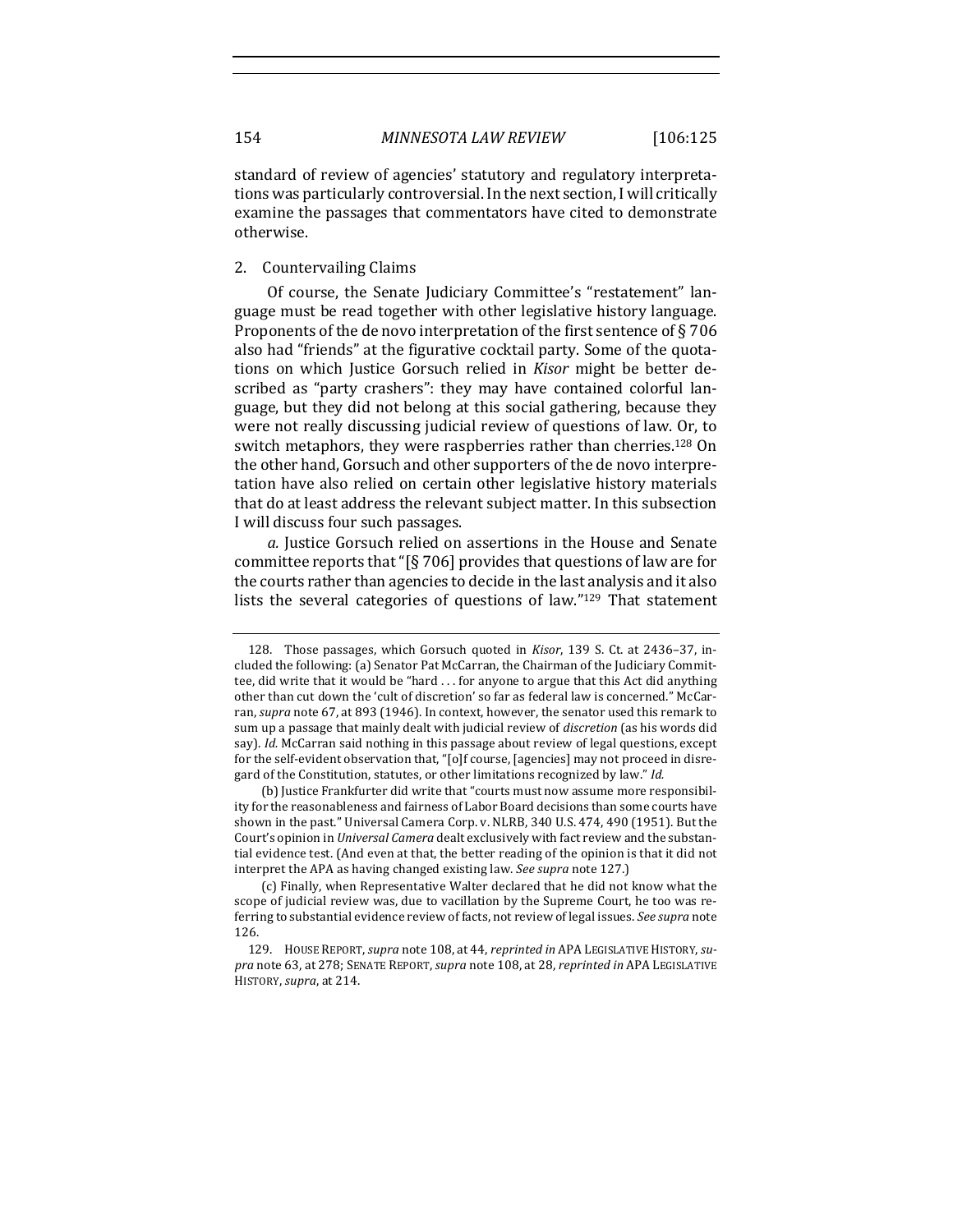would give stronger support to his side if it had not included the very revealing phrase "in the last analysis." That phrase suggests a sharing of responsibility between the judicial and executive branches, while hedging on the question of how much influence the agency's view might legitimately carry. In this respect, it seems directly comparable to the statement in *Chevron* itself that "[t]he judiciary is the final authority on issues of statutory construction,"130 or to the statement in *Mortgage Bankers* that "[e]ven in cases where an agency's interpretation receives *Auer* deference, ... it is the court that ultimately decides whether a given regulation means what the agency says." $131$  Similar language—including "in the last analysis"—appeared in pre-*Chevron* case law as well.<sup>132</sup> All of these formulations, including those in the APA committee reports, raise the issue of deference, but they appear to be essentially neutral on the question of how that issue should be resolved in various contexts.<sup>133</sup>

b. Proponents of the de novo interpretation of the initial sentence of  $\S 706$  also point to an explanation on the House floor by Representative Walter, a Judiciary Committee member who chaired the subcommittee that was handling the bill: "[s]ubsection  $(e)$  of section 10 [now § 706] requires courts to determine *independently* all relevant questions of law, including the interpretation of constitutional or stat-

<sup>130.</sup> Chevron, U.S.A., Inc. v. Nat. Res. Def. Council, Inc., 467 U.S. 837, 843 n.9 (1984). 131. Perez v. Mortgage Bankers Ass'n, 135 S. Ct. 1199, 1208 n.4 (2015); *see also*

*Kisor*, 139 S. Ct. at 2420 (plurality opinion) (quoting much of the same language from *Mortgage Bankers*, and adding that "the meaning of a legislative rule remains in the hands of courts, even if they sometimes divine that meaning by looking to the agency's interpretation.").

<sup>132.</sup> *See, e.g.*, FTC v. Colgate-Palmolive Co., 380 U.S. 374, 385 (1965) ("[W]hile informed judicial determination is dependent upon enlightenment gained from administrative experience, *in the last analysis* the words 'deceptive practices' set forth a legal standard and they must get their final meaning from judicial construction." (emphasis added)); see also FEC v. Democratic Senatorial Campaign Comm., 454 U.S. 27, 32  $(1981)$  ("[Courts are] final authorities on issues of statutory construction."); SEC v. Sloan, 436 U.S. 103, 118 (1978) (same).

<sup>133.</sup> In the concluding section of its report, headed "General Comments," the Senate committee did say that the courts would be responsible for "the enforcement of the bill, by the *independent* judicial interpretation and application of its terms." SENATE RE-PORT, *supra* note 108, at 31, *reprinted in* APA LEGISLATIVE HISTORY, *supra* note 63, at 217 (emphasis added). That remark was unsurprising, because courts have never deferred to agencies' interpretations of the APA, which is not administered by any single agency. See, e.g., Metro. Stevedore Co. v. Rambo, 521 U.S. 121, 137 n.9 (1997); United States v. Fla. E. Coast Ry., 410 U.S. 224, 236 n.6 (1973); Air N. Am. v. Dep't of Transp., 937 F.2d 1427, 1436-37 (9th Cir. 1991).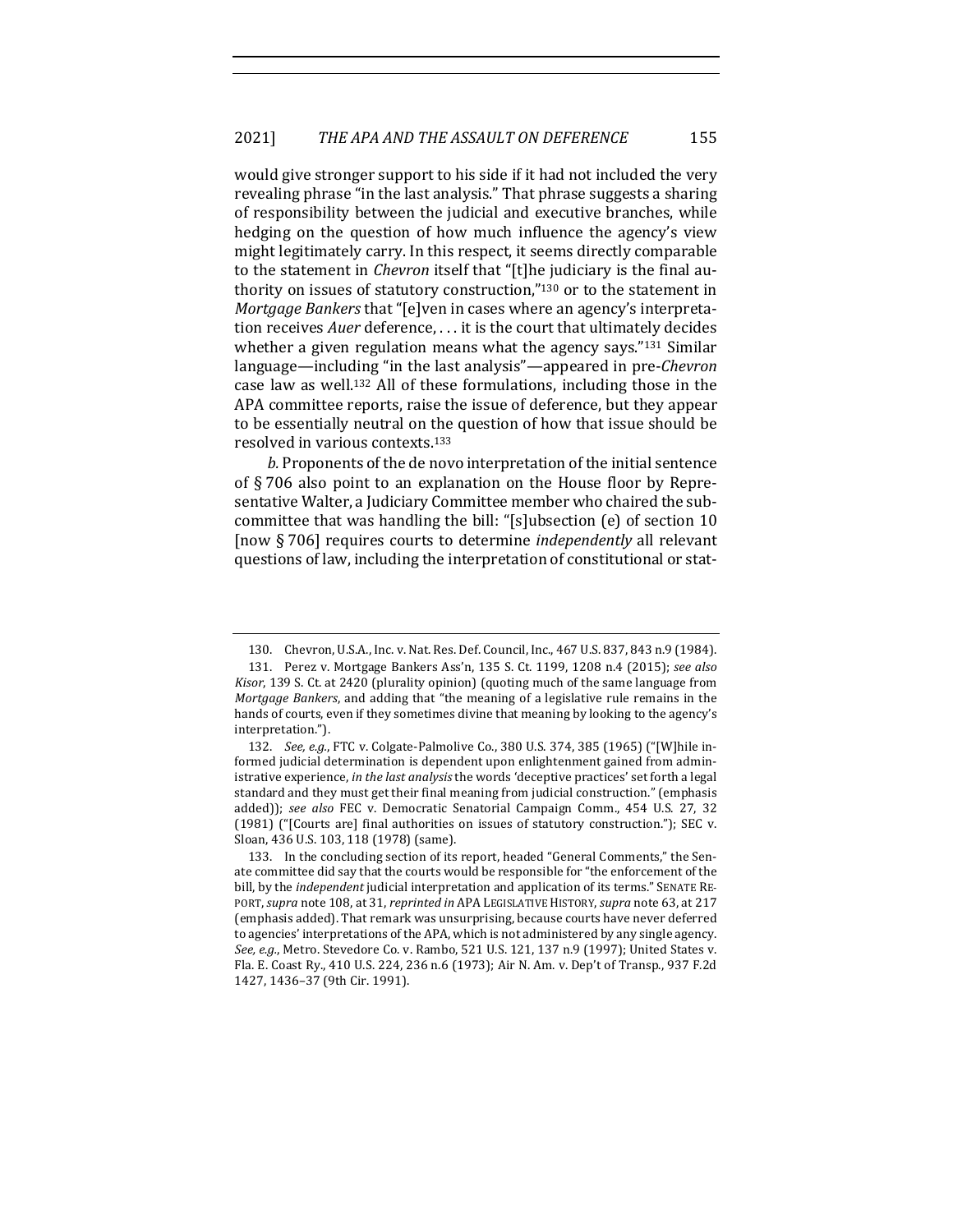utory provisions and the determination of the meaning or applicability of any agency action."<sup>134</sup> At first glance, the word "independently" seems to give direct support to Justice Gorsuch's thesis. It is no wonder that some proponents give special prominence to Walter's comment.135

This use of Walter's statement has some difficulties, however. In the first place, its authoritative value is open to question. Even during the era when objections to legislative history arguments were not as prominent as they are today, statements by individual legislators were regarded as among the least reliable sources of insight into congressional intentions.<sup>136</sup> Such skepticism is certainly warranted in this instance. As discussed above, some fellow members of Walter's committee seemingly did not share his expansive understanding of the first sentence of  $\S 706$ . Two of them gave floor speeches, apparently less than an hour after Walter had spoken, in which they summarized the standards of review that  $\S$  706 would prescribe; they did not mention the first sentence of § 706 at all.<sup>137</sup> To say the least, these mixed signals would justify some doubts about the extent to which Walter's views were held by the entire enacting Congress.

There is also a more fundamental problem with the proponents' use of Representative Walter's statement that courts must resolve questions of law "independently." The statement appears not to have the meaning that they ascribe to it. Immediately after making this statement, Walter went on to recite the other provisions of  $\S 706$ . Then he said: "[t]he term 'substantial evidence' as used in this bill means evidence which on the whole record as reviewed by the court and in the exercise of the independent judgment of the reviewing court is material to the issues, clearly substantial, and plainly sufficient to support a finding or conclusion . . . ." 138 Walter knew perfectly well, of

138. 92 CONG. REC. 5654 (1946), *reprinted in APA LEGISLATIVE HISTORY*, *supra* note 63, at 370. The House and Senate committee reports likewise instruct courts to apply

<sup>134. 92</sup> CONG. REC. 5654 (1946), *reprinted in* APA LEGISLATIVE HISTORY, *supra* note 63, at 370 (emphasis added).

<sup>135.</sup> NELSON, *supra* note 20, at 707 n.26; Duffy, *supra* note 21, at 193-94; Beermann, *End the Experiment*, *supra* note 20, at 789. Justice Gorsuch himself cited the statement without quoting it. *Kisor*, 139 S. Ct. at 2436 n.64.

<sup>136.</sup> *See, e.g.*, Garcia v. United States, 469 U.S. 70, 76 (1984); Zuber v. Allen, 396 U.S. 168, 186 (1969) ("A committee report represents the considered and collective understanding of those Congressmen involved in drafting and studying proposed legislation. Floor debates reflect at best the understanding of individual Congressmen."); Stuart Minor Benjamin & Kristen M. Renberg, *The Paradoxical Impact of Scalia's Campaign* Against Legislative History, 105 CORNELL L. REV. 1023, 1028-30 (2020) (citing numerous cases and commentators).

<sup>137.</sup> *See supra* notes 64-65 and accompanying text.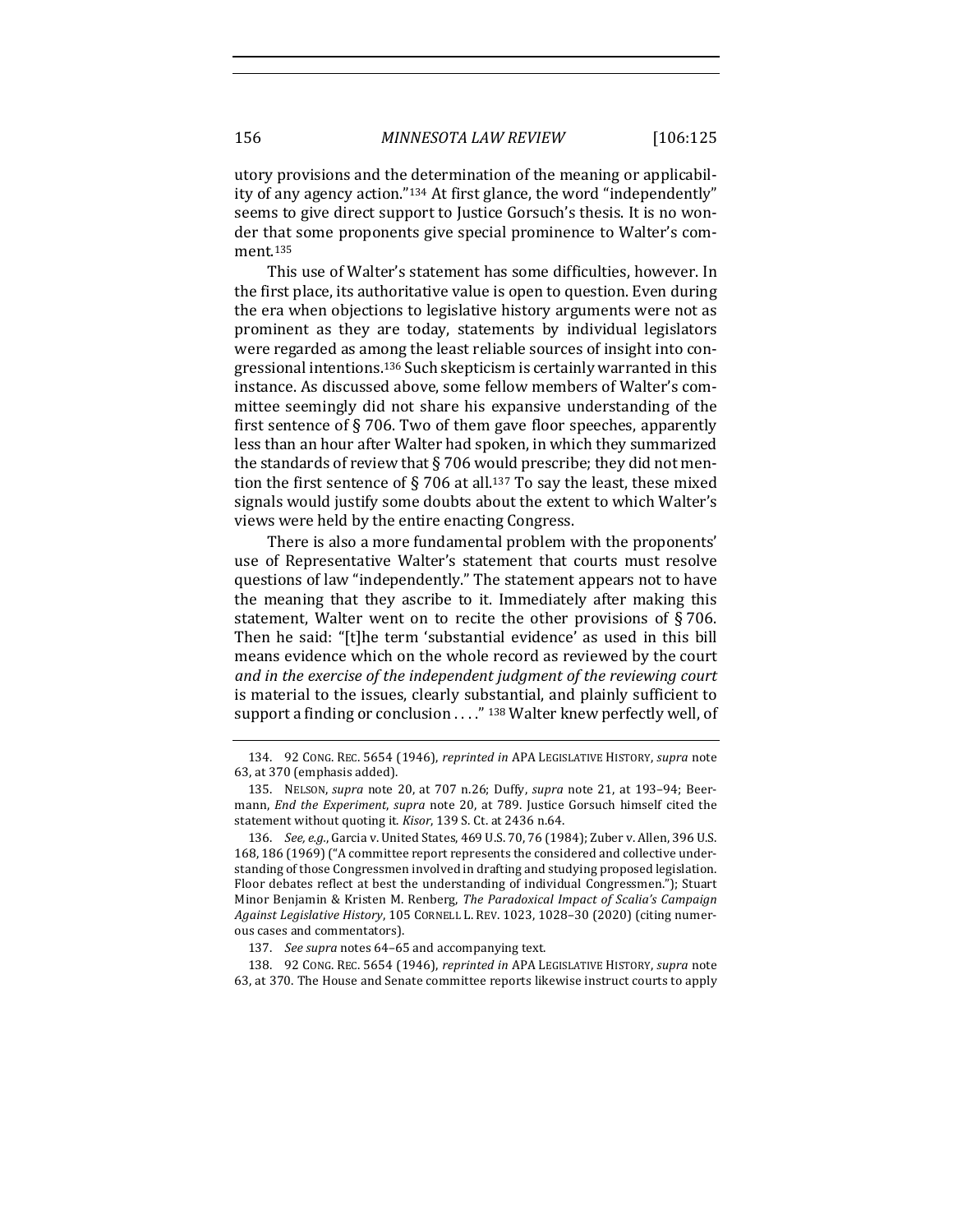course, that courts do not find facts de novo when they conduct substantial evidence review. At most, it is review for reasonableness.<sup>139</sup> When he said that such review must be "independent," he must have meant something more modest—presumably, that the courts must conduct this reasonableness review while remaining mindful that they are part of a separate branch of government, not beholden to the executive branch. This reasoning strongly implies that Walter's use of "independently" in the preceding paragraph meant the same thing. He was making a valid point about checks and balances, but he was not necessarily trying to specify the extent to which courts may or may not rely on administrative views on questions of law when they seek to fulfill that function.

*c.* Another congressional remark that has found its way into this legislative history debate stemmed from the Senate Judiciary Committee's account of the thinking behind one of the exemptions in the APA's provision on agency rulemaking. Subsection  $553(b)(A)$  of the APA permits an agency to issue "interpretative rules, general statements of policy, [and] rules of agency organization, procedure, or practice" without resorting to notice-and-comment procedure.<sup>140</sup> In its 1945 committee print, the committee mentioned several justifications for this exemption and then added: "[a]nother reason, which might be added, is that 'interpretative' rules—as merely interpretations of statutory provisions—are subject to plenary judicial review, whereas 'substantive' rules involve a maximum of administrative discretion. $"141$  Some proponents of the de novo interpretation of the first sentence of  $\S 706$  have cited the committee's reference to "plenary judicial review" as evidence supporting their position.<sup>142</sup>

the substantial evidence test "in the exercise of their independent judgment." HOUSE REPORT, *supra* note 108, at 45, *reprinted in* APA LEGISLATIVE HISTORY, *supra*, at 279; SEN-ATE REPORT, *supra* note 108, at 30, *reprinted in* APA LEGISLATIVE HISTORY, *supra*, at 63.

<sup>139.</sup> Like other members of Congress, Walter insisted that substantial evidence should be understood to mean that an agency's fact findings must be *reasonable*, as prescribed in *Consolidated Edison Co. v. NLRB*, 305 U.S. 197, 229 (1938). They worried that the Court sometimes seemed to favor a *more deferential* standard (the so-called scintilla test). *See supra* note 126; *see also* 92 CONG. REC. 5656 (1946), *reprinted in* APA LEGISLATIVE HISTORY, *supra* note 63, at 375-76 (colloquy among Reps. Voorhis, Gwynne, and Springer) (agreeing that the bill would require a finding to rest on substantial evidence, not just a scintilla). Ultimately, the APA settled that question in favor of the interpretation that they preferred.

<sup>140. 5</sup> U.S.C. § 553(b)(A).

<sup>141.</sup> SENATE COMMITTEE PRINT, *supra* note 63, *reprinted in* APA LEGISLATIVE HISTORY, *supra* note 63, at 18.

<sup>142.</sup> *See, e.g.*, NELSON, *supra* note 20, at 707 n.26; Duffy, *supra* note 21, at 194 n.406.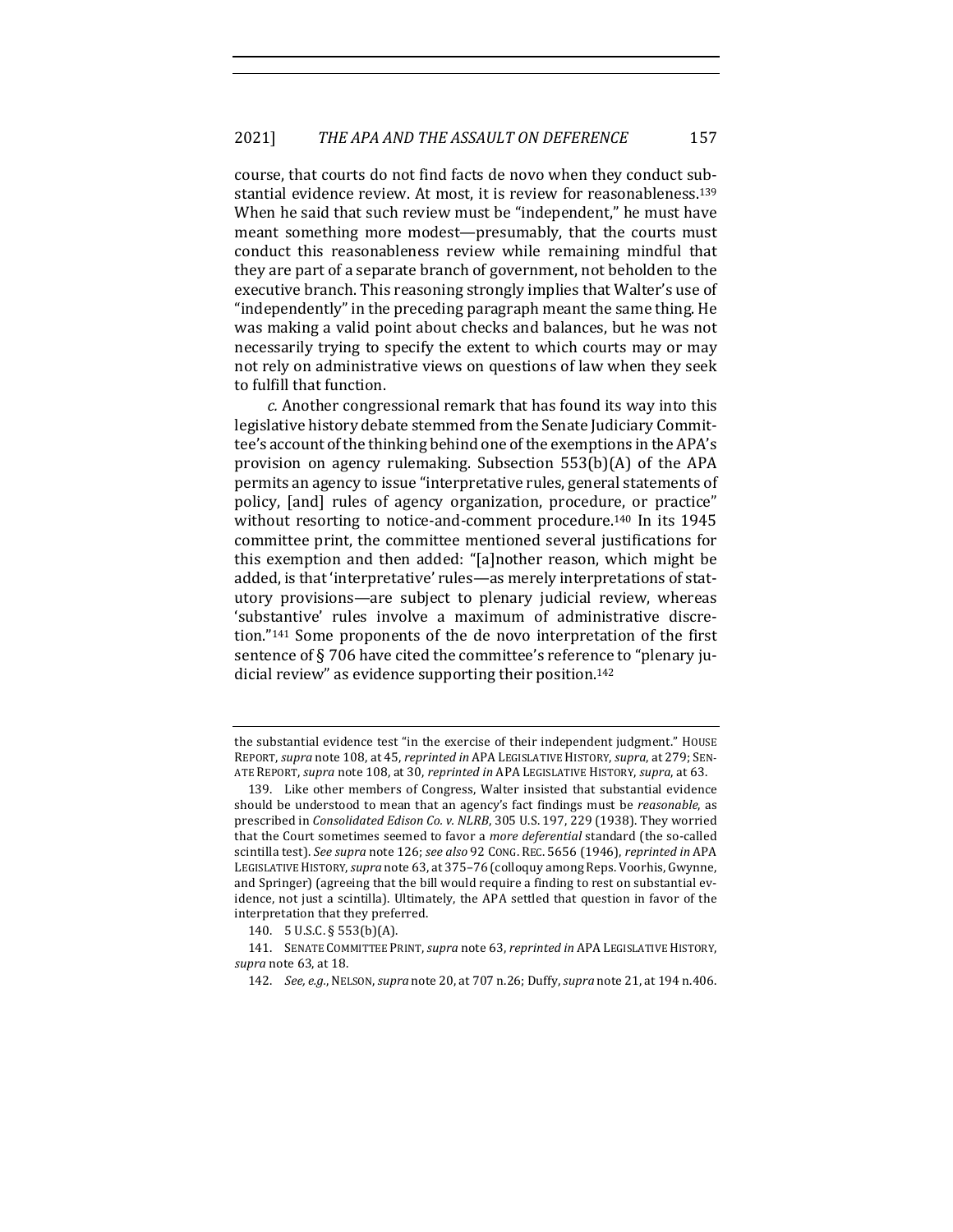In an earlier article about the rulemaking exemption, I noted that this sentence in the report "reads like an afterthought, tacked on at the end of a series of policy arguments that were intended to apply to all nonlegislative rules (and procedural rules)." $143$  I also said that this claim, which does not appear anywhere else in the APA's legislative history, was poorly reasoned as a rationale for the exemption.<sup>144</sup> Moreover, as Justice Scalia pointed out in a well-known lecture on the *Chevron* doctrine, the sentence's premise that questions of law would always be decided de novo by courts was itself a "quite mistaken assumption."<sup>145</sup> Referring back to the description of then-current law in the report of the Attorney General's Committee,<sup>146</sup> Scalia concluded that the committee print's characterization "is not true today, and it was not categorically true in 1945."<sup>147</sup>

The most critical point about the committee's reference to plenary review is that it did not purport to be an explication of the meaning of  $\S$  706. Rather, as just stated, it was a descriptive generalization used as a partial justification for an entirely separate provision of the APA.<sup>148</sup> Whoever wrote it may not have been paying attention to the then-proposed language of  $\S$  706. Moreover, this passage could easily have been overlooked by other participants in the legislative debates—both inside and outside Congress—who may have had a better informed or more nuanced view on the judicial review issue. (That is, they may not have been aware of the assertion about plenary review before the committee print was published. Afterwards, they may have been in a better position to know about it—a fact that could explain why the assertion was never repeated anywhere in the legislative history.)

Even lawyers who are generally sympathetic to the use of legislative history in statutory interpretation tend to emphasize that inter-

<sup>143.</sup> Ronald M. Levin, *Rulemaking and the Guidance Exemption*, 70 ADMIN. L. REV. 263, 323 (2018).

<sup>144.</sup> *Id.* at 327-28 (noting that, under established law, the absence of required procedural safeguards justifies a relatively intrusive standard of judicial review, and it is circular to claim that the opposite should also be true).

<sup>145.</sup> Scalia, *supra* note 38, at 514.

<sup>146.</sup> *See supra* note 123 and accompanying text (quoting Attorney General's Committee).

<sup>147.</sup> Scalia, *supra* note 38, at 514.

<sup>148.</sup> The fact that the committee language did not purport to explain the meaning of § 706 helps to explain why Justice Scalia felt free to probe its argument, notwithstanding his well-known aversion to relying on legislative history to ascertain statutory meaning.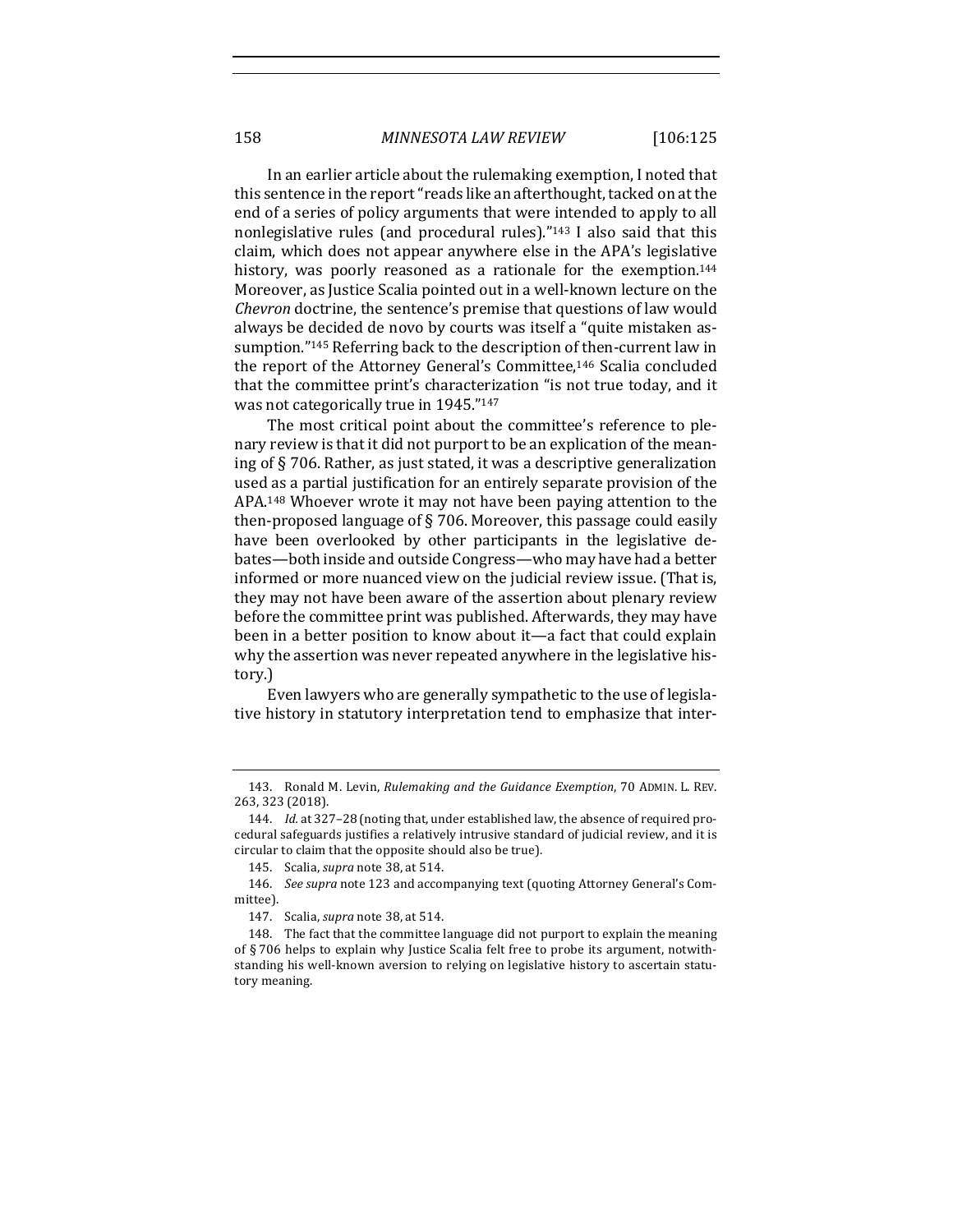preters should pay careful attention to whether any particular quotation was rendered under circumstances that would tend to attest to or cast doubt on its reliability.<sup>149</sup> In this instance, the circumstances surrounding the committee's assertion about plenary review of agency interpretations in its discussion of  $\S$  553(b)(A) suggest that the claim is not reliable evidence as to what  $\S$  706 means.

d. When the Attorney General's Committee released its report in 1941, a minority of its members proposed a bill that later became the direct precursor of the APA legislation. One section of the bill resembled the current  $\S 706$  but also included this proviso: "[t]hat upon such review due weight shall be accorded the experience, technical competence, specialized knowledge, and legislative policy of the agency involved as well as the discretionary authority conferred upon it."<sup>150</sup> By the time Congress actually got around to considering administrative procedure bills, however, the proviso had been dropped from the scope-of-review section. Some commentators have interpreted this omission as a sign that the drafters intended to repudiate such deference.151

Once again, standard statutory construction doctrine militates against this argument. Even in the vears of widespread reliance on legislative history materials, courts were typically wary of putting much stock in the legislature's *failure* to adopt particular proposals.<sup>152</sup> There was no ironclad prohibition on such reliance, but courts generally agreed that an unusually powerful showing would be necessary in order to accord significance to the rejection of proposed language. They often pointed out, in rejecting such arguments, that there were simply too many other possible explanations for failure to enact a proposal.

The controversy over the de novo interpretation of the first sentence of  $\S$  706 aptly illustrates the force of this objection. After all,

<sup>149.</sup> See, e.g., George A. Costello, Average Voting Members and Other "Benign Fictions": The Relative Reliability of Committee Reports, Floor Debates, and Other Sources of Legislative History, 1990 DUKE L.J. 39, 41.

<sup>150.</sup> FINAL REPORT, *supra* note 122, at 246-47.

<sup>151.</sup> Bamzai, *Origins*, *supra* note 21, at 986; John Dickinson, *Administrative Proce*dure Act: Scope and Grounds of Broadened Judicial Review, 33 A.B.A. J. 434, 517-18 n.40 (1947).

<sup>152.</sup> Caraco Pharm. Lab'ys., Ltd. v. Novo Nordisk, 566 U.S. 399, 422 (2012) ("Novo's argument highlights the perils of relying on the fate of prior bills to divine the meaning of enacted legislation. 'A bill can be proposed for any number of reasons, and it can be rejected for just as many others."" (quoting Solid Waste Agency of N. Cook Cnty. v. U.S. Army Corps of Eng'rs, 531 U.S. 159, 170 (2001)); Mead Corp. v. Tilley, 490 U.S. 714, 723 (1989) (quoting Trailmobile Co. v. Whirls, 331 U.S. 40, 61 (1947)); Schneidewind v. ANR Pipeline Co., 485 U.S. 293, 306 (1988); see also Wong Yang Sung v. McGrath, 339 U.S. 33, 47 (1950) (applying the same principle to an unenacted APA amendment).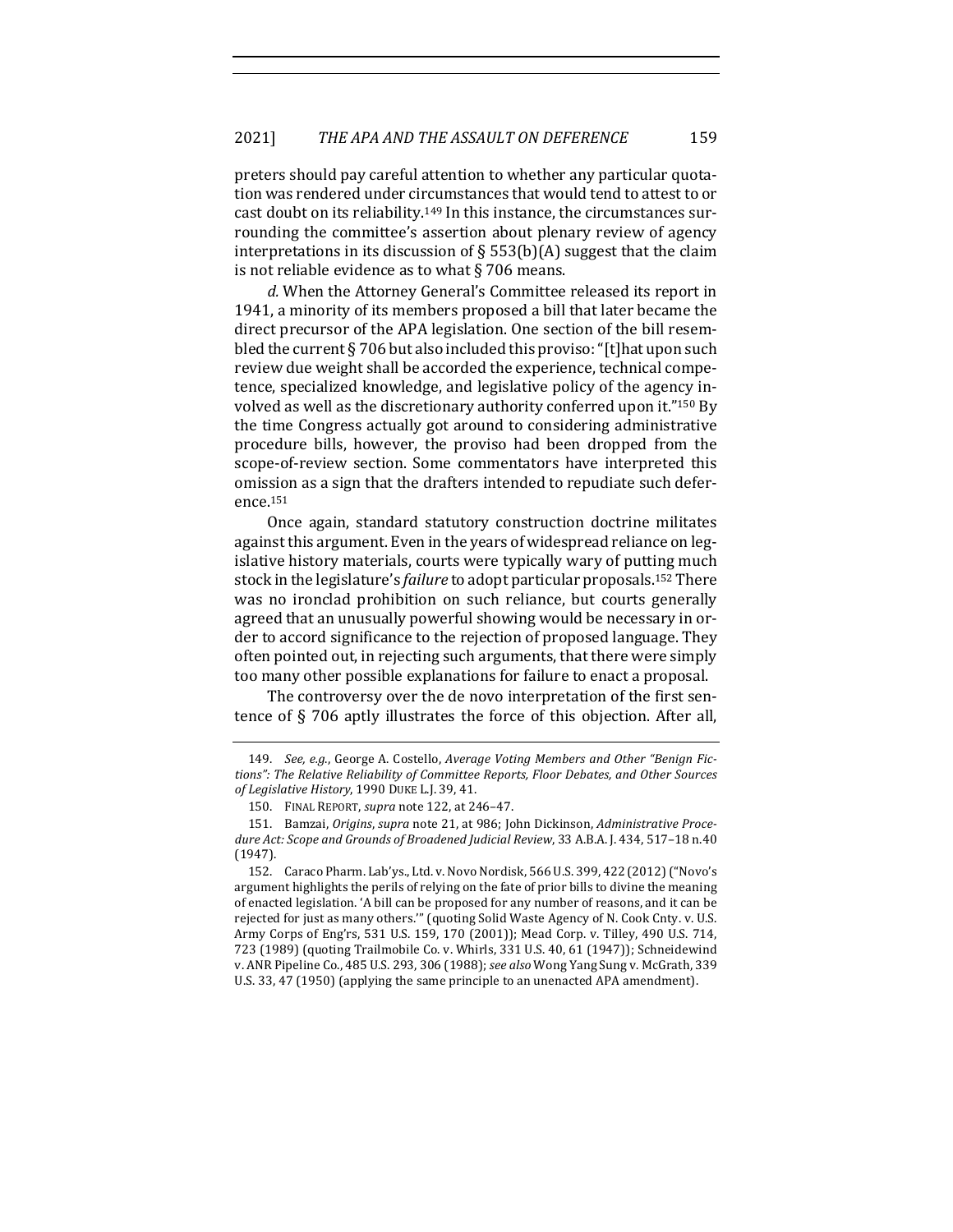160 *MINNESOTA LAW REVIEW* [106:125

when the committee minority had described the scope-of-review section in an explanatory note, it had suggested that it expected the proviso to make no substantive difference. It said that the section "is simply the recognized measure of judicial review now obtaining in the courts and ... should be recognized by clear and unmistakable legislative definition."<sup>153</sup> Perhaps, therefore, the APA drafters' only disagreement with the committee minority was that, in contrast to the latter's view, they thought that the proviso's message was so clearly right, or so well recognized, that it did not need to be spelled out. Alternatively, some APA drafters may have agreed with the substance of the minority's language but have thought that, as a drafting matter, the proviso did not fit very well into its proposed context. The section is otherwise written in bare-bones fashion, and the proviso would have been conspicuously out of harmony with that approach. Still other drafters may have wanted to avoid tying the courts' hands, or may simply have had no opinion about this deference question. Thus, even assuming some disparity of views among the drafters, there does not seem to be any foundation for the inference that some significant number of legislators wanted to omit the committee minority's proviso because they disagreed with it.<sup>154</sup>

#### E. PRIOR CASE LAW

The state of case law in the years leading up to the enactment of the APA has been a prominent locus of attention in the debate over the meaning of the first sentence of  $\S$  706. In the abstract, the use of this reference point for interpretation accords with standard statutory construction doctrine. As the Supreme Court has said, it will "look to 'the state of the law at the time the legislation was enacted' for guidance in defining" a statutory term.<sup>155</sup> More recently, Justice Scalia maintained that

[t]he meaning of terms on the statute books ought to be determined ... on the basis of which meaning is  $(1)$  most in accord with context and ordinary usage, and  $\dots$  (2) most compatible with the surrounding body of law into

<sup>153.</sup> FINAL REPORT, *supra* note 122, at 246. Indeed, as the APA drafters would have known, the minority report was written by some of the most conservative members of the committee. Shepherd, *supra* note 115, at 1632. They were unlikely to have been trying to shift the law in the agencies' favor.

<sup>154.</sup> *See* Green, *supra* note 24, at 690 n.209 (rejecting Bamzai's contention on the ground that "[l]egislative silence is often a difficult way to prove a thesis of drastic change").

<sup>155.</sup> Randall v. Luftsgaarden, 478 U.S. 647, 662 (1986) (quoting Merrill Lynch, Pierce, Fenner & Smith v. Curran, 456 U.S. 353, 378 (1982)).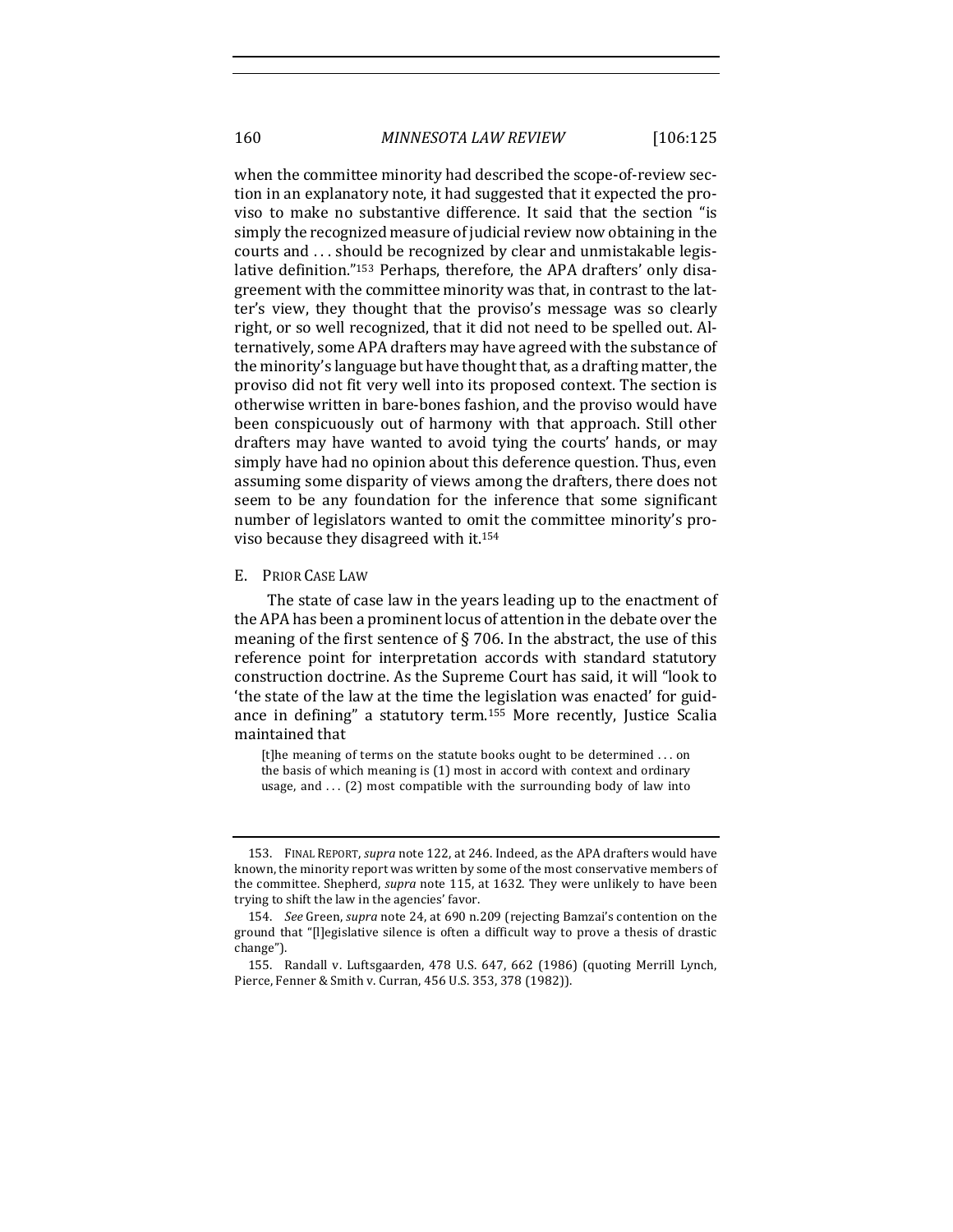### 2021] THE APA AND THE ASSAULT ON DEFERENCE 161

which the provision must be integrated—a compatibility which, by a benign fiction, we assume Congress always has in mind."156

As with other statutory construction principles, this mode of reasoning should not be applied inflexibly. Interpreters should not overlook the possibility that legislators were not paying attention to prior case law, or deliberately intended to override it. Moreover, it is sometimes difficult to characterize what the prior case law actually was. Nevertheless, as I have shown above, the legislative record of the APA's enactment contains few if any indications that Congress intended to bring about a departure from the courts' existing practices of taking account of agencies' interpretations of administrative statutes and regulations. Accordingly, we should carefully examine what courts had been saying about those practices as of 1946.

## 1. The Case Law of the Early 1940s

As it happens, the early 1940s were a particularly fertile period in the development of doctrines of judicial deference to administrators on legal issues. The Court established a number of precedents that have continued to loom large in modern case law and secondary literature.<sup>157</sup> One reason for this transformation was that President Roosevelt had appointed a crop of Justices who would be sympathetic to protecting New Deal programs from judicial assault. Another reason, intertwined with the first, was the Court's growing recognition that it needed to reckon with the burgeoning body of federal legislation in which Congress had entrusted broad discretionary authority to agencies. To some degree these precedents built upon earlier case law,<sup>158</sup> but the 1940s decisions articulated their message in bolder, and more enduring, terms.

One of the first judicial milestones in this line of authority was Gray v. Powell.<sup>159</sup> The Court spoke of deference in broad terms:

<sup>156.</sup> Green v. Bock Laundry Mach. Co., 490 U.S. 504, 528 (1989) (Scalia, J., concurring in the judgment).

<sup>157.</sup> *See* LOUIS L. JAFFE, JUDICIAL CONTROL OF ADMINISTRATIVE ACTION 575 (1965).

<sup>158.</sup> *See id.* ("[P]roperly understood the doctrine of *Gray v. Powell* is as traditional as it is sound.").

<sup>159.</sup> 314 U.S. 402 (1941); *see* Bernard Schwartz, *Mixed Questions of Law and Fact and the Administrative Procedure Act*, 19 FORDHAM L. REV. 73, 76-77 (1950) (stating that *Gray* was "[a]mong the important cases of this type" and "seem[ed] to mark a definite break with earlier doctrine"); see also BERNARD SCHWARTZ, ADMINISTRATIVE LAW § 10.31 (2d ed. 1984) (stating years later that *Gray* is "generally considered the leading case" for the "rule of review under the reasonableness test of findings involving application of legal concepts to facts").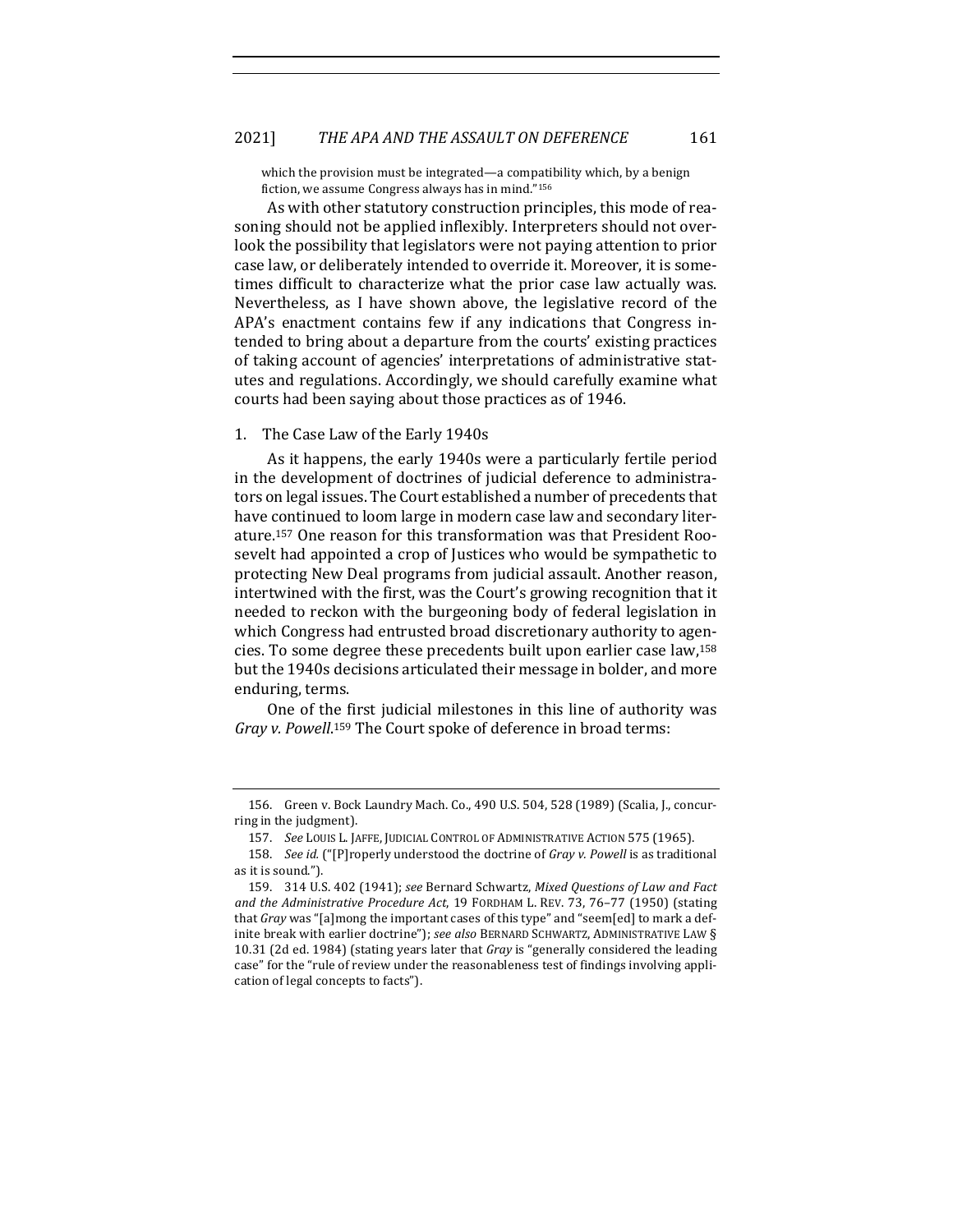Where, as here, a determination has been left to an administrative body, this delegation will be respected and the administrative conclusion left untouched. . . . Although we have here no dispute as to the evidentiary facts, that does not permit a court to substitute its judgment for that of the Director.... It is not the province of a court to absorb the administrative functions to such an extent that the executive or legislative agencies become mere fact-finding bodies deprived of the advantages of prompt and definite action.<sup>160</sup>

*Gray* was soon followed by *NLRB v. Hearst Publications, Inc.*,<sup>161</sup> another venerable casebook staple that has been prominent in the scholarly literature down to modern times. The Court's opinion in *Hearst* suggested—at least when broadly read—that an agency's decision that applied its organic statute to a particular set of facts should be upheld if it had "'warrant in the record' and a reasonable basis in law."162

Other opinions explored variations on this basic theme. In *Dobson* v. Commissioner,<sup>163</sup> the Court announced that it would apply the *Hearst* "warrant in the record" test to certain tax cases.<sup>164</sup> A distinctive feature of the opinion was that the Court seemed to distance itself from the analytic meanings of "law" and "fact." Instead, the Court justified this deferential standard of review on purely practical grounds, including especially the Tax Court's superior qualifications in handling complex questions at the intersection of law and accounting.<sup>165</sup> As I will discuss later, this particular line of reasoning elicited strenuous criticism in the literature and is no longer authoritative.<sup>166</sup> For several years prior to its demise, however, *Dobson* did have some credibility as a leading precedent.<sup>167</sup>

<sup>160.</sup> *Gray*, 314 U.S. at 412.

<sup>161. 322</sup> U.S. 111 (1944).

<sup>162.</sup> *Id.* at 131. I add the qualifier "when broadly read" because the opinion also contained language that could be reconciled with a more robust concept of judicial review of legal questions: "Undoubtedly questions of statutory interpretation, especially when arising in the first instance in judicial proceedings, are for the courts to resolve, giving *appropriate* weight to the judgment of those whose special duty is to administer the questioned statute." *Id.* at 130-31 (emphasis added). In practice, however, this nuance has often been overlooked, so that *Hearst* has been widely regarded as simply standing for the proposition that an agency's legal determinations should be reviewed only for reasonableness. *See, e.g.*, Schwartz, *supra* note 159, at 78; L.B. Lea, Comment, 47 MICH. L. REV. 675, 677-80 (1947); *cf.* JAFFE, *supra* note 157, at 575 (lamenting that the nuance is often overlooked).

<sup>163. 320</sup> U.S. 489 (1943).

<sup>164.</sup> *Id.* at 501.

<sup>165.</sup> *Id.*

<sup>166.</sup> *See, e.g.*, JAFFE, *supra* note 157, at 579-82; Randolph E. Paul, Dobson v. Commissioner: The Strange Ways of Law and Fact, 57 HARV. L. REV. 753 (1944).

<sup>167.</sup> *See, e.g.*, Kenneth Culp Davis, *Scope of Review of Federal Administrative Action*, 50 COLUM. L. REV. 559, 567–69 (1950) [hereinafter Davis, *Scope*]; Schwartz, *supra* note 159, at 74.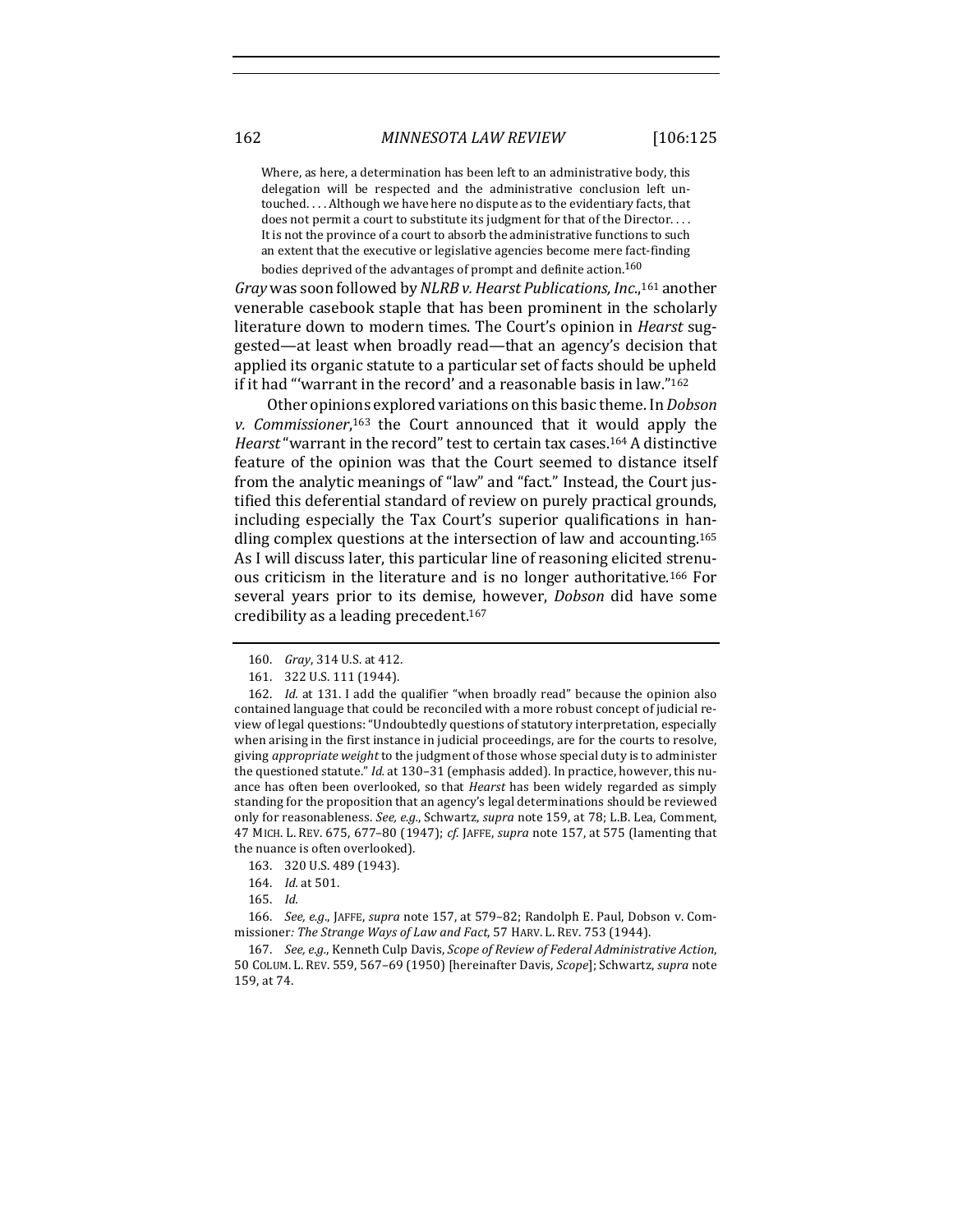Also decided during this period was Skidmore v. Swift & Co.,<sup>168</sup> which arose in the context of a private damage suit under the Fair Labor Standards Act. Congress had not authorized any administrative agency to adjudicate such claims, but the Court said that courts should nevertheless heed advisory rulings by the Wage-Hour Administrator. Such rulings, "while not controlling on the courts by reason of their authority, do constitute a body of experience and informed judgment to which courts and litigants may properly resort for guidance."<sup>169</sup> One other landmark precedent handed down during this period was Bowles v. Seminole Rock & Sand Co.,<sup>170</sup> which originated what later came to be known as *Auer* deference.<sup>171</sup> As such, it remained for many years the leading case authority encouraging courts to defer to agencies' interpretations of their own regulations.

I have discussed here the most widely known of the Court's cases on the scope of review of agency interpretations of law during the early 1940s, but several other decisions, less familiar to modern readers, projected a similarly deferential attitude.<sup>172</sup> In addition, the Court's new jurisprudence elicited extensive discussion in the law review literature.173

All of this activity in the Court and the secondary literature served to confirm and reinforce the overview of the case law set forth in the report to Congress by the Attorney General's Committee on Administrative Procedure. As noted earlier in this Article, the committee called Congress's attention to situations in which "the administrative interpretation is to be  $\dots$  given weight  $\dots$  as the opinion of the body especially familiar with the problems dealt with by the statute and burdened with the duty of enforcing it. . . . [especially] when the legislation deals with complex matters calling for expert knowledge and

<sup>168. 323</sup> U.S. 134 (1944).

<sup>169.</sup> *Id.* at 140.

<sup>170. 325</sup> U.S. 410 (1945).

<sup>171.</sup> *Id.* at 414.

<sup>172.</sup> *See, e.g.*, United States v. Pierce Auto Freight Lines, Inc., 327 U.S. 515, 535-36 (1946) (using language similar to that of *Hearst*); ICC v. Parker, 326 U.S. 60, 65 (1945) (following *Gray*); Billings v. Truesdell, 321 U.S. 542, 552-53 (1944) (following *Gray*); Fed. Sec. Adm'r v. Quaker Oats Co., 318 U.S. 218, 227-28 (1943) (applying similar principles in a rulemaking context).

<sup>173.</sup> See, e.g., C. Herman Pritchett, The Supreme Court and Administrative Regulation, 1941-44, 31 Iowa L. REV. 103, 105-08 (1945); Robert L. Stern, *Review of Findings* of Administrators, Judges and Juries: A Comparative Analysis, 58 HARV. L. REV. 70, 90-109 (1944); Paul, *supra* note 166; Ray A. Brown, *Fact and Law in Judicial Review*, 56 HARV. L. REV. 899 (1943).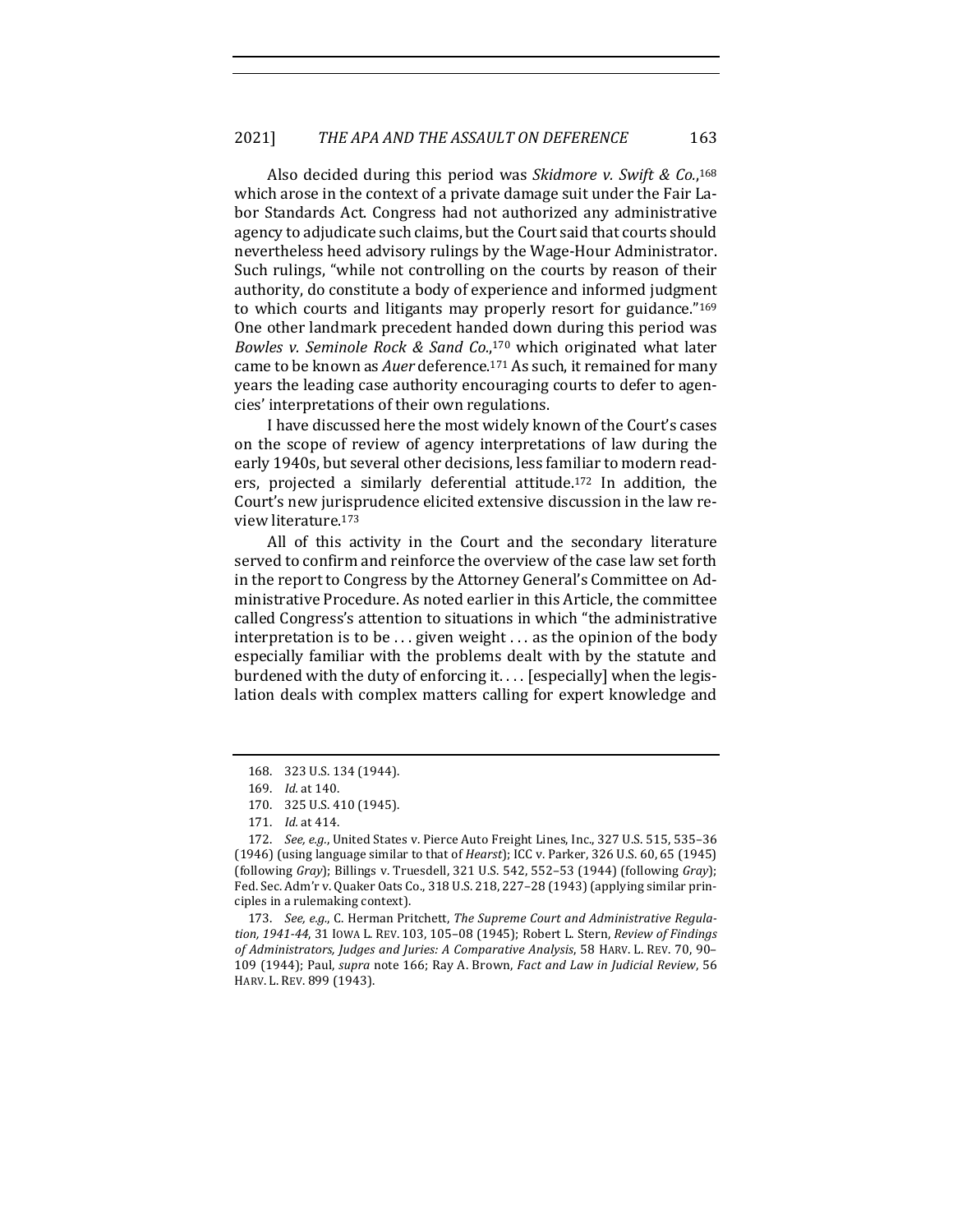judgment."<sup>174</sup> A straightforward application of the precedents mentioned at the beginning of this Part would seem to suggest that the APA should be construed to allow courts to continue to use the same approach. As the next section will show, however, proponents of the de novo interpretation of  $\S$  706 have reached a different conclusion.

#### 2. The Rollback Analysis

An ambitious article by Professor Bamzai<sup>175</sup> has dominated academic discussion of the historical record regarding the pre-APA case law on this issue. Justices Gorsuch<sup>176</sup> and Thomas<sup>177</sup> have relied heavily on his account, and the article has been widely praised and cited as authoritative.<sup>178</sup> Thus, it calls for a serious and careful analysis.

Bamzai recognizes that courts and commentators have generally supposed that the case law on judicial deference to agency interpretations of law was in considerable disarray prior to *Chevron*, but he discerns much more orderliness in those precedents.<sup>179</sup> To develop this thesis, he focuses on two statutory interpretation canons that he says originated in English law at least four centuries ago.<sup>180</sup> One of these canons was *contemporanea expositio est optima et fortissimo in lege* or "a contemporaneous exposition is the best and most powerful in law."<sup>181</sup> The other was *optimus imterpres legum consuetudo*—"usage is the best interpreter of laws."<sup>182</sup> Bamzai spends fifteen pages tracing the evolution of these canons in English and American law.<sup>183</sup> The

<sup>174.</sup> FINAL REPORT, *supra* note 122, at 91; *see supra* notes 121-123 and accompanying text.

<sup>175.</sup> Bamzai, *Origins*, *supra* note 21.

<sup>176.</sup> Kisor v. Wilkie, 139 S. Ct. 2400, 2426 nn.5-6, 2433 n.49 (2019) (Gorsuch, J., concurring in the judgment).

<sup>177.</sup> Baldwin v. United States, 140 S. Ct. 690, 693-94 (2020) (Thomas, J., dissenting from denial of certiorari).

<sup>178.</sup> *See, e.g.*, Bernick, *supra* note 57, at 826-27, 850; Richard Epstein, *Leviathan's Apologists*, L. & LIBERTY (Sept. 16, 2020), https://lawliberty.org/book-review/ leviathan-administrative-state-sunstein-vermeule [https://perma.cc/77EX-9XV6]; Pojanowski, *supra* note 57, at 885-86; Richard W. Murphy, *Abandon* Chevron *and Modernize Stare Decisis for the Administrative State,* 69 ALA. L. REV. 1, 9 n.31 (2017); Christopher Walker, Chevron's Origin Story, ADMIN. L.: JOTWELL (Oct. 5, 2016), https://adlaw.jotwell.com/chevrons-origin-story [https://perma.cc/HHV3-AJZE] (reviewing Bamzai).

<sup>179.</sup> Bamzai, *Origins*, *supra* note 21, at 915-16.

<sup>180.</sup> *Id.* at 933-34.

<sup>181.</sup> *Id.*

<sup>182.</sup> *Id.* at 937.

<sup>183.</sup> *Id.* at 931-44.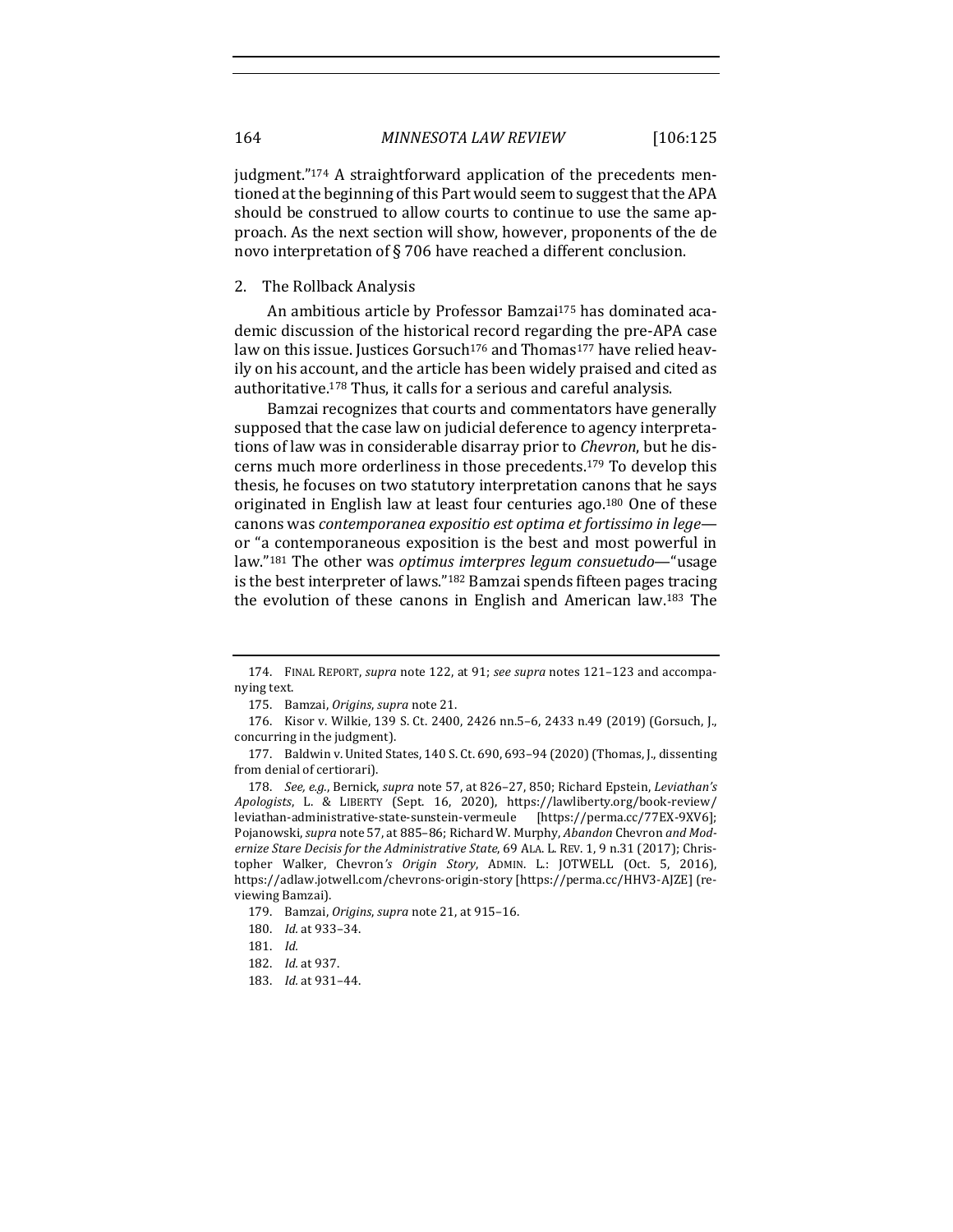thrust of his argument is that contemporaneously adopted, longstanding interpretations of constitutional and statutory texts carried considerable weight in the court decisions of the nineteenth and early twentieth centuries.

What makes Bamzai's account especially interesting, and relevant to the present Article, is his claim that, until the modern era, courts had no deference doctrine that we would recognize today. They frequently followed administrative interpretations if (and only if) they were rendered contemporaneously with the interpreted statute, or had been consistently followed for a long time, or both. But the "respect" that the Court showed was simply because of their contemporaneity or consistency, not because they were administrative interpretations. He repeats this claim several times in the article.<sup>184</sup>

Bamzai acknowledges some limitations on the breadth of this thesis. In mandamus proceedings, he reports, the Court displayed great restraint in challenging agency interpretations. But this restraint, he continues, was not a product of judicial willingness to put stock in the agencies' views as such. Rather, it occurred because of the historical traditions of mandamus, a prerogative writ that would issue only in cases of blatant abuses.<sup>185</sup> The importance of the mandamus line of cases faded after 1875, when Congress created general federal question jurisdiction in the district courts. Persons who wished to challenge agency action increasingly invoked the court's equity jurisdiction, in which judges were allowed to exercise independent judgment in resolving questions of law.<sup>186</sup> A second complication was that the courts' domain of independent judgment applied only to "questions of law," as distinguished from "questions of fact." $187$  In practice, the line between these two types of questions was indistinct.<sup>188</sup> Despite these refinements, however, Bamzai contends that, as of the turn of the century, there was "no general rule of statutory construction

<sup>184.</sup> *Id.* at 916 ("[T]he prevailing interpretive methodology of nineteenth-century American courts was not a form of judicial deference, ... [but rather was] part of a practice of deferring to longstanding and contemporaneous interpretations *gener*ally.... [T]he fact that the interpretation had been articulated by an actor within the executive branch was relevant, but incidental."); *id.* at 941 ("[C]ourts' repeated assertions that certain executive interpretations of legal text should receive 'respect' were in fact applications of the theory that an ambiguous legal text should be given its contemporaneous and customary meaning"); *id.* at 943 ("Judges 'deferred' to or 'respected' executive statutory constructions because they were contemporaneous to enactment or customary, not because they were executive as such.").

<sup>185.</sup> *Id.* at 947–55.

<sup>186.</sup> *Id.* at 95–558.

<sup>187.</sup> *Id.* at 960.

<sup>188.</sup> *Id.* at 960-62.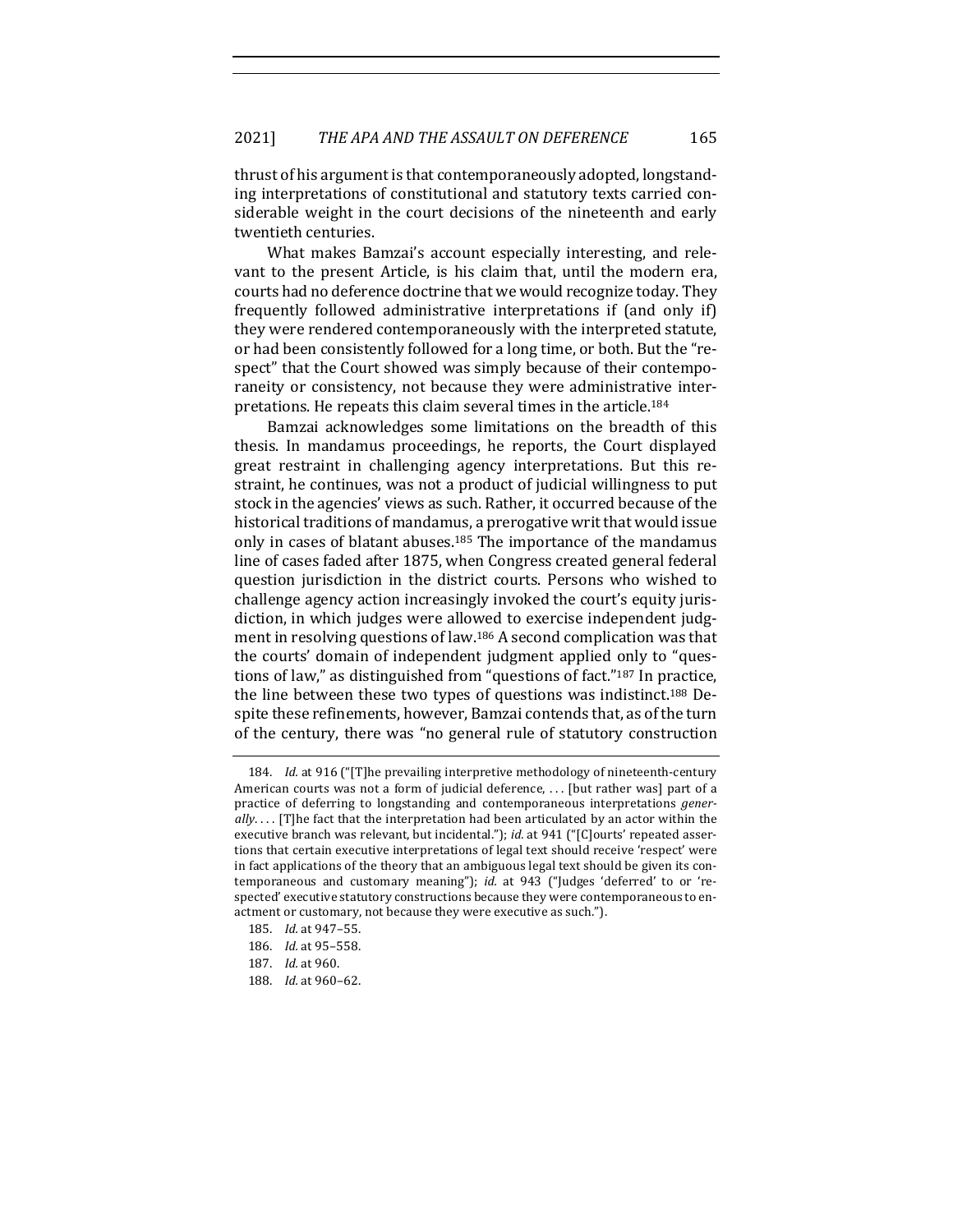requiring 'deference' to executive interpretation *qua* executive interpretation."189

In the early decades of the twentieth century, Bamzai continues, the tradition of contemporaneity and continuity as the key to acceptance of administrative interpretations became less stable. Courts made occasional departures from that baseline,<sup>190</sup> although these deviations were only temporary.<sup>191</sup> Moreover, scholars who had absorbed the teachings of the legal realism movement seemed to become increasingly aware of the flexibility inherent in the law-fact distinction. This line of thinking meant that "mixed questions of law and fact" with a substantial legal component could be reviewed deferentially if a court were inclined to do so.<sup>192</sup> Eventually, this reasoning would open the door to the type of deferential review of legal questions epitomized by *Chevron*. Yet, Bamzai argues, the tradition of focusing on contemporaneous and continued interpretation, or its absence, remained substantially intact up through the early New Deal period.193

Bamzai recognizes that Supreme Court cases of the 1940s, such as *Gray*, *Hearst*, and *Skidmore* "effectively abandon[ed] the traditional interpretive methodology."<sup>194</sup> Although the Court was by no means consistent in the manner in which it implemented the "jurisprudential phenomenon of the 1940s," he continues, the common theme in these cases was that they were "departures from the traditional interpretive

legacy). Ironically, Dickinson later became a stern critic of functionalist tendencies in the case law on deference. See infra Part II.F.2.

193. Bamzai, *Origins*, *supra* note 21, at 969 ("[C]ourts in the first few decades of the twentieth century generally hewed to the traditional interpretive formulations."); *id.* at 976 (noting that James Landis anticipated the *future* advent of deferential review of legal questions but also acknowledged that "judicial deference to executive interpretation was not the law, circa 1938").

194. *Id.* at 976-77; see also id. at 981 ("[Hearst and Skidmore were] departures from the traditional interpretive methodology and intellectual framework that privileged contemporary and customary interpretations.").

<sup>189.</sup> *Id.* at 965; see id. at 962-65.

<sup>190.</sup> *Id.* at 966–68 (discussing *Bates & Guild Co. v. Payne*, 194 U.S. 106 (1904), a deferential case, but asserting that it "swung in a relatively narrow arc").

<sup>191.</sup> *Id.* at 971 (discussing *Burnet v. Chi. Portrait Co.*, 285 U.S. 1 (1932), as "[a]n example of the continued vitality of the [contemporary and customary] canons of construction").

<sup>192.</sup> *Id.* at 971-75. Bamzai properly emphasizes the role of John Dickinson in stimulating this trend. *Id.* (discussing JOHN DICKINSON, ADMINISTRATIVE JUSTICE AND THE SU-PREMACY OF LAW IN THE UNITED STATES (1927)). See generally Jeffrey A. Pojanowski, Ne*oclassical Administrative Common Law*, NEW RAMBLER (Sept. 26, 2016) https://newramblerreview.com/book-reviews/law/neoclassical-administrative -common-law [https://perma.cc/RL8L-N2DL] (book review evaluating Dickinson's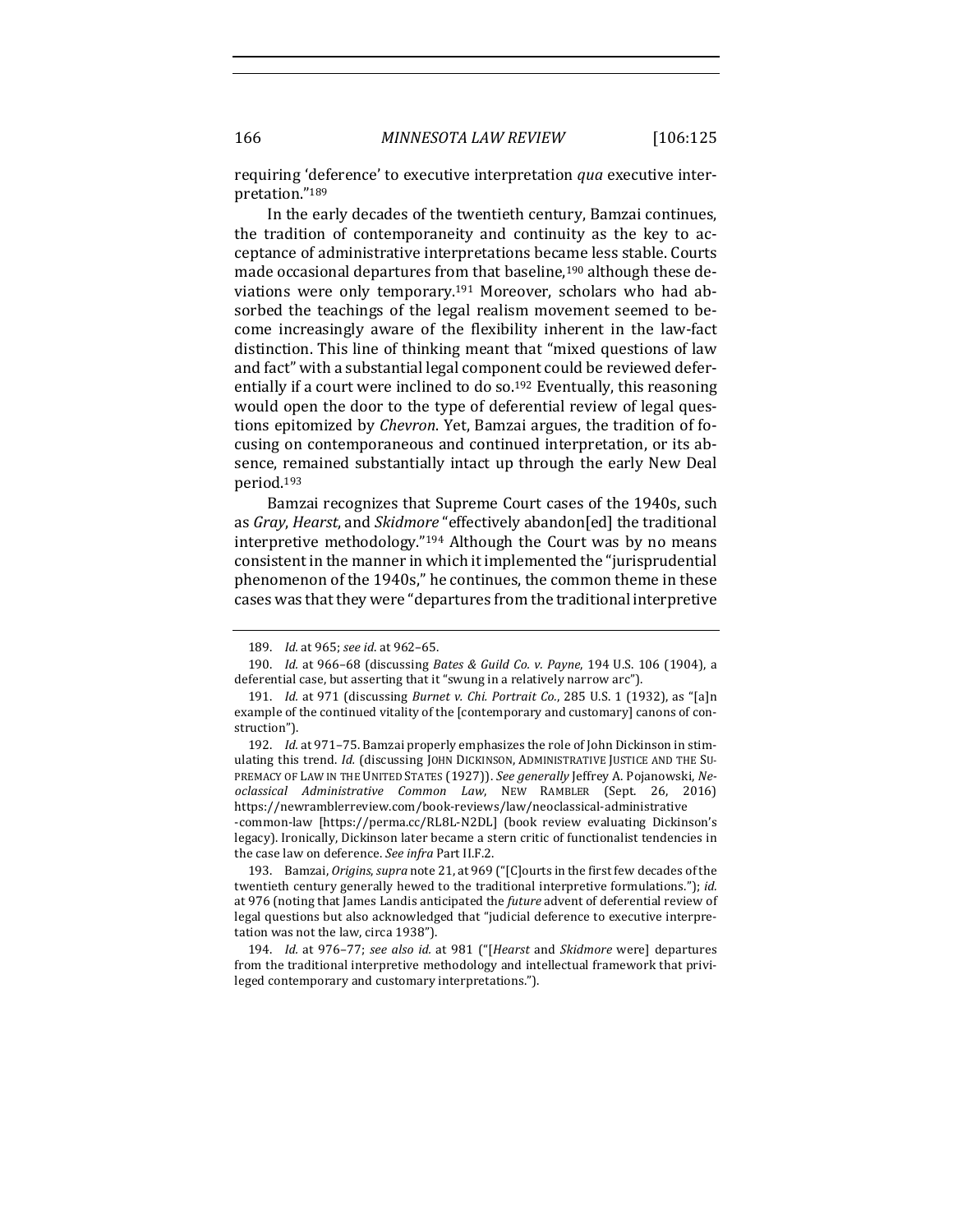methodology and intellectual framework that privileged contemporary and customary interpretations."<sup>195</sup> But, he maintains, the APA reflected a public or at least congressional backlash against those cases.<sup>196</sup> Congress then responded to that backlash by reinstituting and codifying the pre-1940 regime of "independent" review regarding questions of law.<sup>197</sup> This purported resuscitation of seemingly superseded doctrine is a crucial step in Bamzai's article, and consequently, I refer to his article as a "rollback" analysis. Now, Bamzai concludes, the legal system must come to terms with the fact that our jurisprudence has gotten far out of line with what Congress intended in the APA.198

#### 3. Critique of the Rollback Analysis: Pre-1940

There is much to admire in Bamzai's article. His discussion of precedents on judicial review of administrative interpretations over the course of many decades, together with the scholarly literature, is richly detailed and often incisive. For example, his discussion of the limited significance of mandamus may or may not be correct, but it is at least a strong contribution to the literature on that subject. It is especially noteworthy because it takes issue with a contrary claim by Justice Scalia.<sup>199</sup> In addition, Bamzai's explanation of the manner in which the intellectual trends of the 1920s and 1930s gave rise to the Supreme Court jurisprudence of the 1940s is rewarding and persuasive. However, I completely disagree with his explanation of how early case law on deference relates to  $\S$  706 of the APA. Before I get to that point, I will critically examine some aspects of his discussion of that case law on its own terms.

It is certainly true that numerous cases throughout our history have declared that administrative interpretations that were adopted soon after the interpreted text, or that have been in place for a long time, or both, are particularly reliable, and interpretations that lack these attributes carry much less weight, if any.<sup>200</sup> Bamzai's article amply documents that observation, but his description of the case law is

<sup>195.</sup> *Id.* at 979–81.

<sup>196.</sup> *See id.* at 981–83.

<sup>197.</sup> *Id.* at 918, 987-88, 990.

<sup>198.</sup> *See id.* at 1001.

<sup>199.</sup> *See* United States v. Mead Corp., 533 U.S. 218, 241-43 (2001) (Scalia, J., dissenting) (arguing that *Chevron* deference is largely a product of the mandamus tradition).

<sup>200.</sup> See Ernest H. Schopler, Annotation, Supreme Court's View as to Weight and Effect to Be Given, on Subsequent Judicial Construction, to Prior Administrative Construc*tion of Statute*, 39 L. Ed. 2d 942, §§ 8–9 (1973).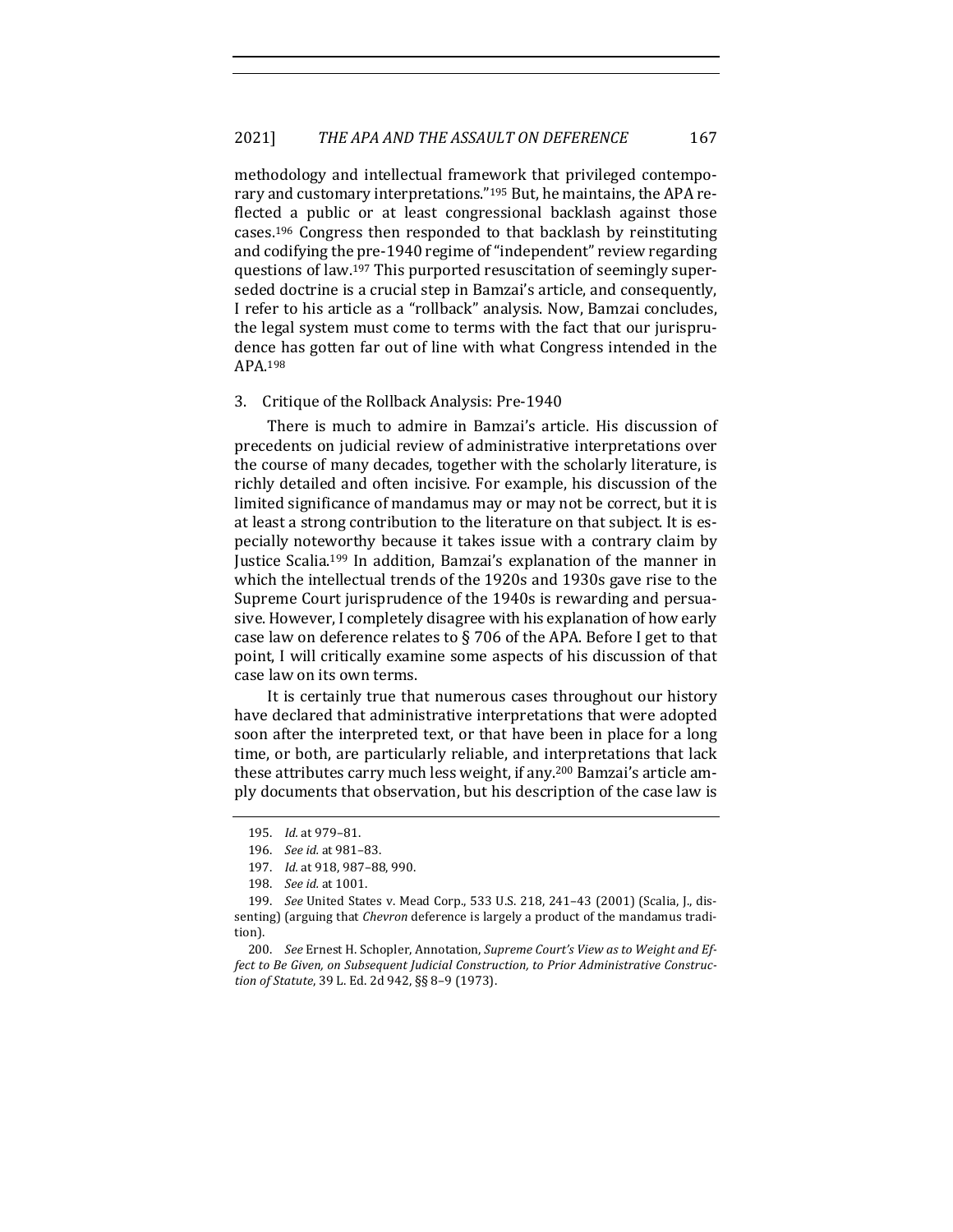overstated in a few respects. In the first place, the cases that support this proposition have focused specifically on their relationship to administrative interpretations in particular. Despite the impression that Bamzai's article evidently seeks to leave, not a single one of these cases undertook to support these factors on the basis of their recognition in other fields such as civil litigation (and they certainly didn't invoke the Latin canons that Bamzai discusses, nor their English-language equivalents).<sup>201</sup>

More importantly, Bamzai's contention that contemporary adoption and customary usage were the central considerations in this body of case law, with deference concepts being irrelevant or at most "incidental," is far too reductionist. The opinions simply aren't written that way.202

For example, immediately after declaring that "[j]udges 'deferred' to or 'respected' executive statutory constructions because they were contemporaneous to enactment or customary, not because they were executive as such," Bamzai remarks that "[t]he leading case for many years was *Edwards' Lessee v. Darby*."<sup>203</sup> In that 1827 decision, the Court wrote: "In the construction of a doubtful and ambiguous law, the contemporaneous construction of those who were called upon to act under the law, and were appointed to carry its provisions into effect, is entitled to very great respect."204 Notice, first, that the Court did not directly refer to the heritage of canons on which Bamzai places such emphasis. Second, although the quoted language did mention that the interpretation in dispute had been a "contemporaneous construction," the quotation also called attention to pertinent facts about the land commissioners who had adopted the interpretation—"those who were called upon to act under the law, and were appointed to carry its provisions into effect." Unless we suppose that the Court included all those latter words for no reason, we have to infer that it thought that the "great respect" to which the interpretation was entitled was in part a function of the perspective that the commissioners possessed as implementers of the statute. At best, the *Edwards'* opinion was ambiguous as to the relative weight of these factors in the Court's thinking.

Before the nineteenth century came to an end, the Court was writing opinions that suggested much more strongly that the principle

<sup>201.</sup> *See* Green, *supra* note 24, at 682-83.

<sup>202.</sup> *See generally* Schopler, *supra* note 200, § 3 (characterizing deference as a general rule, subject to exceptions).

<sup>203. 25</sup> U.S. (12 Wheat.) 206 (1827); see Bamzai, *Origins*, supra note 21, at 943.

<sup>204.</sup> *Edwards' Lessee*, 25 U.S. at 210.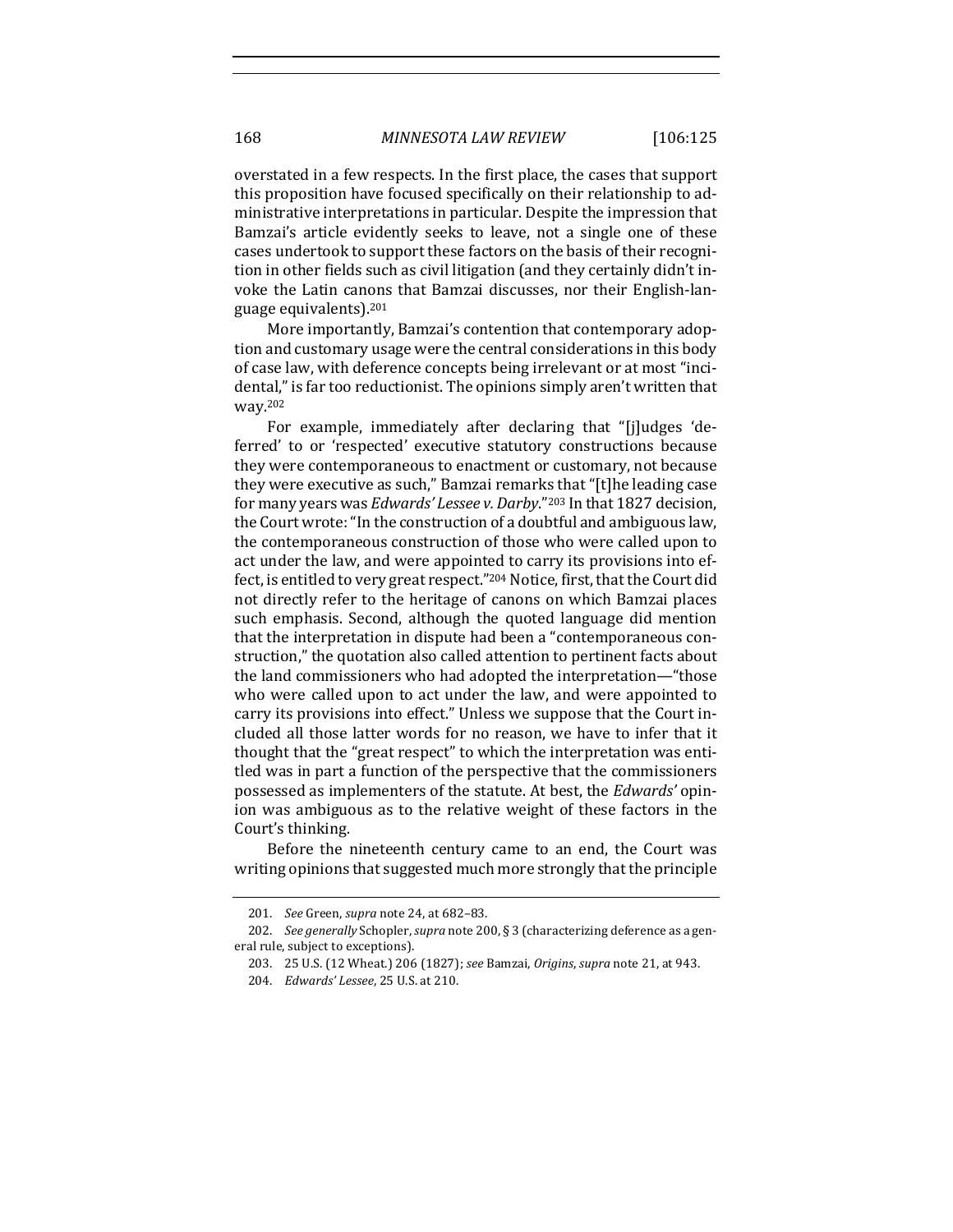of administrative deference was an important variable in its own right. For example, in the 1878 case of *United States v. Moore*,<sup>205</sup> the Court said that "[t]he construction given to a statute by those charged with the duty of executing it is always entitled to the most respectful consideration, and ought not to be overruled without cogent reasons."<sup>206</sup> Indeed, the Court continued, "[t]he officers concerned are usually able men, and masters of the subject. Not unfrequently they are the draftsmen of the laws they are afterwards called upon to interpret."<sup>207</sup> Although the *Moore* opinion did, as Bamzai notes, also mention that the Navy had always followed the interpretation under discussion, that detail appeared four paragraphs earlier, and the Court did not especially emphasize it.<sup>208</sup> Similarly, in *Hastings & Dakota R.R.* v. Whitney,<sup>209</sup> an 1889 case, the opinion quoted the "able men, and masters of the subject" language from *Moore*, and also stated that "decisions of the Land Department on matters of law [like the present one] ... are entitled to great respect at the hands of any court."<sup>210</sup> As in *Moore*, the Court mentioned that the agency had long adhered to the interpretation in question, but it did not suggest that this detail was a sine qua non for, or even particularly relevant to, the deference principle that it articulated.<sup>211</sup> And in Webster v. Luther,<sup>212</sup> decided in 1896, when the Court did refer to the "important interests [that] have grown up under the [administrative] practice adopted," it spoke of that factor as *enhancing* the argument for deference but not as a prerequisite for it.<sup>213</sup>

By the early twentieth century, the Court would sometimes rely on the deference principle without mentioning the contemporaneity

213. *See id.* at 342 ("The practical construction given to an act of Congress, fairly susceptible of different constructions, by one of the Executive Departments of the government, is always entitled to the highest respect, and in doubtful cases should be followed by the courts, *especially* when important interests have grown up under the practice adopted" (emphasis added)). For a similar case of somewhat later vintage, see Estate of Sanford v. Comm'r, 308 U.S. 39, 52 (1939), stating in dictum that the courts' willingness to give "persuasive weight" to the views of "those who are expert in the field and specially informed as to administrative needs and convenience, tends to the wise interpretation and just administration of the laws. This is the more so when reliance has been placed on the practice by those affected by it." (emphasis added).

<sup>205. 95</sup> U.S. 760 (1878).

<sup>206.</sup> *Id.* at 763.

<sup>207.</sup> *Id.*

<sup>208.</sup> *Id.* at 762.

<sup>209. 132</sup> U.S. 357 (1889).

<sup>210.</sup> *Id.* at 366.

<sup>211.</sup> *Id.*

<sup>212. 163</sup> U.S. 331 (1896).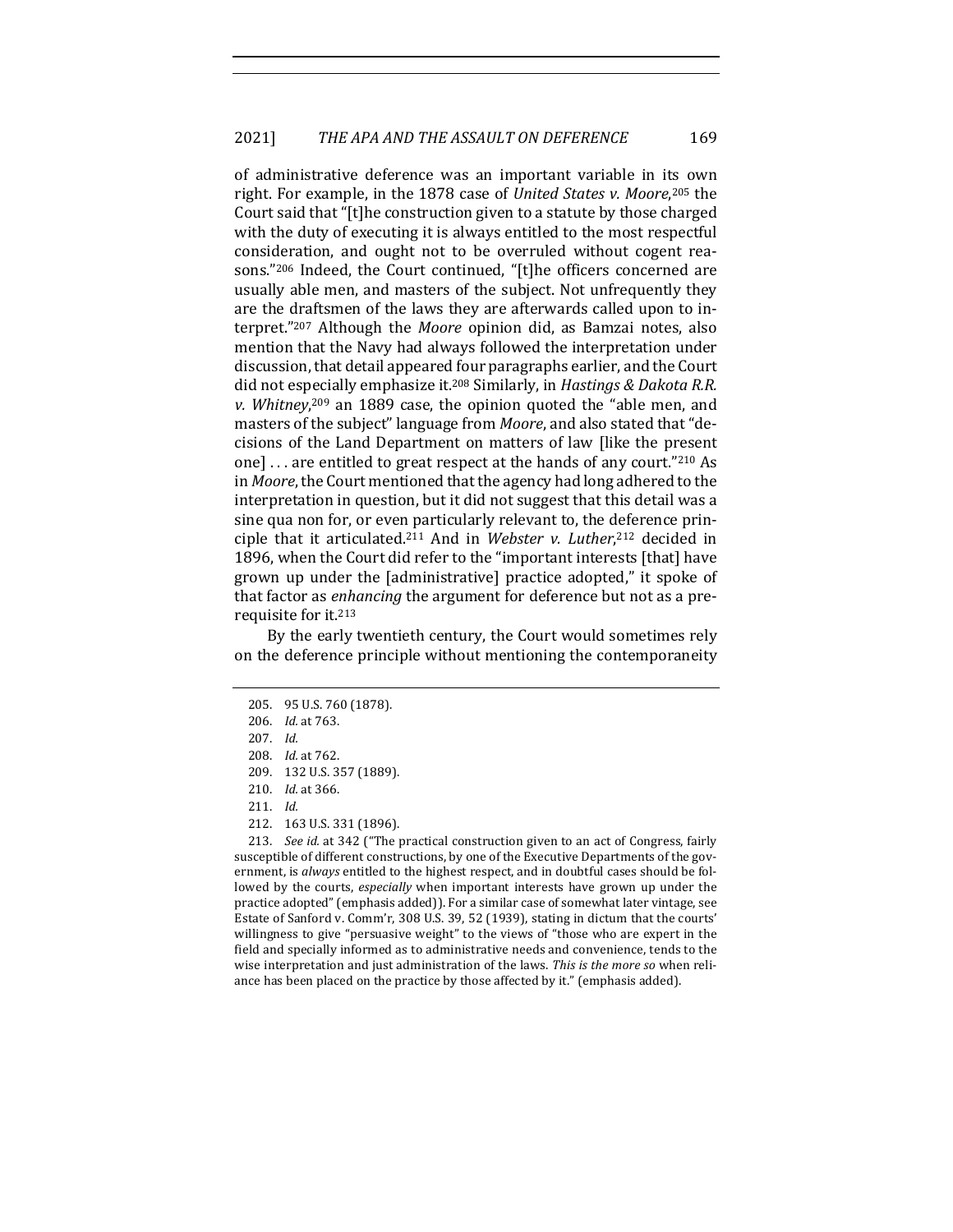or continuity of the agency's interpretation at all.<sup>214</sup> And in other cases, the Court relied on deference even when the conditions envisioned by the canons were demonstrably not met. One such case, which Bamzai does discuss, <sup>215</sup> was *Bates & Guild Co. v. Payne*, <sup>216</sup> which upheld a ruling of the Postmaster General that directly contradicted the interpretation that the agency had followed for sixteen years prior to its decision in that proceeding. Bamzai regards Bates as an outlier; but if so, it was not the only one.<sup>217</sup>

In short, contemporaneity and continuity were important factors in the common law of judicial review, but deference was in various ways an independent and salient variable. In other words, the diffuseness that most commentators have discerned really did exist. That complexity in the case law casts doubt on Bamzai's claim that, in the APA, Congress adopted the narrow conception of deference that his article expounds. In any event, a larger problem with his argument is his account of the relationship between the APA and the case law of the early 1940s, and I now turn to that aspect of the historical record.

# 4. Critique of the Rollback Analysis: Post-1940

Bamzai's summary of the early 1940s cases is not materially different from the account I set forth in Part II.E.1. He declares that "the

<sup>214.</sup> *See, e.g.*, FTC v. R.F. Keppel & Bro., 291 U.S. 304, 314 (1934) ("[T]he Commis $s$ ion  $\ldots$  was created with the avowed purpose of lodging the administrative functions committed to it in 'a body specially competent to deal with them by reason of information, experience and careful study of the business and economic conditions of the industry affected,' and [with terms of office that] would 'give to them an opportunity to acquire the expertness in dealing with these special questions concerning industry that comes from experience.""); Brewster v. Gage, 280 U.S. 327, 336 (1930) ("It is the settled rule that the practical interpretation of an ambiguous or doubtful statute that has been acted upon by officials charged with its administration will not be disturbed except for weighty reasons."); La Roque v. United States, 239 U.S. 62, 64 (1915) ("While not conclusive, this construction given to the act in the course of its actual execution [by the Secretary of the Interior] is entitled to great respect and ought not to be overruled without cogent and persuasive reasons."); Boston & Maine R.R. v. Hooker, 233 U.S. 97, 117-18 (1914) ("This requirement is a practical interpretation of the law by the administrative body having its enforcement in charge, and is entitled to weight in construing the act.").

<sup>215.</sup> Bamzai, *Origins*, *supra* note 21, at 966-69.

<sup>216. 194</sup> U.S. 106 (1904).

<sup>217.</sup> *See* Great N. Ry. Co. v. United States, 315 U.S. 262, 275 (1942) ("While the first of these circulars followed the Act by 13 years, the weight to be accorded them is not dependent on strict contemporaneity."); United States v. Reynolds, 250 U.S. 104, 109 (1919) ("This ruling was made in the year 1910, and may be inconsistent with some previous rulings of the Department .... Nevertheless it is entitled to weight as an administrative interpretation of the  $[1887]$  act.").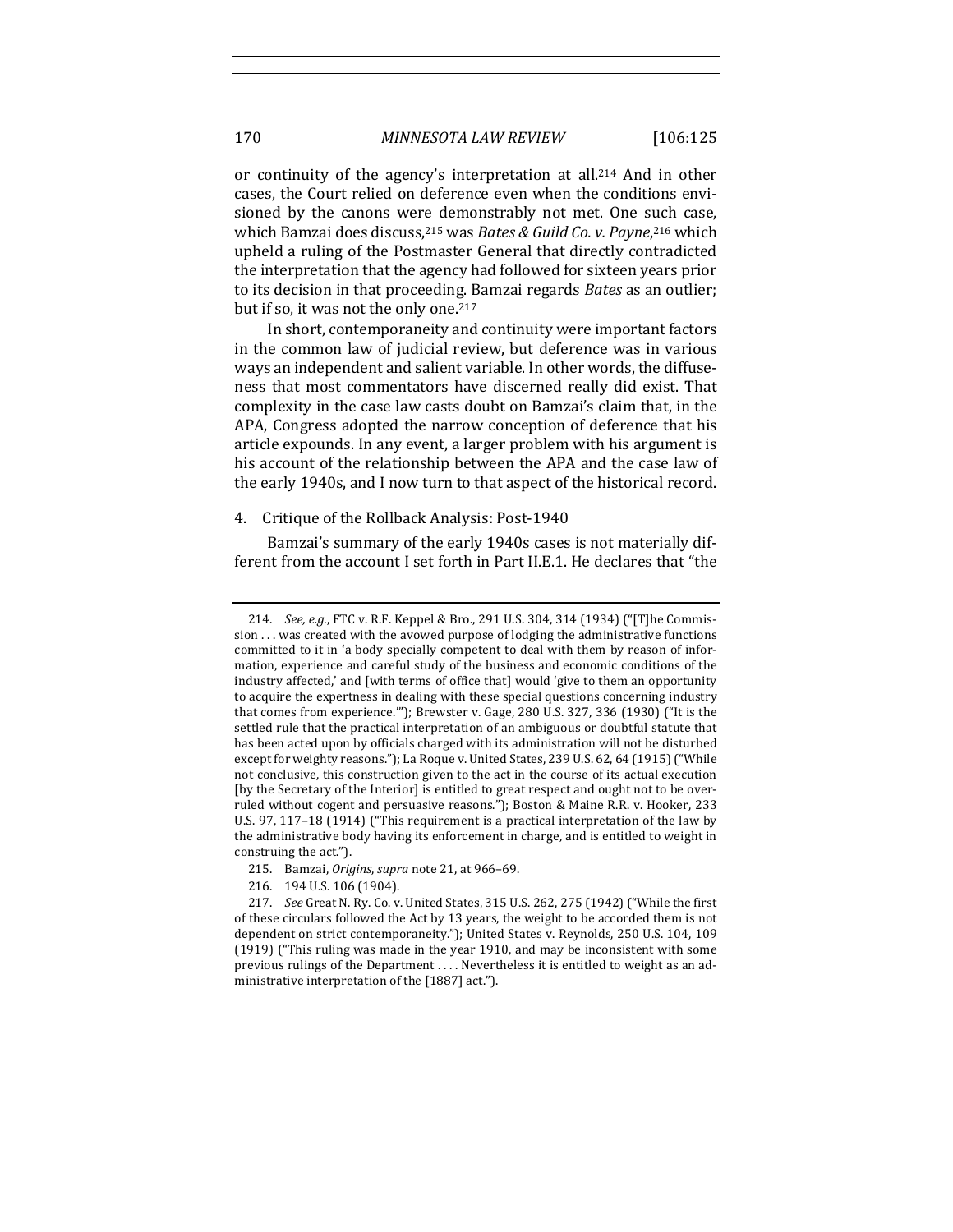Supreme Court in the early 1940s steadily expanded the zone of interpretive discretion given to administrative agencies, effectively abandoning the traditional interpretive methodology."<sup>218</sup> As he describes, "[t]he opinion in *Gray v. Powell* heralded a new era," and *Hearst* and *Skidmore* gave further impetus to the Court's new principles.<sup>219</sup>

But, Bamzai says, Congress attempted to undo this situation when it enacted the APA: "[r]ead against the history of the APA's adoption, section 706 is best interpreted as an attempt to revive the traditional methodology and to instruct courts to review legal questions using independent judgment and the canons of construction."220 Responding to the academic debate about the meaning of  $\S 706$ , he writes that "[t]he most natural reading of section  $706...$  is that [it] adopted the traditional interpretive methodology that had prevailed from the beginning of the Republic until the 1940s and, thereby, incorporated the customary-and-contemporary canons of construction."<sup>221</sup> He apparently does not claim that the Act adopted these two canons *as such*. Rather, he seems to argue that the Act sought to revive the pre-1940 regime of "independent" or "de novo" review, and the two canons were "part and parcel" of de novo review.<sup>222</sup>

Regardless of the precise manner in which Bamzai might express his article's thesis, I do not think it is the "most natural reading" of the statute. To the contrary, it is decidedly unconvincing. In the first place, he offers no explicit evidence that any participant in the legislative debate specifically intended for  $\S$  706 to jettison the precedents of the past six years and thereby revive pre-1940s case law. Instead, he infers that purpose from various statutory interpretation arguments, including (a) the fact that the statute refers to constitutional review and statutory review in the same sentence;<sup>223</sup> (b) the fact that Congress did not adopt the pro-deference proviso favored by the minority of the Attorney General's Committee on Administrative Procedure;<sup>224</sup> and (c) various legislative history quotes.<sup>225</sup> I have addressed all of these arguments earlier in this Article and will not repeat that analysis here.226

<sup>218.</sup> Bamzai, *Origins*, *supra* note 21, at 976-77.

<sup>219.</sup> *Id.* at 977–79.

<sup>220.</sup> *Id.* at 977.

<sup>221.</sup> *Id.* at 987.

<sup>222.</sup> *Id.* at 987-88, 990.

<sup>223.</sup> *Id.* at 985.

<sup>224.</sup> *Id.* at 985-86.

<sup>225.</sup> *Id.* at 988–90.

<sup>226.</sup> *See supra* Parts II.C (constitutional review), II.D.2 (committee minority's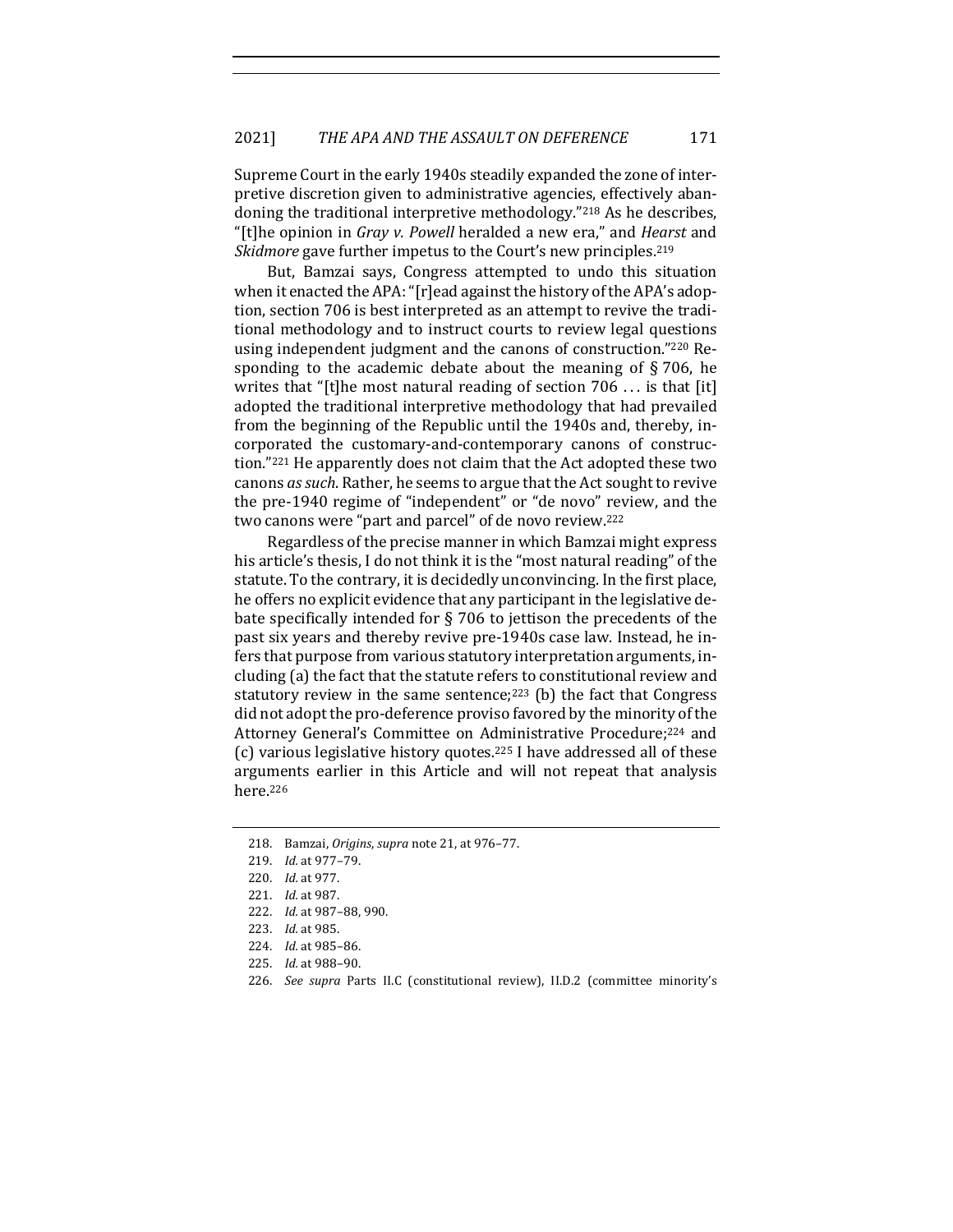Moreover, several aspects of the legislative record weigh *against* Bamzai's thesis.<sup>227</sup> If anything, the legislative history points to the opposite conclusion. In a letter to the Senate Judiciary Committee in October 1945, the Attorney General asserted that the APA provision that became  $\S 706$  "declares the existing law concerning the scope of judicial review."<sup>228</sup> "Existing law" can hardly be equated with "the law of a half dozen years ago." To be sure, one could be skeptical about the Attorney General's position because he represented his client agencies (although, as I noted earlier, the Supreme Court has not shared that skepticism).<sup>229</sup> Nevertheless, if the APA's legislative sponsors had been pursuing the objective that Bamzai posits, one would have expected them to place their objections to the Attorney General's characterization on the public record, as they did with other issues on which the two sides disagreed.<sup>230</sup> The absence of protest against the Attorney General's position regarding judicial review of legal issues invites an inference that these sponsors had no particular quarrel with "existing law" in this regard.

I also referred earlier to the remark by Carl McFarland, the chairman of the ABA's Committee on Administrative Procedure, that "the scope of review should be as it now is"<sup>231</sup>—*not* "as it was up until six years ago." It would be odd to conclude that legislators undertook a rollback of judicial review doctrine if that move lacked support from the ABA committee, the entity that had principally spearheaded the movement to curb the agencies' power through legislation.

Indeed, McFarland's position highlights what is so inherently implausible about Bamzai's interpretation of  $\S$  706. Although the drive for administrative procedure legislation had originated as an initiative that would put strong curbs on agency power, that thrust was progressively diluted during the legislative process in the interest of securing broad support and, ultimately, President Truman's signature.<sup>232</sup> The ABA committee played a crucial role in that process of accommodation In late stages of the deliberations, its hardline members were largely replaced by moderates, of whom McFarland was

clause and legislative history quotes).

<sup>227.</sup> For different versions of a similar critique, see Sunstein, Chevron as Law, su*pra* note 23, at 1650-52; Green, *supra* note 24, at 686-91.

<sup>228.</sup> Letter from Attorney General Clark to Senator McCarran, *supra* note 118, at 44. Of course, this is the same as the interpretation in his APA manual two years later. See supra notes 112-114 and accompanying text.

<sup>229.</sup> *See supra* notes 115–117 and accompanying text.

<sup>230.</sup> See supra notes 110-111, 139 and accompanying text.

<sup>231.</sup> *See supra* note 126 and accompanying text.

<sup>232.</sup> Shepherd, *supra* note 111, at 1643-57.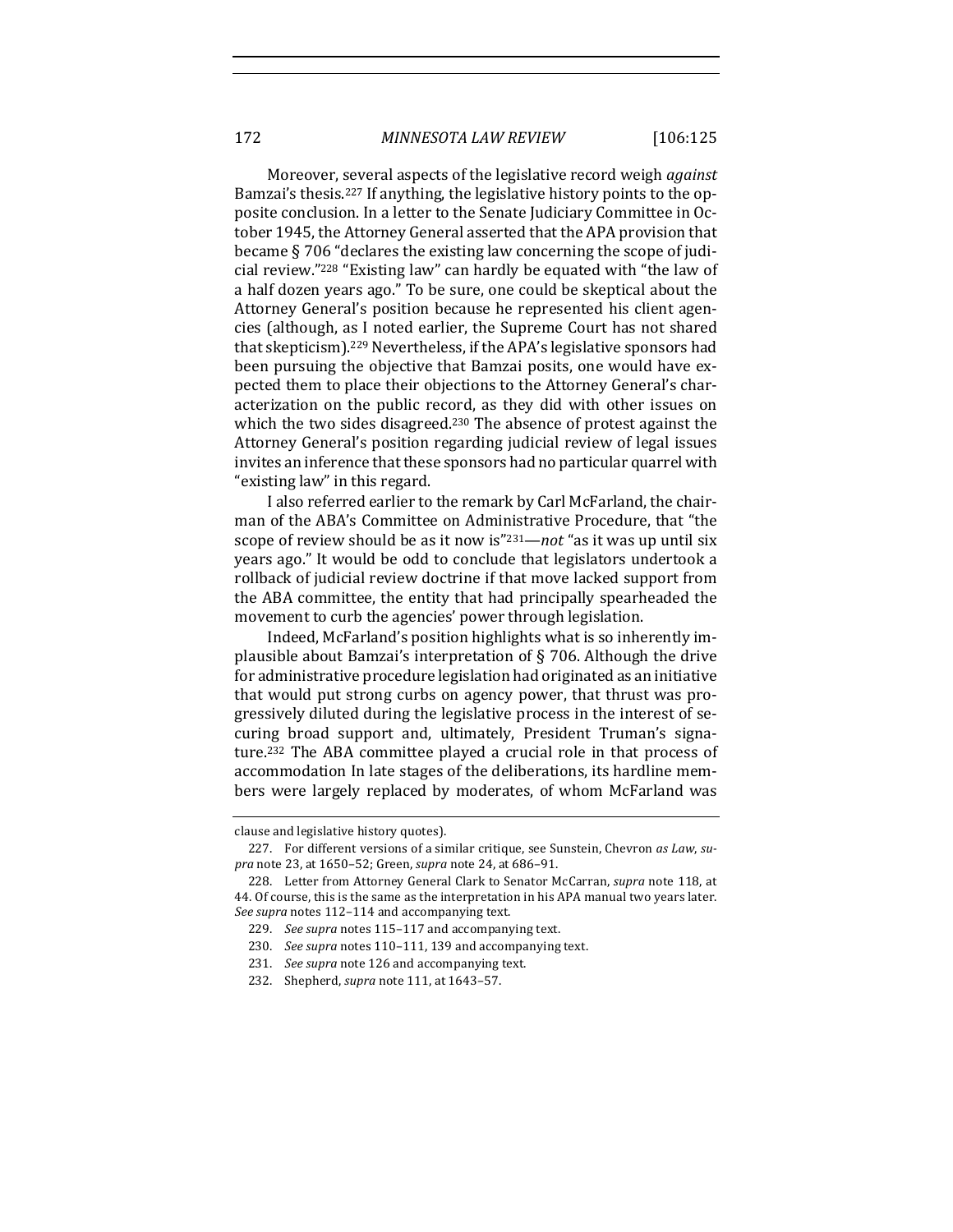one.<sup>233</sup> That committee played a leading role in forging a compromise bill.<sup>234</sup> Eventually Congress adopted the bill with unanimous support. It is unlikely that the New Deal supporters in Congress would have been receptive to as substantial a retrenchment from then-prevailing Supreme Court case law as Bamzai maintains. To the contrary, the compromise that the contending political forces had reached seems to have included taking no action regarding judicial review of legal issues.

A further argument renders Bamzai's thesis even more improbable. To accept that thesis, one would have to suppose that the legislative sponsors decided to use the APA to roll back the law of judicial review of agency legal interpretations *without telling anyone*. The problem with that supposition is not merely that they apparently declined to take issue with the Attorney General. Overturning a half dozen or more well-known Supreme Court cases is not an enterprise that Congress would be at all likely to pursue without any fanfare. Sunstein compares the legislative silence with a dog that failed to bark in the night.<sup>235</sup> I think he is right about that. Indeed, considering how many legislative players participated in debates over the APA, the absence of any overt support for the rollback that Bamzai posits looks like an entire kennelful of silent dogs.

As is well known, exactly that sort of noisy debate did occur in connection with another issue relating to the scope of review that § 706 would prescribe. All administrative lawyers who are familiar with the Supreme Court's leading decision in *Universal Camera Corp. v.* NLRB<sup>236</sup> know this story from Justice Frankfurter's extended narrative in that opinion. Members of Congress became convinced that courts were being too lenient in their application of the substantial evidence test to judicial review of *fact* issues.<sup>237</sup> Senators and Representatives spoke out on this issue, commentators took notice at the time (and afterwards), and in due course Congress "expressed its mood not merely by oratory but by legislation."<sup>238</sup> This vigorous debate was just what one would expect to observe when Congress sets

<sup>233.</sup> *Shepherd, supra* note 115, at 1645-46.

<sup>234.</sup> *Id.* at 1649-50.

<sup>235.</sup> Sunstein, Chevron as Law, supra note 23, at 1650 & n.188 (citing A. CONAN DOYLE, Silver Blaze, in MEMOIRS OF SHERLOCK HOLMES 1, 22 (New York, A.L. Burt Co. 1894)).

<sup>236. 340</sup> U.S. 474 (1952).

<sup>237.</sup> *Id.* at 477-82.

<sup>238.</sup> *Id.* at 487.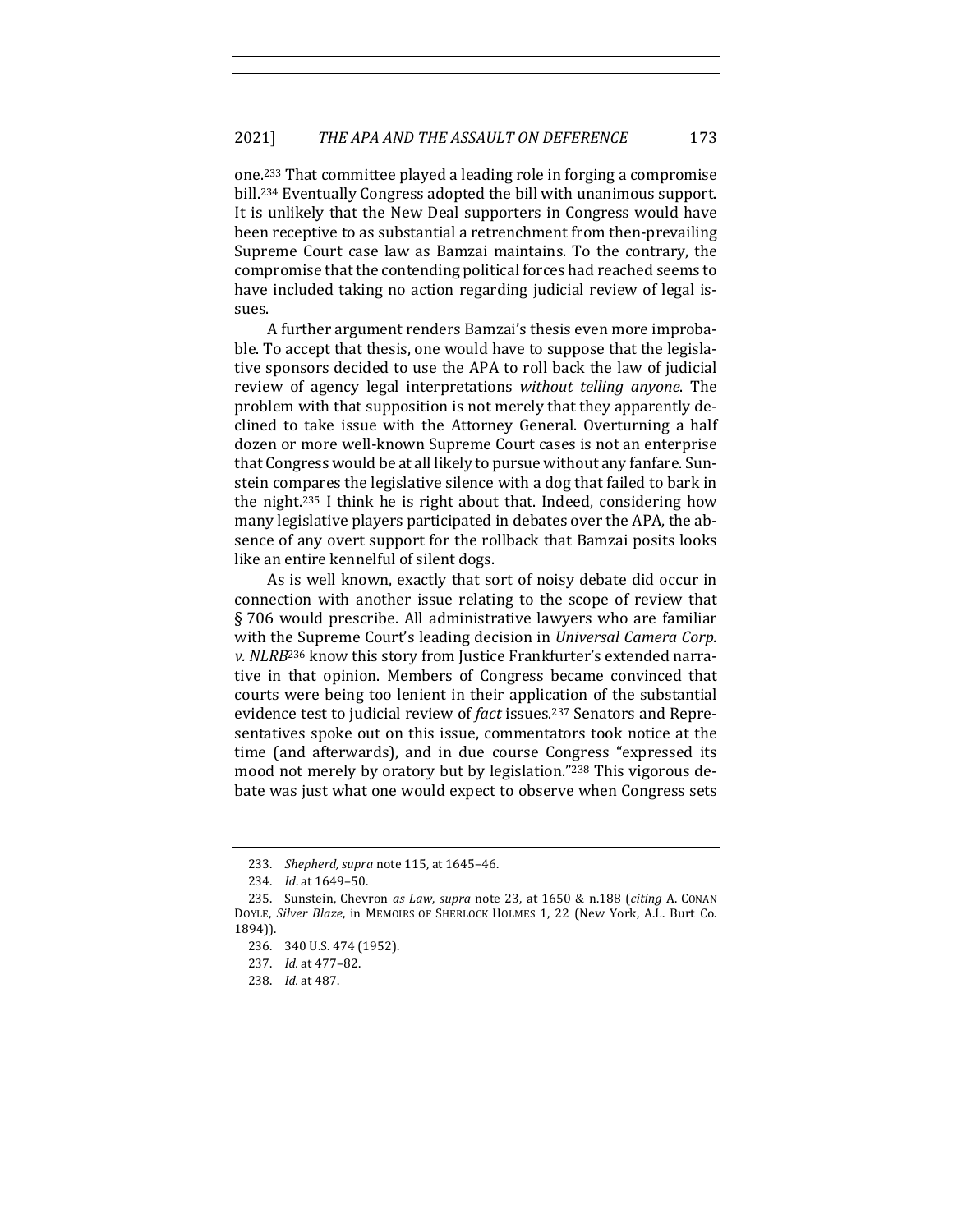out to rectify a problem—or at least perceived problem—with a substantial body of Supreme Court case law. The absence of similar fireworks accompanying what Bamzai claims was a comparable revamping of administrative law doctrine is telling.

Additionally, factions within Congress have tried several times in subsequent years to promote legislation that would abolish or sharply curtail judicial deference on legal issues. All of these measures elicited legislative hearings, floor speeches, wide publicity, and scholarly commentary. These proposed measures included the so-called Bumpers Amendment in the late 1970s and early 1980s, $239$  and again in the mid-1990s,<sup>240</sup> as well as the Separation of Powers Restoration Act<sup>241</sup> in our own day. The complete absence of such an outcry in the leadup to the APA fortifies the inference that the sponsors of the Act did not seek, let alone achieve, a similar rollback.

Taken as a whole, the legislative record would surely tend to discourage a court from concluding that Bamzai's narrative is true. The Supreme Court has said in the past that "[t]he normal rule of statutory construction is that if Congress intends for legislation to change the interpretation of a judicially created concept, it makes that intent specific."<sup>242</sup> In *Kisor*, of course, Justice Gorsuch did endorse Bamzai's argument. But the Justices did not have a full analysis of the legislative record before them. Given more complete briefing, the Court could be much less likely to subscribe to that theory.

<sup>239.</sup> S. 1080, 97th Cong. § 5, 128 CONG. REC. 5302 (1982); see, e.g., Levin, *Identifying Questions of Law*, *supra* note 66, at 5–9; Gregory A. Elinson & Jonathan S. Gould, *The Politics of Deference*, 75 VAND. L. REV. (forthcoming 2022) (manuscript at Part II), https://papers.ssrn.com/abstract=3889828 [https://perma.cc/G4VS-WQJV]; James T. O'Reilly, Deference Makes a Difference: A Study of the Bumpers Judicial Review Amend*ment*, 49 U. CIN. L. REV. 739 (1980).

<sup>240.</sup> S. 343, 104th Cong. § 628 (1995); see Ronald M. Levin, *Scope of Review Legislation: The Lessons of 1995*, 31 WAKE FOREST L. REV. 647, 653-55 (1996).

<sup>241.</sup> H.R. 4768, 114th Cong. (2016); see Separation of Powers Restoration Act of 2016: Hearing on H.R. 4768 Before the Subcomm. on Regul. Reform, Commercial & Anti*trust Law of the H. Comm. on the Judiciary*, 114th Cong. (2016) [hereinafter *SOPRA Hearing*]; Symposium, *The Proposed Separation of Powers Restoration Act of 2016*, 41 ADMIN. & REG. L. NEWS 4 (2016); Elinson & Gould, *supra* note 239, at Part V.B.

<sup>242.</sup> Midlantic Nat'l Bank v. N.J. Dep't of Env't Prot., 474 U.S. 494, 501 (1986); see also Edmonds v. Compagnie Generale Transatlantique, 443 U.S. 256, 266-67 (1979) ("The reports and debates leading up to the 1972 Amendments contain not a word of this concept. This silence is most eloquent, for such reticence while contemplating an important and controversial change in existing law is unlikely." (citation omitted)).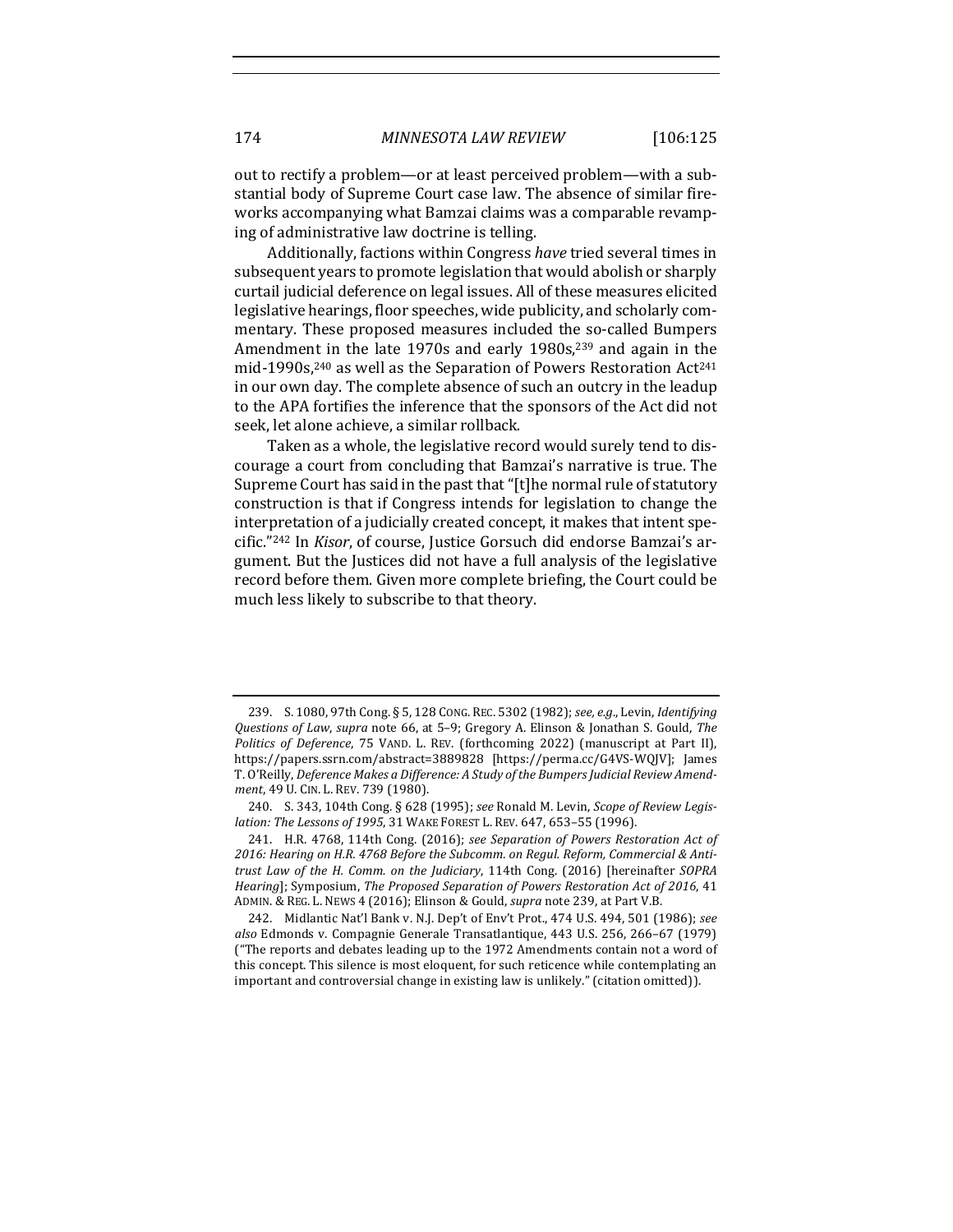#### F. POST-APA REACTIONS

One further potential source of data about the meaning of the first sentence of  $\S$  706 is the way in which courts and commentators of the era actually interpreted it. The short answer is that the first sentence of  $\S$  706 had essentially no impact on the law immediately following its passage. The most straightforward explanation for the continuity of the law in this regard is that the judges and litigants who were closest in time to the Act's passage were well aware of its limited ambitions. In this connection, my conclusions are largely the same as those of Sunstein, although I rely on a somewhat different body of evidence than he does.

Although this Article is not written from a thoroughgoing "originalist" perspective, the preceding paragraph suggests two observations that appear to be pertinent to any effort to identify the "original public meaning" of the first sentence of  $\S$  706. First, the most relevant point of reference in such an inquiry would not be the *general* public, because the average citizen would have no occasion to read or apply the APA at all. The Act is addressed to the legal community, and  $\S$  706 in particular is implemented by the judiciary. Scalia and Garner have made a similar point about the role of terms of art in statutory interpretation:

Sometimes context indicates that a technical meaning applies. Every field of serious endeavor develops its own nomenclature—sometimes referred to as terms of art. Where the text is addressing a scientific or technical subject, a specialized meaning is to be expected: "In terms of art which are above the comprehension of the general bulk of mankind, recourse, for explanation, must be had to those, who are most experienced in that art." And when the law is the subject, ordinary legal meaning is to be expected, which often differs from common meaning. As Justice Frankfurter eloquently expressed it: "[I]f a word is obviously transplanted from another legal source, whether the common law or other legislation, it brings the old soil with it."243

Indeed, the Court has applied this reasoning in the specific context of § 706, by characterizing "substantial evidence" as a term of art.<sup>244</sup> The same logic should apply to other interpretive issues that arise under the same provision.

<sup>243.</sup> SCALIA & GARNER, *supra* note 95, at 73 (citing Hugo Grotius, *The Rights of War* and Peace 177 (1625; A.C. Campbell trans., 1901), and Felix Frankfurter, Some Reflec*tions* on the Reading of Statutes, 47 COLUM. L. REV. 527, 537 (1947)); see also FAA v. Cooper, 566 U.S. 284, 292 (2012) ("[W]hen Congress employs a term of art, 'it presumably knows and adopts the cluster of ideas that were attached to each borrowed word in the body of learning from which it was taken."" (quoting Molzof v. United States, 502 U.S. 301, 307 (1992))).

<sup>244.</sup> Biestek v. Berryhill, 139 S. Ct. 1148, 1154 (2019); T-Mobile South, LLC v. Roswell, 574 U.S. 293, 301 (2015).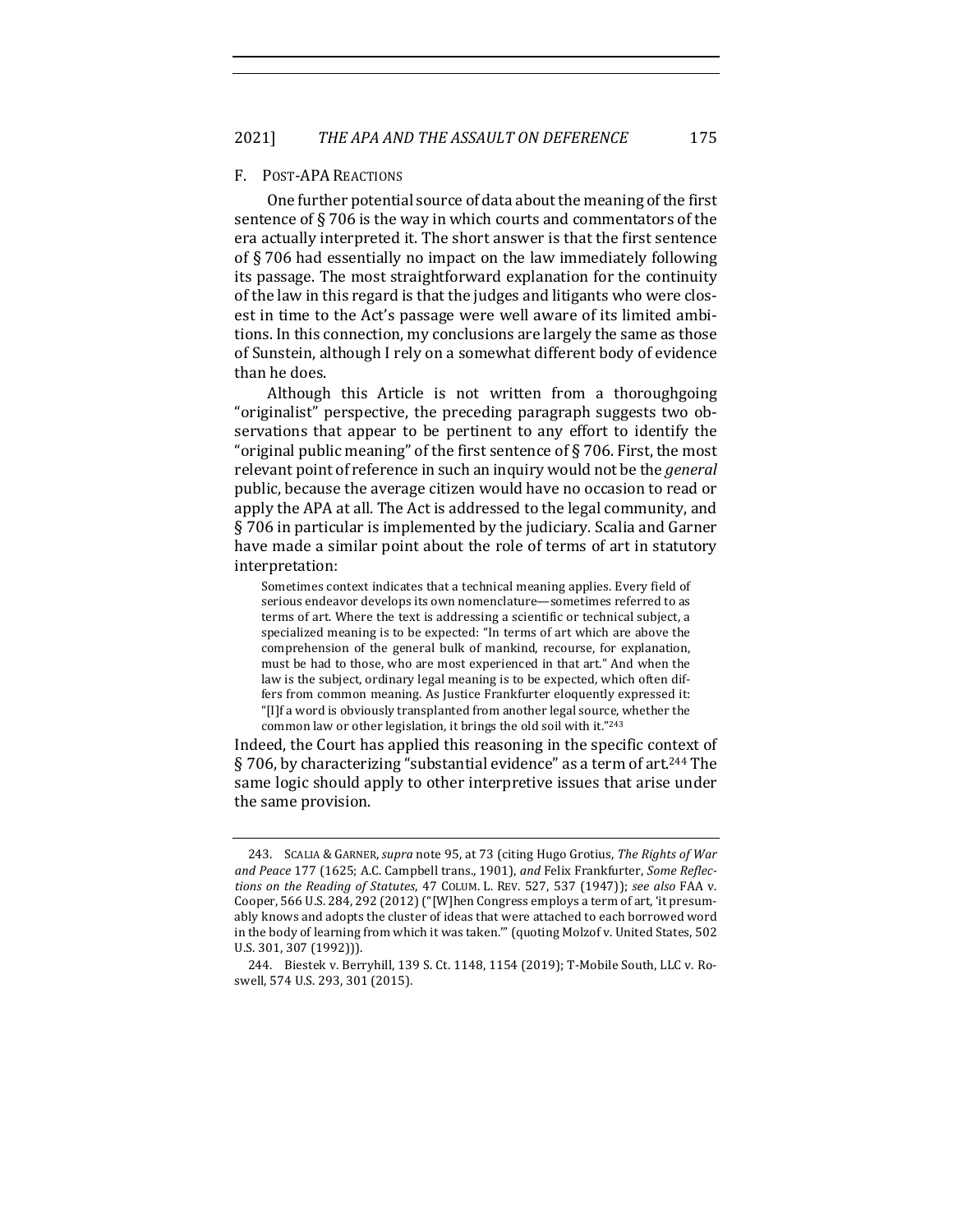Second, this discussion highlights one sense in which originalism in the APA context should, or at least can, differ from the way in which it typically plays out in the context of constitutional interpretation. Research into the original public meaning of the Constitution often entails exploration into centuries-old historical materials that are difficult for nonspecialists to uncover and interpret. Legislative and judicial materials from the mid-twentieth century, however, are plentiful and can be retrieved with ordinary methods of legal research. Thus, claims about the Act's original public meaning can readily be subjected to a reality check on the basis of evidence regarding the manner in which the APA actually was interpreted and implemented in the initial years of the Act's life. That track record will be the focus of attention here. Speculation about how the APA's words "would" be understood by a hypothetical 1940s administrative lawyer should be unnecessary.245

#### 1. Case Law

As Sunstein notes,<sup>246</sup> the case law record is essentially another story of non-barking dogs. The first silent dog was *Unemployment* Compensation Commission v. Aragon,<sup>247</sup> a case that was argued while the APA bill was pending and decided on December 9, 1946. The Court upheld the agency's order denying the respondents' claims for unemployment compensation, with a minor exception, $248$  by relying squarely on the language and reasoning of *Hearst*.<sup>249</sup> In another case decided on the same day, *FCC v. WOKO, Inc.*,<sup>250</sup> the Court upheld the Federal Communications Commission's denial of a license renewal to a radio station because of the station's misrepresentations during the renewal proceedings. The Court's language plainly conveys the message of judicial deference: "[I]t is the Commission, not the courts, which must be satisfied that the public interest will be served by renewing the license. And the fact that we might not have made the same determination on the same facts does not warrant a substitution of

<sup>245.</sup> Making a more sustained effort to apply originalist theory, Sunstein suggests that "it is possible that with respect to judicial review of agency interpretations of law, courts are in a 'construction zone'—that is, they have nothing to interpret, and so must engage in a form of construction." Sunstein, Chevron as Law, supra note 23, at 1656 n.224. That observation is at least broadly compatible with the thesis of this article.

<sup>246.</sup> *Id.* at 1652-56.

<sup>247. 329</sup> U.S. 143 (1946).

<sup>248.</sup> As to one set of charges, the Court found that the record did not support the agency's jurisdiction. *Id.* at 152-53.

<sup>249.</sup> *Id.* at 153.

<sup>250. 329</sup> U.S. 223 (1946).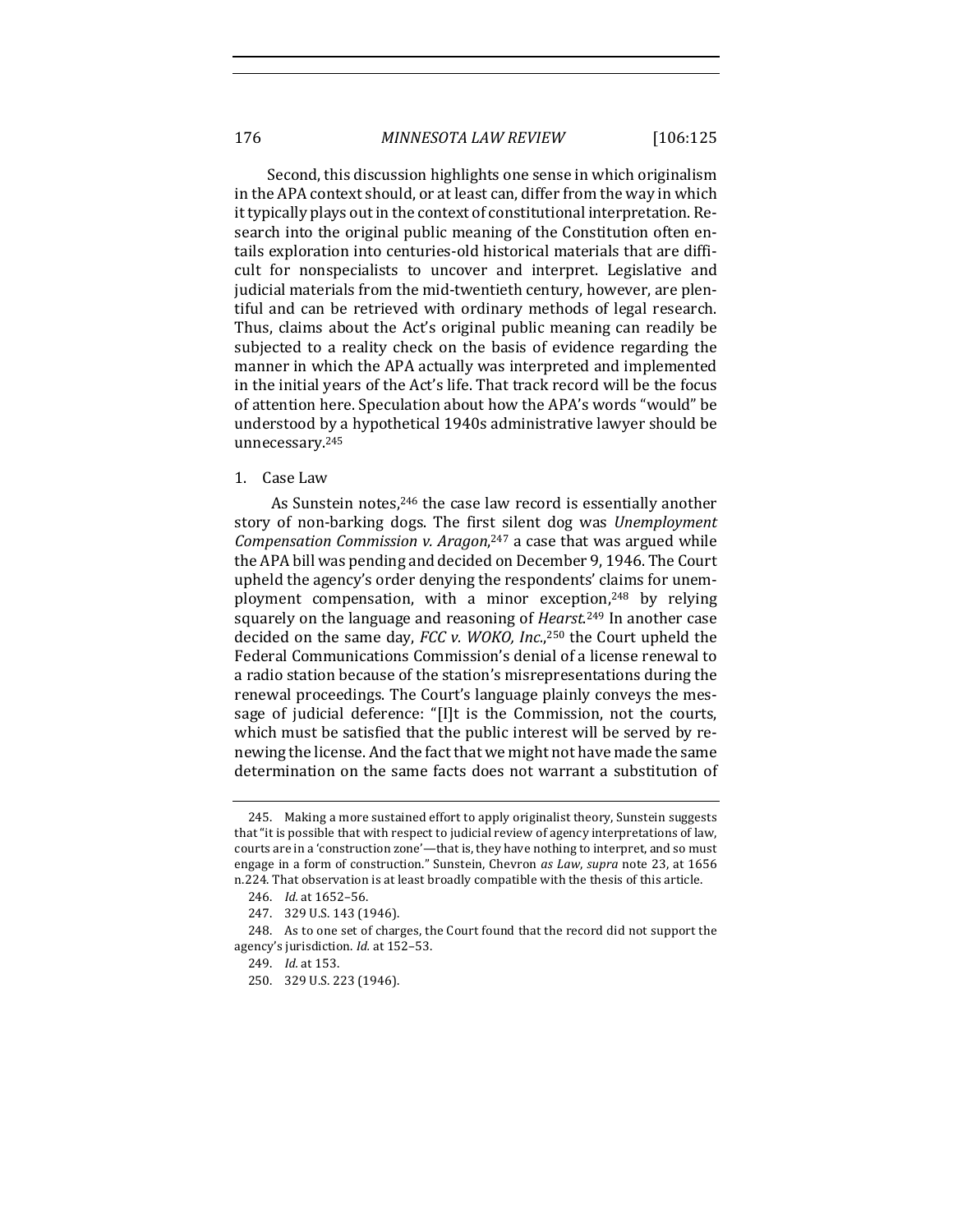judicial for administrative discretion since Congress has confided the problem to the latter."<sup>251</sup> Both decisions were unanimous, and neither mentioned the APA. Other cases followed the same pattern.<sup>252</sup>

This is not to say that agencies won every case in the years immediately following the APA's enactment. As one would expect, the Court sometimes ruled against the government, despite dissenters' reliance on cases such as *Gray* and *Hearst*.<sup>253</sup> If there had been any significant support in those years for the de novo interpretation of  $\S$  706, one would have expected the Court to have relied on that section's supposed abolition of judicial deference on legal questions. But that never happened.

The Court's famous decision in *SEC* v. Chenery Corp. *(Chenery II)*<sup>254</sup> illustrates both sides in this equation. Although this 1947 case is best known for its declaration that federal agencies should have broad leeway to use adjudication, rather than rulemaking, in their development of new policies, $255$  the Court also upheld on the merits a Securities and Exchange Commission decision that had rejected a holding company's reorganization plan. The Commission had found that the plan was not "fair and equitable" to security holders, as required by the Public Utility Holding Company Act.<sup>256</sup> Justice Murphy's opinion for the Court was highly deferential: "The Commission's conclusion here rests squarely in that area where administrative judgments are entitled to the greatest amount of weight by appellate courts. It is the product of administrative experience, appreciation of the complexities of the problem, realization of the statutory policies, and responsible treatment of the uncontested facts."<sup>257</sup>

Justice Jackson wrote a scathing dissent, arguing in part:

As there admittedly is no law or regulation to support this order, we peruse the Court's opinion diligently to find on what grounds it [now upholds the Commission]. We find but one. That is the principle of judicial deference to administrative experience ....

. . . 

<sup>251.</sup> *Id.* at 229.

<sup>252.</sup> *See* NLRB v. E.C. Atkins & Co., 331 U.S. 398, 403 (1947) (following *Hearst*); Cardillo v. Liberty Mut. Ins. Co., 330 U.S. 469, 478 (1947) (following *Hearst*).

<sup>253.</sup> *See, e.g.*, NLRB v. Highland Park Mfg. Co., 341 U.S. 322 (1951); *id.* at 327-28 (1951) (Douglas, J., dissenting) (relying on *Gray* and *Hearst*); Bartels v. Birmingham, 332 U.S. 126 (1947); *id.* at 133 (Douglas, J., dissenting) (relying on *Gray*).

<sup>254. 332</sup> U.S. 194 (1947).

<sup>255.</sup> *Id.* at 203.

<sup>256.</sup> *Id.* at 204.

<sup>257.</sup> *Id.* at 209.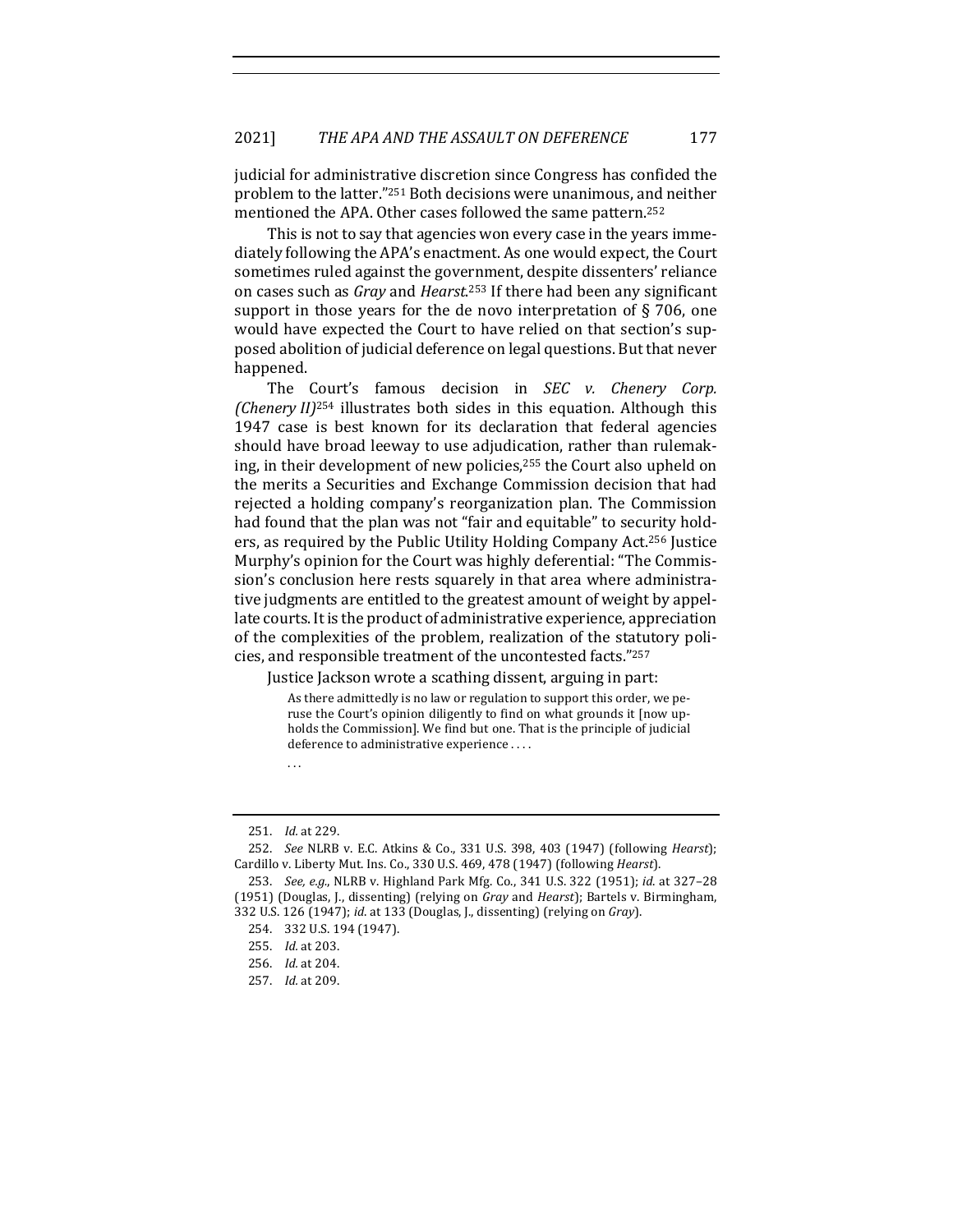I suggest that administrative experience is of weight in judicial review only to this point—it is a persuasive reason for deference to the Commission in the exercise of its discretionary powers under and within the law. It cannot be invoked to support action outside of the law. And what action is, and what is not, within the law must be determined by courts ... Surely an administrative agency is not a law unto itself, but the Court does not really face up to the fact that this is the justification it is offering for sustaining the Commission action.<sup>258</sup>

If  $\S$  706 had been thought at the time to contain a strong affirmation of the courts' responsibility for deciding legal questions, one would have expected Justice Jackson to cite to it. He, of course, would have been well aware of the Act. As Attorney General, he had drafted a memo that President Roosevelt had attached to his veto message on the predecessor bill (the Walter-Logan bill).<sup>259</sup> In his opinion for the Court in Wong Yang Sung v. McGrath,<sup>260</sup> written a few years after *Chenery II*, Jackson discussed the genesis of the APA in detail, demonstrating his familiarity with the legislation.<sup>261</sup> But Jackson did not rely on the APA to support his argument in his *Chenery II* dissent. The most likely reason is that he, like others, did not suppose that Congress had meant to say anything particularly significant in the APA about judicial review of questions of law.

I could continue to multiply negative examples, but it should suffice for me to note I have found no case that detracts from Sunstein's finding that "[f]rom 1946 to 1960, the Court never indicated that section 706 rejected the idea that courts might defer to agency interpretations of law."<sup>262</sup> Meanwhile, the Court did cite during the same period to other judicial review provisions in the APA. The best known example is *Universal Camera*, with its classic explication of the meaning of substantial evidence, $263$  but the Court also relied on the APA in decisions on matters such as preclusion of judicial review,<sup>264</sup> forum selection,<sup>265</sup> and review of constitutional questions.<sup>266</sup>

<sup>258.</sup> *Id.* at 212-13, 215 (Jackson, J., dissenting).

<sup>259.</sup> VETO MESSAGE, *supra* note 125, at 5-12 (appendix). Jackson cited to that message in *Chenery*, 332 U.S. at 218 n.6 (dissent).

<sup>260. 339</sup> U.S. 33 (1950).

<sup>261.</sup> *Id.* at 36-41.

<sup>262.</sup> Sunstein, Chevron *as Law*, *supra* note 23, at 1654.

<sup>263.</sup> Universal Camera Corp. v. NLRB, 340 U.S. 474 (1951).

<sup>264.</sup> Ludecke v. Watkins, 335 U.S. 160, 163-64 (1948) (finding that judicial review under the Alien Enemy Act of 1798 was precluded, as authorized by the APA).

<sup>265.</sup> United States v. Jones, 336 U.S. 641 (1949) (recognizing district court jurisdiction, as provided in APA  $\S$  10(b) (now 5 U.S.C.  $\S$  703)).

<sup>266.</sup> Oklahoma v. United States Civ. Serv. Comm'n, 330 U.S. 127, 138 n.13 (1947) (citing what is now § 706 for the proposition that "[j]udicial review normally includes issues of the constitutionality of enactments and action thereunder").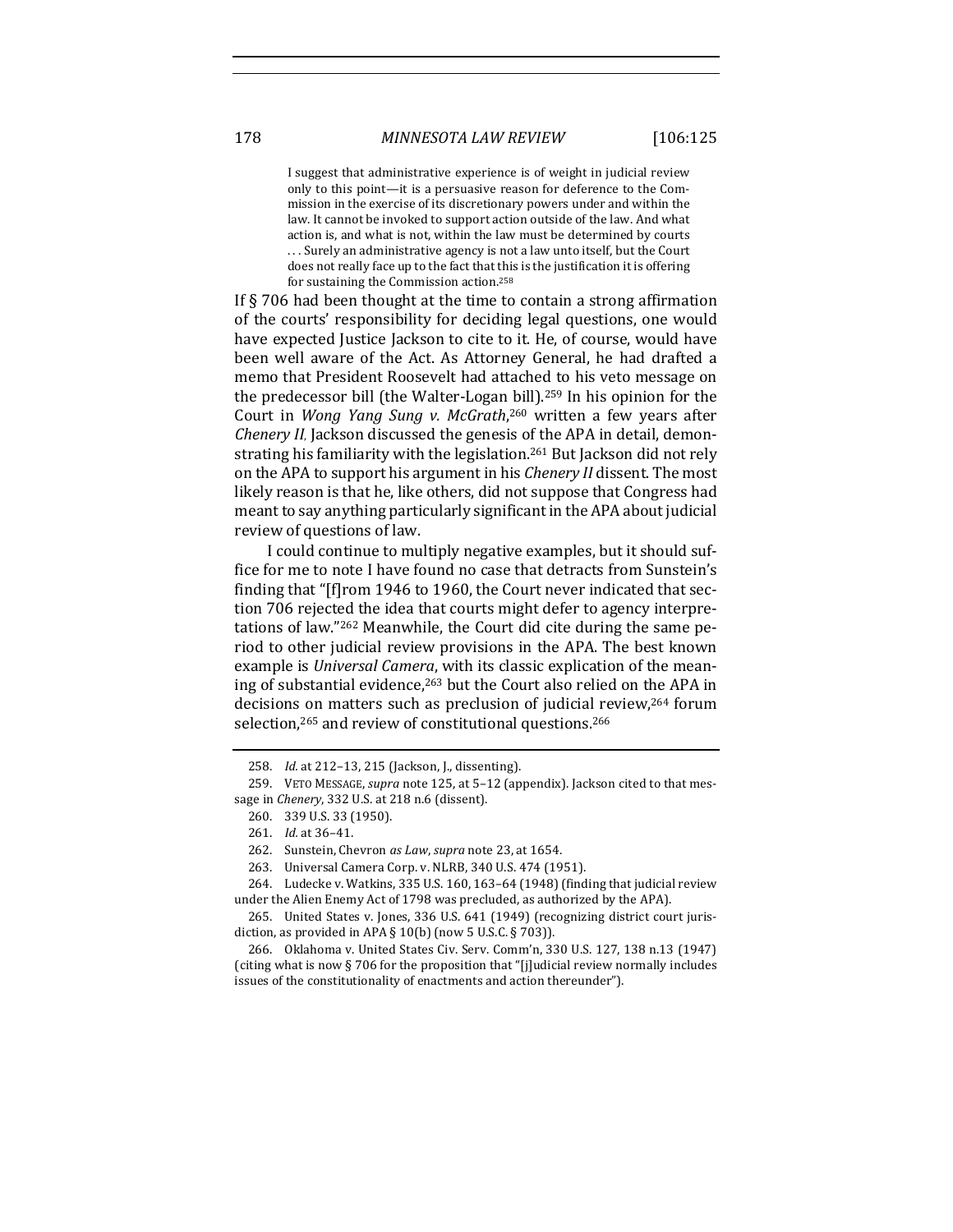I do not want to ignore the lower courts. In 1949, a pair of authors undertook to examine all court decisions that had been decided during the first three years since the Act had become effective.<sup>267</sup> Initially, they reported that "[c]areful investigation of Supreme Court decisions since the enactment of the Administrative Procedure Act fails to reveal any affirmative holdings or dicta construing and applying the statutory language of Section [706]."<sup>268</sup> Turning to lower court cases, the authors did find a number of decisions in which courts had concluded that the APA had broadened the *range* of cases that would be judicially reviewable.<sup>269</sup> "On the other hand," they continued, "there do not seem to be any decisions thus far which would justify a conclusion that courts have been empowered by the Act to conduct any more exhaustive review of a given action, once determined to be reviewable, than previously existed. It is with regard to this aspect of judicial review that the Act appears to be merely declaratory of preexisting law." $270$ 

## 2. Commentary

Law review commentary written soon after the APA's enactment offers raw material for further inquiry as to how the first sentence of  $\S 706$  was originally understood. Arguably, the historical record of contemporaneous scholarship does not deserve the same level of credibility that judicial case law does, because any given commentator does not necessarily speak for a wide segment of the legal community. But proponents of the de novo interpretation of the first sentence of § 706 have resorted to this source of potential insight, and so I will take it up here.

More specifically, the proponents have relied heavily on an analysis that John Dickinson published in  $1947<sup>271</sup>$  Considering the article solely on its own terms, that reliance is understandable. He was an eminent scholar whose past writings had exerted enormous influence on administrative law thinking during the preceding two decades.<sup>272</sup>

<sup>267.</sup> Clark L. Fauver & A. Stuard Young, Jr., *The Administrative Procedure Act and Judicial Review of Agency Action*, 37 GEO. L.J. 557, 561 (1949).

<sup>268.</sup> *Id*.

<sup>269.</sup> *Id.* at 568.

<sup>270.</sup> *Id.*

<sup>271.</sup> Dickinson, *supra* note 151.

<sup>272.</sup> *See supra* note 192. Dickinson's formalist analysis in this essay was almost the complete opposite of the heavily pragmatic thrust of his earlier work. See JAFFE, supra note 157, at 570 n.79 (recognizing this shift); Bamzai, Origins, supra note 21, at 993 & n.365 (same). People should not be faulted for changing their minds. However, it may be that the practicality of his former approach contributed at that time to its wide ac-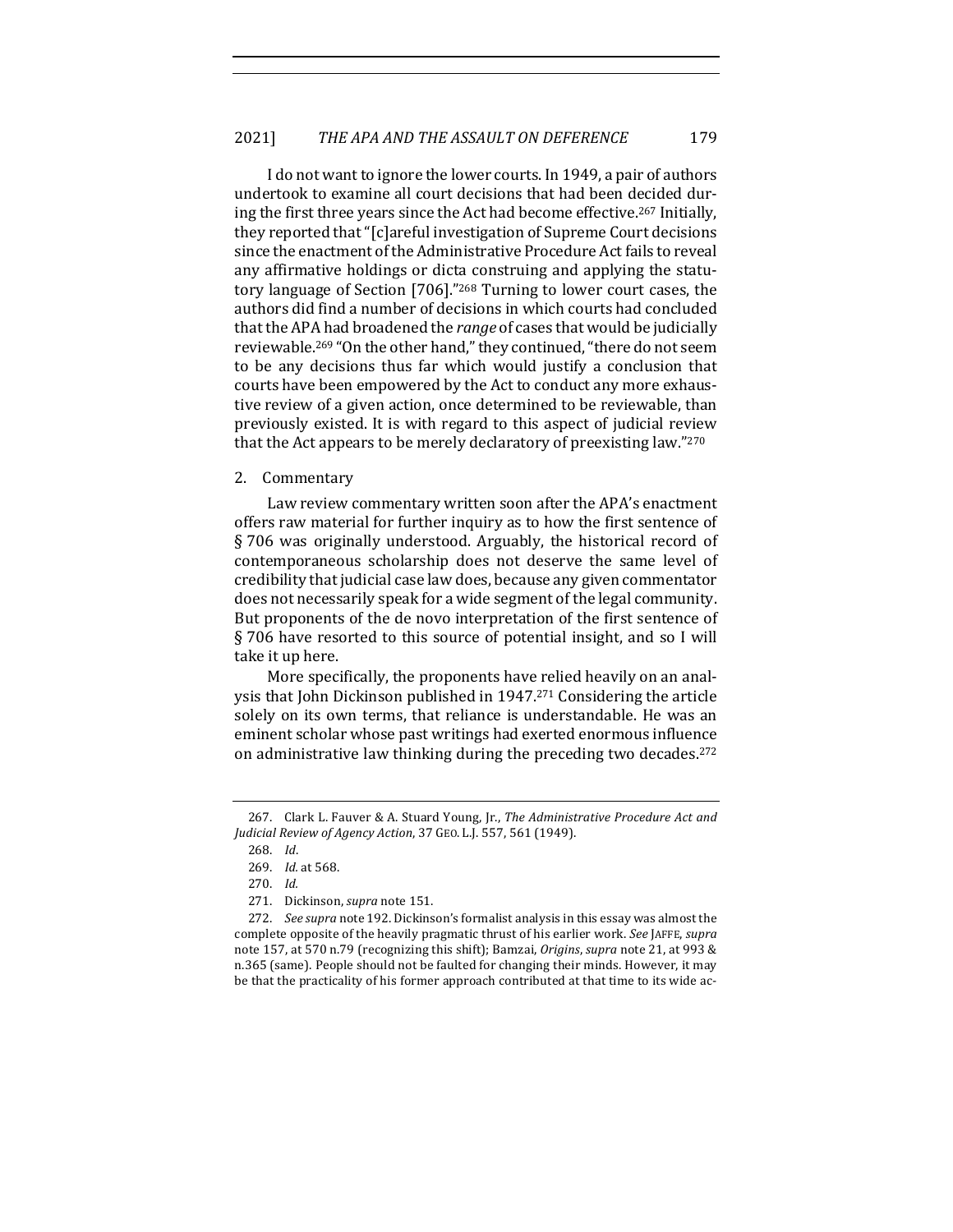His article on the APA directly challenged the Attorney General's Manual's assertion that the APA made no change in the scope of judicial review of agency action.<sup>273</sup>

The scope of Dickinson's critique was not altogether clear. His main objection to pre-APA case law seemed to be that "[t]he Courts have begun to draw a distinction between two kinds of questions of law: Those which involve what are sometimes spoken of as general law or legal principles, and others which involve the construction of technical terms and the application of knowledge thought to be expert and specialized."<sup>274</sup> In *Dobson v. Commissioner*,<sup>275</sup> the Court had appeared to say that the latter type of questions should be reviewed only for reasonableness, if they could be reviewed at all.<sup>276</sup> Dickinson argued that the APA had disapproved this theory and would thenceforth "require the Court in a review proceeding to look for itself at even those technical questions."277 To that extent, Dickinson's article stood on solid ground and was not particularly unconventional. Even in that era, the *Dobson* reasoning was harshly criticized by some other scholars as an outlier, and the case was soon overruled by legislation.<sup>278</sup> On the other hand, Dickinson's article also contained broad language declaring that the first sentence of  $\S 706$  would "impose a clear mandate that all [questions of law] shall be decided by the reviewing Court for itself, and in the exercise of its own independent judgment." Despite this ambiguity, I will for the sake of argument treat Dickinson as a supporter of the same position that Justice Gorsuch later espoused.

ceptance, and the reduced flexibility of his subsequent analysis—at least if broadly interpreted—was one reason why his reading of the first sentence of  $\S$  706 did not ultimately carry the day in the growth of scope-of-review doctrine.

<sup>273.</sup> See supra note 114 and accompanying text.

<sup>274.</sup> Dickinson, *supra* note 151, at 516-17.

<sup>275. 320</sup> U.S. 489 (1943).

<sup>276.</sup> *See id.* at 504 ("What, in the circumstances of this case, was a proper adjustment of the basis was thus purely an accounting problem and *therefore* a question of fact for the Tax Court to determine." (emphasis added)).

<sup>277.</sup> Dickinson, *supra* note 151, at 517.

<sup>278.</sup> *See* JAFFE, *supra* note 157, at 581 ("Dobson . . . was untenable. It involved the Court in a hopeless morass of decisions, distinctions, and qualifications, in a constant clutter of contradictions inevitably engendered by the opinion's absence of intelligible content. It deserved its subsequent quietus by Congress [in 1948]."). This was strong language, coming as it did from a defender of *Gray v. Powell* and *NLRB v. Hearst Publications, Inc. See id.* at 575; *see also* Paul, *supra* note 166, at 785 ("The more one studies the *Dobson* opinion, the greater the confusion, for the entire opinion seems to 'walk on quicksand.""). *But see* Davis, *Scope*, *supra* note 167, at 567-69 (defending the *Dobson* reasoning).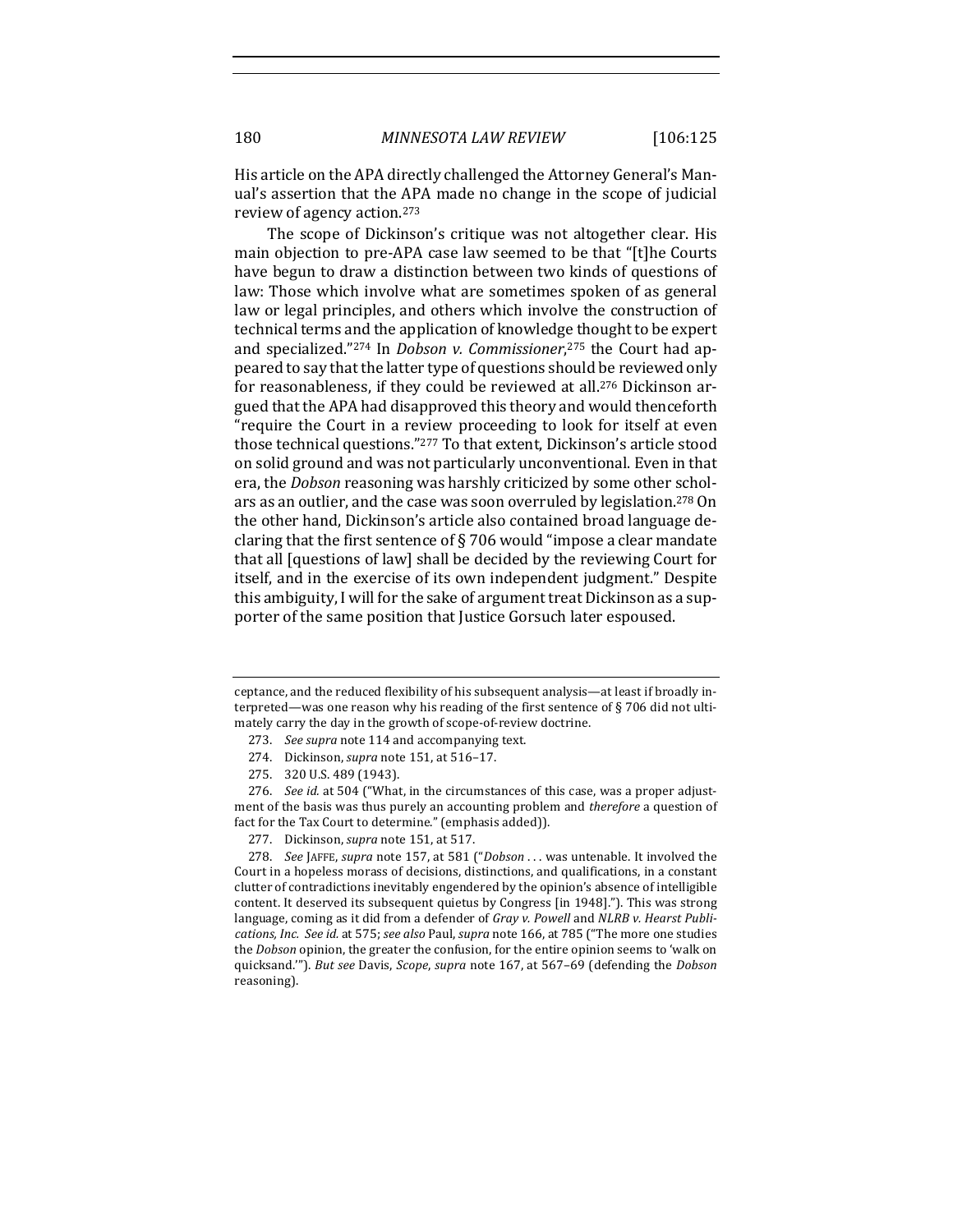Dickinson justified this reading almost entirely on the basis of his reading of the language of the Act. I have explained above why I think the language is not nearly as self-explanatory as he maintained.<sup>279</sup> A secondary argument, which he deployed only in a footnote, was grounded in Congress's failure to adopt an explicit deference requirement, as the minority members of the Attorney General's Committee had proposed.<sup>280</sup> That argument was also fallacious, for reasons I have discussed earlier.<sup>281</sup> For the moment, however, our concern is not with whether he was right or wrong, but rather with the very existence of his interpretation, as evidence of a contemporaneous interpretation of the first sentence of  $\S$  706.

The main problem with putting weight on Dickinson's article is that his view was almost completely isolated. Indeed, my initial research into this issue persuaded me that he was literally the only law review commentator who claimed, during the period immediately following the APA's enactment, that the first sentence of  $\S$  706 directed the courts to exercise independent judgment on all questions of law. Eventually, I discovered that this conclusion was not quite accurate. An essay by Frank Hinman Jr. cited to Dickinson's article and endorsed his analysis.<sup>282</sup> Hinman's essay was very brief, and its author was apparently not a lawyer—but still, it existed.

Apart from this one exception, however, the verdict of contemporary scholarship regarding Dickinson's position appears to have been entirely negative. Several commentators *expressly* disagreed with Dickinson's analysis. Among them were a few who would later go on to renown as among the leading voices in administrative law scholarship, including Kenneth Culp Davis,<sup>283</sup> Louis L. Jaffe,<sup>284</sup> and Bernard Schwartz,<sup>285</sup> as well as others whose names are not as well recognized today.<sup>286</sup> One of the points these authors made was that Dickinson had overlooked the APA's recital, elsewhere in § 10, that the section would apply "except to the extent that  $\dots$  agency action is committed to

<sup>279.</sup> *See supra* Part II.B.

<sup>280.</sup> *See* Dickinson, *supra* note 151, at 517–18 n.40.

<sup>281.</sup> *See supra* Part II.D.2.

<sup>282.</sup> Frank Hinman Jr., *The Effect of the Administrative Procedure Act on Judicial Review of Administrative Action*, 20 ROCKY MTN. L. REV. 267, 276–77 (1948).

<sup>283.</sup> Davis, *Scope*, *supra* note 167, at 562.

<sup>284.</sup> JAFFE, *supra* note 157, at 569-70 & n.79.

<sup>285.</sup> Schwartz, *supra* note 159, at 83-85 (predicting that, contrary to Dickinson's argument, the APA would bring about no diminution in judicial deference on mixed questions of law and fact, as exemplified by *Gray v. Powell*).

<sup>286.</sup> See Scanlan, *supra* note 117, at 529-32; S. Walter Shine, *Administrative Procedure Act: Judicial Review "Hotchpot"?*, 36 GEO. L.J. 16, 29–31 (1947).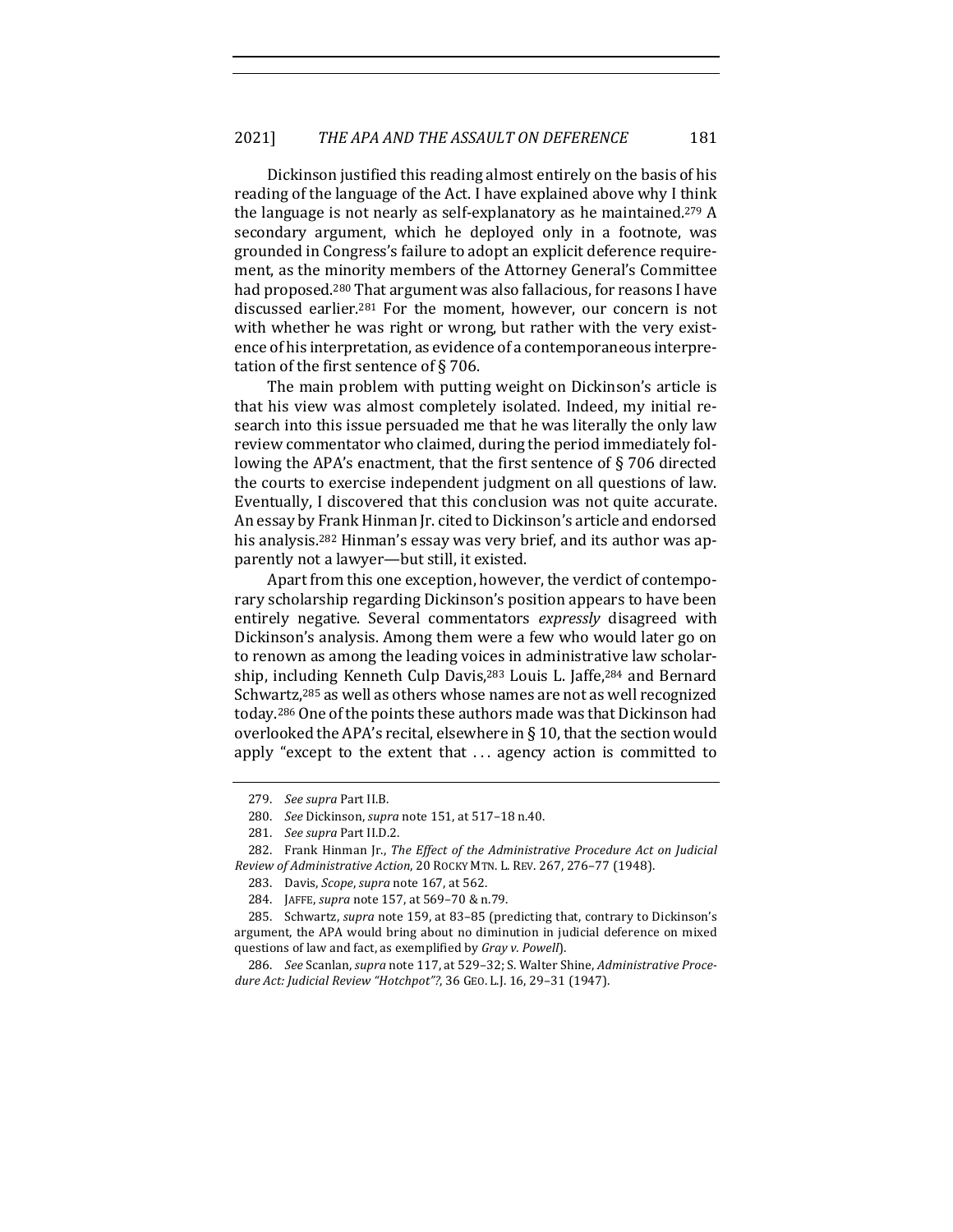agency discretion by law."<sup>287</sup> Modern authorities on administrative law would probably not rely on that specific textual argument, because in today's world that clause in the APA is construed narrowly. But their analysis still rings true to the extent that they concluded that the APA does not turn over all legal interpretation to judicial hands. As laffe put it, "[a] court must  $\dots$  decide as a 'question of law' whether there is 'discretion' in the premises, and once the discretion is established, its exercise if 'reasonable' is free of control."<sup>288</sup> Aside from disputing the specific analysis in Dickinson's article, all of these authors appeared to share Davis's conclusion about the first sentence of  $\S 706$ : "The APA provision probably does not change the scope of review."<sup>289</sup>

There were other authors who did not take issue with Dickinson by name, but nevertheless made clear that they did not share his viewpoint. I am referring here to authors who expressly stated that they did not foresee any changes in the courts' approach to review of legal (or mixed) questions,<sup>290</sup> as well as authors who specifically examined § 10 without any indication that they thought the provision had done anything noteworthy with regard to review of issues of law.<sup>291</sup> For example, Nathaniel Nathanson quoted the Attorney General's Manual as stating that the APA restates current law on judicial review.<sup>292</sup> Although Nathanson did not flatly say that he agreed with that assessment, he certainly did not take issue with it. In discussing the effect of the Act upon judicial review, he discussed reviewability, the substantial evidence debate, and judicial control of undue administrative delay—but not the standard of judicial review for legal questions.<sup>293</sup> Another interesting contribution in this category was an article by

291. Ray A. Brown, *The Federal "Administrative Procedure Act*," 1947 WIS. L. REV. 66, 83-87 (1947); Note, *The Impact of the Federal Administrative Procedure Act on Deportation Proceedings*, 49 COLUM. L. REV. 73, 85 (1949).

292. Nathaniel L. Nathanson, *Some Comments on the Administrative Procedure Act*, 41 ILL. L. REV. 368, 414 (1946).

293. *Id.* at 416-18; see also Comment, The Federal Administrative Procedure Act: Codification or Reform?, 56 YALE L.J. 670, 689-91 (1947) ("[I]t would seem that the Act merely codifies the pre-existing law of judicial review," except perhaps with regard to availability of review, substantial evidence, and de novo trials).

<sup>287. 5</sup> U.S.C. § 701(a)(2).

<sup>288.</sup> JAFFE, *supra* note 157, at 570.

<sup>289.</sup> Davis, *Scope*, *supra* note 167, at 562 (citing to legislative history sources).

<sup>290.</sup> See Reginald Parker, *The Administrative Procedure Act: A Study in Overestimation*, 60 YALE L.J. 581, 587 (1950) ("Nor has the Act diminished the force of the most recent judge-made administrative legal doctrine, giving preponderant weight to agency holdings involving both so-called mixed questions and the agency's qualified experience."); Herbert Kaufman, *The Federal Administrative Procedure Act*, 26 B.U. L. REV. 479, 500-01 (1946).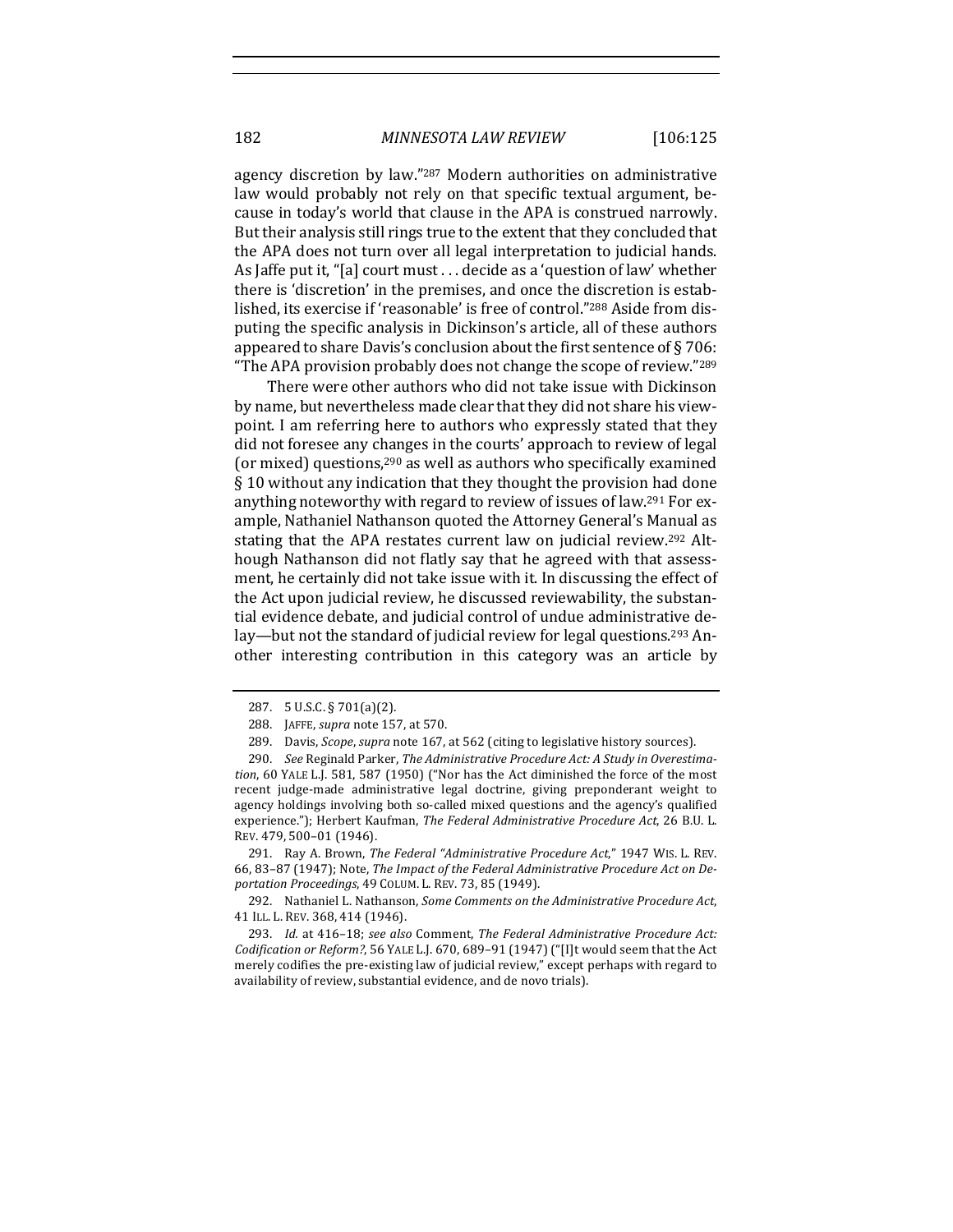Frederick Blachly and Miriam Oatman.<sup>294</sup> In contrast to most commentators, Blachly and Oatman were overtly hostile to the Act, regarding it as a sellout to the ABA and a disastrous attack on administrative governance.<sup>295</sup> Judicial review was one of the targets of this polemic. They attacked  $\S$  10 for subjecting the full range of administrative actions to the set of review standards that are now found in § 706(2).<sup>296</sup> In their view, this step was insensitive to the variety of statutory provisions that Congress had written in particular subject areas.<sup>297</sup> For all of their vitriol, however, they did not identify an expansion in judicial power over review of questions of law as among the Act's offenses. If, in these authors' view, the first sentence of  $\S$  706 had been as much of a departure from the status quo as Dickinson maintained, their failure to mention it would be difficult to explain.

In sum, one might say that academic commentary in Dickinson's era was "divided" regarding the issue he raised. With only one exception, however, that would be true only in the sense that some commentators *expressly* disagreed with Dickinson, and others only *tacitly* disagreed with him. The overall verdict of more than a dozen contemporaneous commentators was clear: the first sentence of  $\S 706$  did not alter the scope of review on issues of law. That verdict was, indeed, in accord with the reactions of the courts themselves.

# III. *CHEVRON* AND SECTION 706

The thrust of the foregoing analysis is that the first sentence of § 706 of the APA does not require reviewing courts to decide issues of law without any judicial deference. I have argued here that, on the contrary, the sentence leaves open a range of possible interpretations. At the same time, however, I have disavowed the notion that the APA's commands are infinitely elastic. Thus, there is room to ask whether modern courts may have strayed outside the permissible range. To put the issue more concretely, is the *Chevron* doctrine compatible with

<sup>294.</sup> Frederick F. Blechly & Miriam E. Oatman, *Federal Administrative Procedure* Act, 34 GEO. L.J. 407, 428-31 (1946); see also Julius Cohen, *Legislative Injustice and the* Supremacy 'of Law': An Appraisal of the Federal Administrative Procedure Act, 26 NEB. L. REV. 323, 339-44 (1947) (objecting to the APA's expansion of access to the courts and of substantial evidence review, but not mentioning judicial review of legal issues).

<sup>295.</sup> Blechly & Oatman, *supra* note 294, at 408.

<sup>296.</sup> *Id.* at 416.

<sup>297.</sup> *Id.*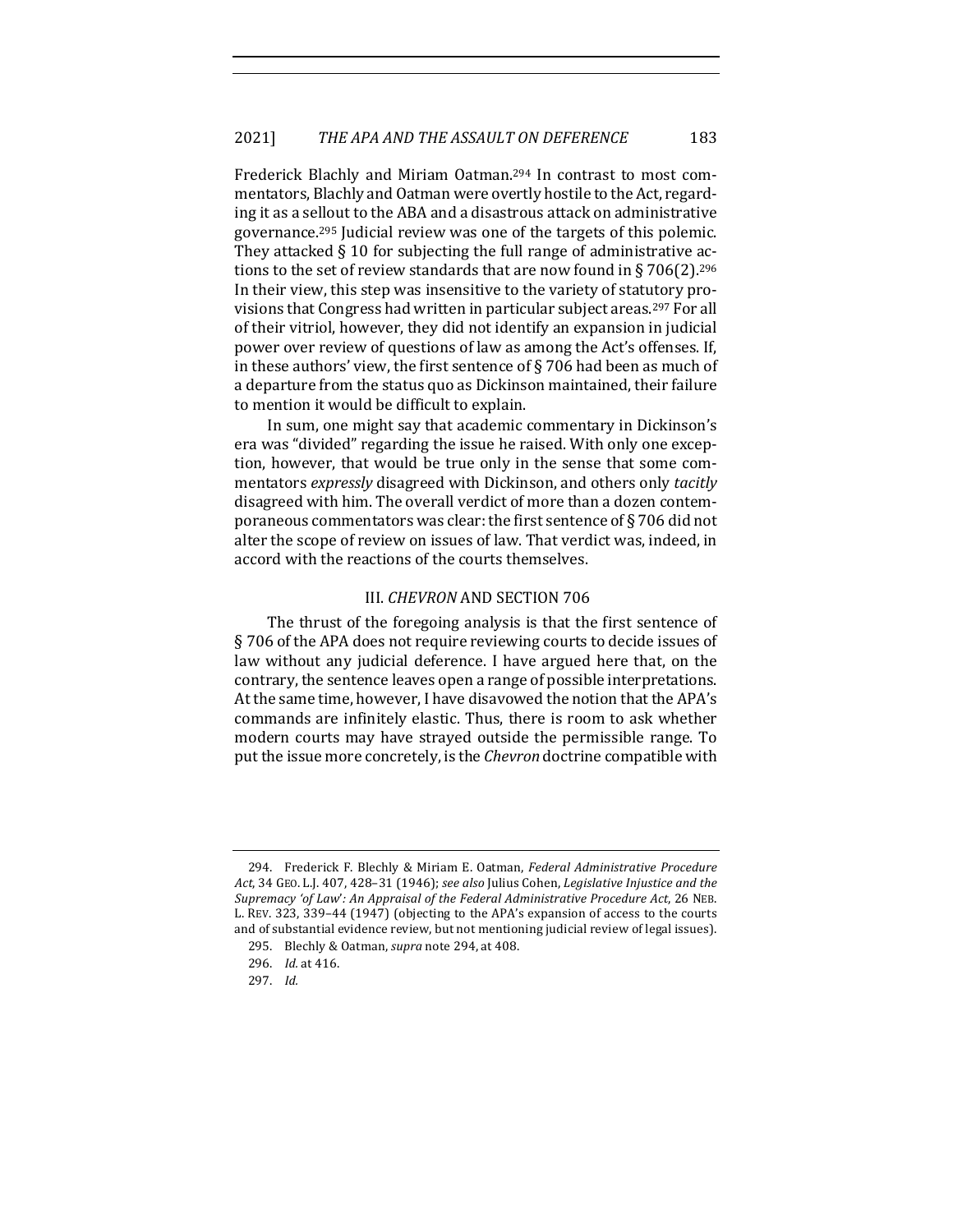the first sentence of § 706? After all, that standard of review didn't exist in its modern form before 1984, and obviously the drafters of the APA didn't specifically intend to codify it.<sup>298</sup>

I will maintain in this Part that the *Chevron* doctrine, as we understand it today, is a defensible interpretation of the APA. I use the relatively restrained word "defensible" because the debate over the merits of *Chevron* implicates a host of hotly contested prudential factors that are well beyond the scope of this Article.<sup>299</sup> But I propose to show, at least briefly, that, whatever one thinks about whether the doctrine is desirable, the APA need not be construed to prohibit it.

Cass Sunstein addresses this issue in the article that I have cited recurrently in earlier sections.<sup>300</sup> He notes that Congress knew about cases like *Hearst* and *Gray* and did not disapprove them.<sup>301</sup> Thus, although he maintains that "[w]e do not know what Congress wanted,"<sup>302</sup> one possible answer is that § 706 could be "taken as a codification of preexisting law, which allowed courts to defer to agency interpretations of law—sometimes. *Chevron* is a reasonable rendering of the meaning of 'sometimes,' fairly close to what the Supreme Court was doing in the decade before the APA was enacted."303 I tend to agree with Sunstein's historical argument as far as it goes, but he seems to have developed it less fully than he might have. I will use this Part to expand on his analysis by presenting a fuller account as to how *Chevron* can be reconciled with § 706.

In order to develop this argument, I will need to break down the *Chevron* standard analytically into two discrete components. The test is generally understood to mean that when a court perceives, at "step one," that the statute to be interpreted is ambiguous in relation to the precise question at issue, the court should presume that Congress

301. *Id.* at 1649.

<sup>298.</sup> A similar question could be asked about *Auer* deference. Although that standard of review was largely based on *Seminole Rock*, which predated the APA, it has undergone considerable evolution since its initial articulation. Sanne H. Knudsen & Amy J. Wildermuth, *Unearthing the Lost History of* Seminole Rock, 65 EMORY L.J. 647-67 (2015). Nevertheless, the Court's inconclusive encounter with that doctrine in *Kisor* may make the Justices reluctant to revisit the merits of *Auer* deference any time soon.

<sup>299.</sup> For what it is worth. I have taken a stand in support of *Chevron. See SOPRA Hearing*, *supra* note 241, at 64 (statement of Ronald M. Levin).

<sup>300.</sup> Sunstein, Chevron *as Law*, *supra* note 23.

<sup>302.</sup> *Id.* at 1664; see id. at 1663. Sunstein's cautious approach to this point seems to rest on his perception that Bamzai's account of the historical meaning of the Act is just as persuasive as the more deferential reading that tends to justify *Chevron*. As should be apparent from the discussion in Part II.E.2-.4 of this Article, my evaluation of the persuasiveness of Bamzai's account is much less favorable.

<sup>303.</sup> *Id.* at 1664.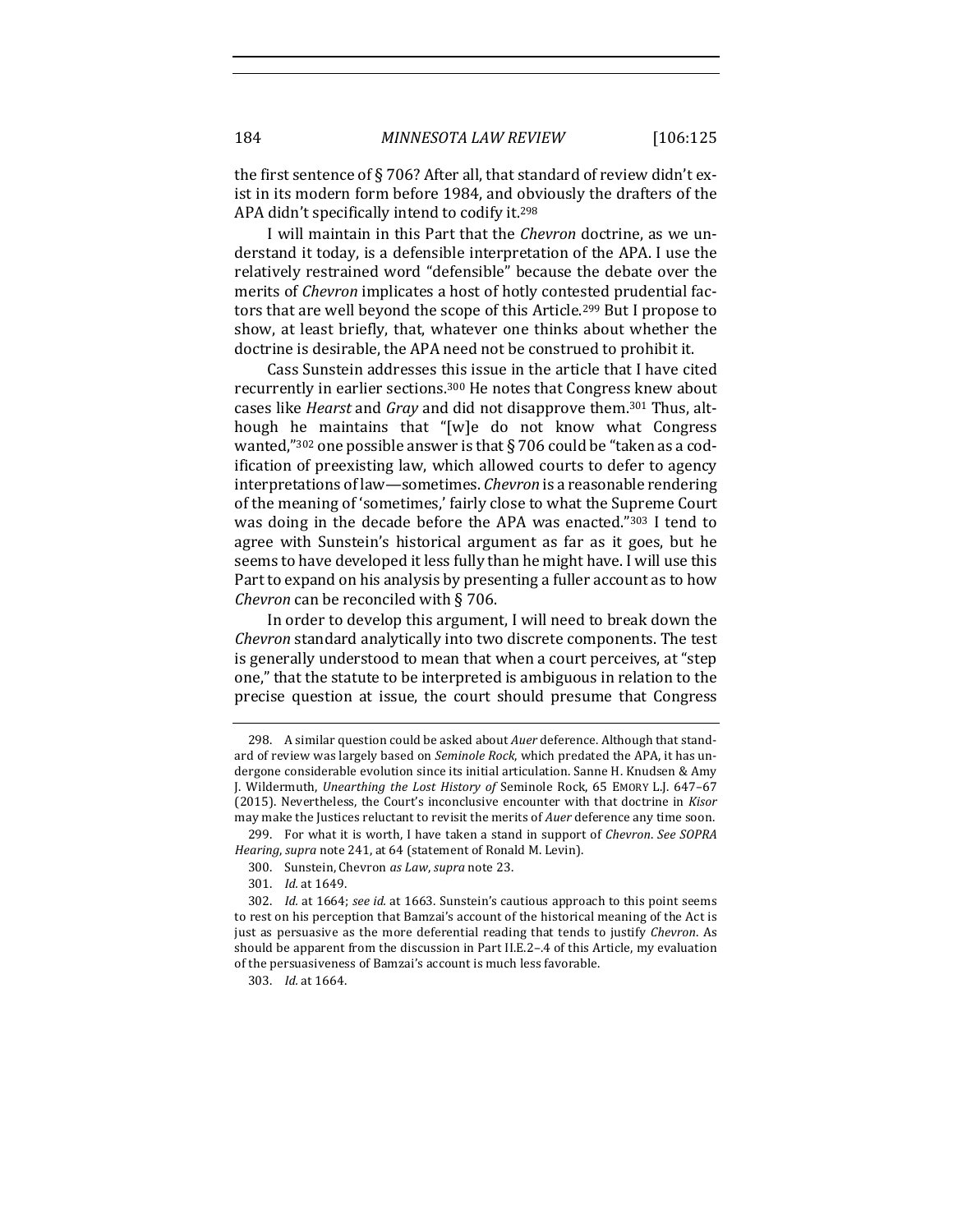chose to leave that question to the agency's discretion.<sup>304</sup> If the agency's interpretation survives that inquiry (i.e., if the court has not found that the statute unambiguously negates that interpretation), the court should consider, at "step two," whether the interpretation is reasonable and should uphold it if it meets that relatively undemanding test. For expository purposes, it will be convenient to discuss those steps in reverse order.

Instead of discussing the *Chevron* formula in the abstract, however, I will defend it in light of the manner in which the doctrine operates in the real world. Litigants manage with some frequency to convince courts that a regulatory statute has a "clear" meaning that overcomes the presumption at step one, or that an agency's interpretation is too "unreasoned" or "unreasonable" to pass muster under *Chevron's* second step.<sup>305</sup> Also, pursuant to what is known as "step zero," a number of types of cases are categorically excluded from *Chev*ron's "domain."<sup>306</sup> The best known source of exclusion is *United States* v. Mead Corp.,<sup>307</sup> which largely limits *Chevron* deference to interpretations reached through notice-and-comment rulemaking or formal adjudication. When one puts all of these limiting factors together, the overall picture is a fairly nuanced regime. This mixed picture does not mean, in my view, that the *Chevron* doctrine is rife with inconsistency; rather, these opportunities for judicial control are integral features of the doctrine. The regime is comparable to the one that Justice Kagan set forth in *Kisor* in the context of agency interpretations of regulations,<sup>308</sup> although in the *Chevron* context the Court has been developing these limiting factors for decades.

A good starting point for appraisal of the step two component of *Chevron* is Sunstein's argument that the drafters of the APA were aware of cases such as *Gray* and *Hearst* and can be taken as having acquiesced in them by not taking action to disapprove them. That observation is relevant to *Chevron*, because the second step of the *Chevron* formula is best understood to be equivalent to the proposition that

<sup>304.</sup> For case law supporting this presumption, see supra note 35 and accompanying text.

<sup>305.</sup> *See* Emily Hammond, Elizabeth Garrett, & M. Elizabeth Magill, *Judicial Review of Statutory Issues Under the* Chevron *Doctrine*, in ABA JUDICIAL REVIEW GUIDE, *supra* note 99, at 66.

<sup>306.</sup> *See* Steven Croley & Richard Murphy, The Applicability of the Chevron Doc*trine—*"Chevron *Step Zero*," in ABA JUDICIAL REVIEW GUIDE, *supra* note 99, at 101; Thomas W. Merrill & Kristin E. Hickman, Chevron's Domain, 89 GEO. L.J. 833 (2001).

<sup>307. 533</sup> U.S. 218 (2001).

<sup>308.</sup> Kisor v. Wilkie, 139 S. Ct. 2400, 2414-18 (2019).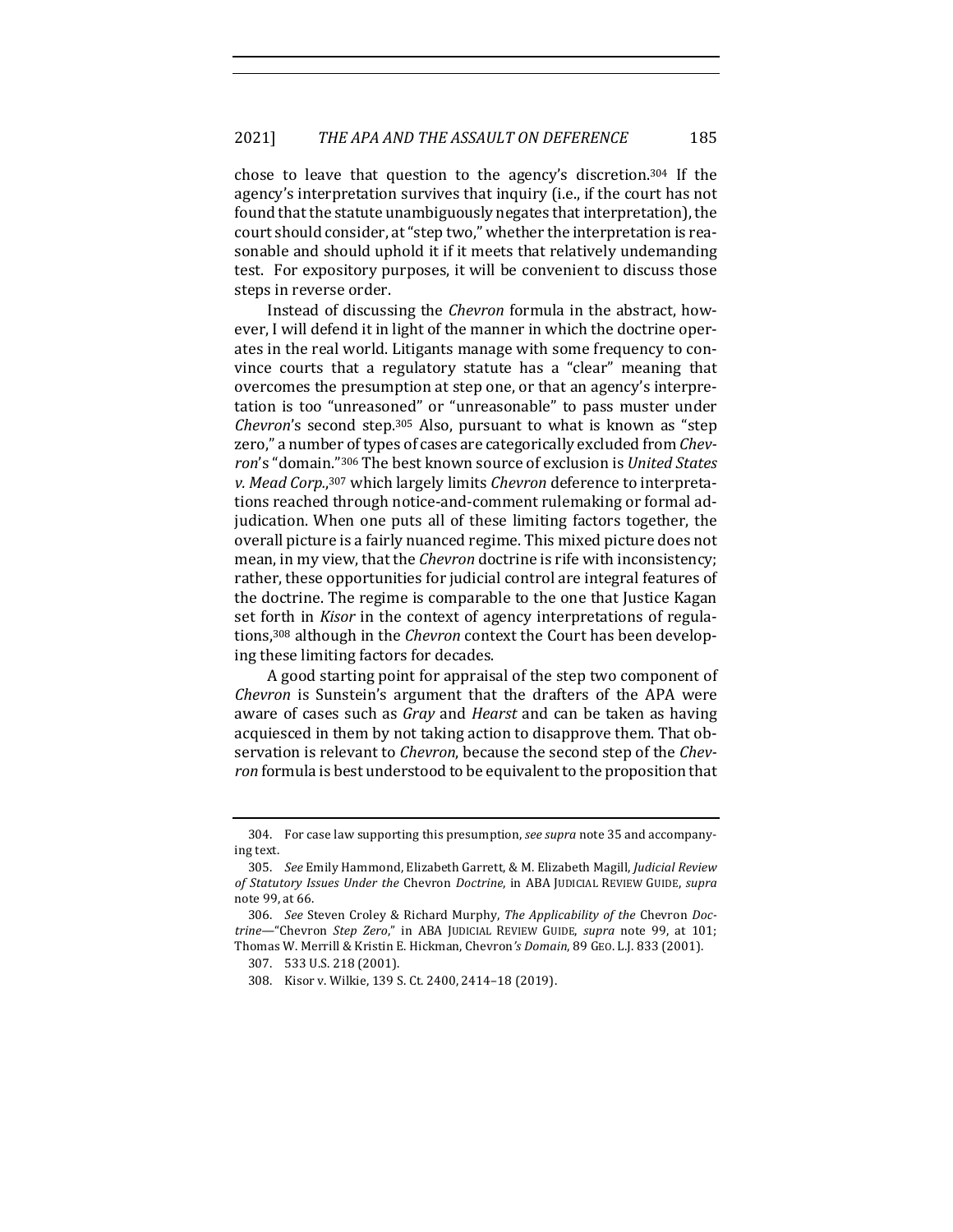questions of *law application* are primarily for the agency that administers the statute.<sup>309</sup> At various times in our history, such questions have gone by other names, such as "questions of fact" or "mixed questions of law and fact."<sup>310</sup> In our more positivist age, courts more often characterize issues of law application in terms of the review of the exercise of delegated authority. But these are essentially equivalent names for the same underlying type of issue. In this sense, one can draw a straight line from the deference prescribed in the early 1940s cases to the deference contemplated in the second step of the *Chevron* test. Indeed, in the *Chevron* opinion, Justice Stevens specifically highlighted the importance of delegation, whether express or implied.<sup>311</sup>

There should be no serious doubt about the legitimacy of deferential review in this context, because if Congress directed that the agency should decide a given issue, judicial deference is simply acquiescence in the legislature's choice. It is not inconsistent with the judicial responsibility to say what the law is, because, by virtue of the delegation itself, the law is (within reasonable limits) what the agency says it is. This theory had been articulated as far back as the era in which the APA was adopted, $312$  and it had become a salient theme in administrative law even before *Chevron* emerged as a new paradigm.<sup>313</sup> Even Justice Thomas, despite his emerging view that *Chevron* is unconstitutional, appears to accept the legitimacy of deference under these circumstances. $314$  Moreover, it is widely recognized that

313. The most influential exposition of this reasoning was set forth in Henry P. Monaghan, Marbury *and the Administrative State*, 83 COLUM. L. REV. 1, 26 (1983). For a contemporaneous, parallel treatment, see Levin, *Identifying Questions of Law*, *supra* note 66, at 16–22. For recent treatments that reach similar conclusions, see Ilan Wurman, The Specification Power, 168 U. PA. L. REV. 689, 703-06 (2020); Jonathan R. Siegel, *The Constitutional Case for Chevron Deference*, 71 VAND. L. REV. 937, 959-61 (2018); Kristin E. Hickman & Nicholas R. Bednar, Chevron's Inevitability, 85 GEO. WASH. L. REV. 1392, 1443, 1453-56 (2017).

314. Cuozzo Speed Techs., LLC v. Lee, 136 S. Ct. 2131, 2148 (2016) (Thomas, J., concurring) (noting that, despite his view that the constitutionality of *Chevron* should be reconsidered, he would join the Court's opinion because "the provision of the America Invents Act at issue contains an express and clear conferral of authority to the Patent Office to promulgate rules governing its own proceedings[,]  $\dots$  [and] by asking whether the Patent Office's preferred rule is reasonable, the Court effectively asks

<sup>309.</sup> *See* Ronald M. Levin, *The Anatomy of Chevron: Step Two Reconsidered*, 72 CHI.-KENT L. REV. 1253, 1266-69 (1997) [hereinafter Levin, *Anatomy*].

<sup>310.</sup> See, e.g., Levin, *Identifying Questions of Law*, *supra* note 66, at 9-12; Stern, supra note 173, at 95-99. I take it that Bamzai agrees with this descriptive claim, despite our disagreements about related normative issues. See supra note 188 and accompanying text.

<sup>311.</sup> *Chevron*, 467 U.S. at 843-44.

<sup>312.</sup> Stern, *supra* note 173, at 99-109.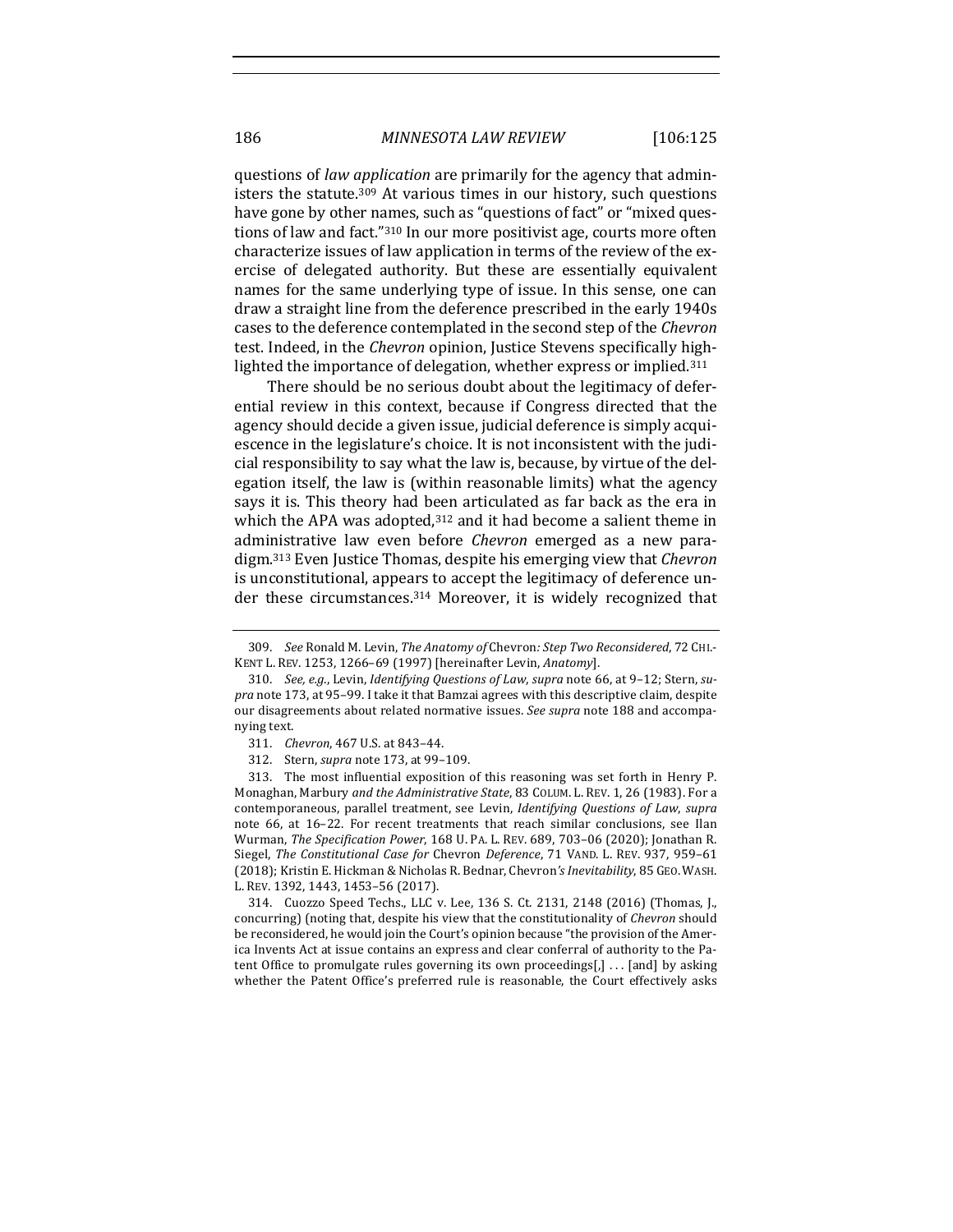*Chevron* step two is analytically similar to, and perhaps largely coextensive with, review to determine whether an action is "arbitrary, capricious [or] an abuse of discretion" under  $\S 706(2)(A)$  of the Act.<sup>315</sup> Abuse of discretion review is self-evidently deferential rather than independent (although it can be a significant source of judicial control, especially when applied with a "hard look").

The foregoing analysis is incomplete, however, because *Chevron* did more than merely acknowledge the necessary consequences of delegation. According to the prevailing interpretation, it also decided that when, at step one, a court perceives the statute to be ambiguous in relation to the precise question at issue, it should *presume* that Congress chose to leave that question to the agency's discretion.<sup>316</sup> This aspect of the test did not exist before 1984. Here the reader should recall my earlier claim that  $\S$  706 need not be read to mean that the exact rules that were prevalent in 1946 must persist indefinitely.<sup>317</sup> In that light, the question to ask about the *Chevron* presumption is not whether it is the same as the legal principles that the courts applied in 1946, but rather whether it is a reasonable extrapolation from them.

The *Chevron* regime has some similarities with the case law that prevailed at the time of the APA's enactment, but also some differences. The similarities lie in the prudential policy factors that have been commonly cited as justifications for judicial deference to administrators' views on legal issues, such as their technical expertise, experience in dealing with the subject matter, and responsibility for implementing their mandates effectively on a concrete level. Those factors were prominent in the early case law, $318$  as well as in post-APA cases prior to *Chevron*.<sup>319</sup> The Court in *Chevron* echoed these themes, although it added a focus on the agencies' political accountability.<sup>320</sup>

whether the rulemaking was arbitrary [or] capricious under  $\S 706(2)(A)$ ").

<sup>315.</sup> Levin, *Anatomy, supra* note 309, at 1267–69; Hickman & Hahn, *supra* note 26, at 656-69; Herz, *supra* note 38, at 1882-85. For case law illustrating the overlap, see Judulang v. Holder, 565 U.S. 42, 52-53 n.7 (2011) (citing Mayo Found. for Educ. & Rsch. v. United States, 562 U.S. 44, 53 (2011)); Verizon Commc'ns, Inc. v. FCC, 535 U.S. 467, 510 n.27 (2002).

<sup>316.</sup> *See supra* note 35 and accompanying text.

<sup>317.</sup> Indeed, there would have been no reason to distinguish between static and dynamic interpretations of "restatement" in 1946, because, by hypothesis, any future developments could not have been foreseen at the time.

<sup>318.</sup> *See supra* notes 203-17 and accompanying text.

<sup>319.</sup> *See* Ronald M. Levin, *Judicial Review and the Bumpers Amendment*, 1979 A.C.U.S. 565, 576–79, https://www.acus.gov/sites/default/files/ documents/Levin%20ACUS%20Bumpers%20report.pdf [https://perma.cc/UDX5 -B93N].

<sup>320.</sup> *Chevron*, 467 U.S. at 865-66.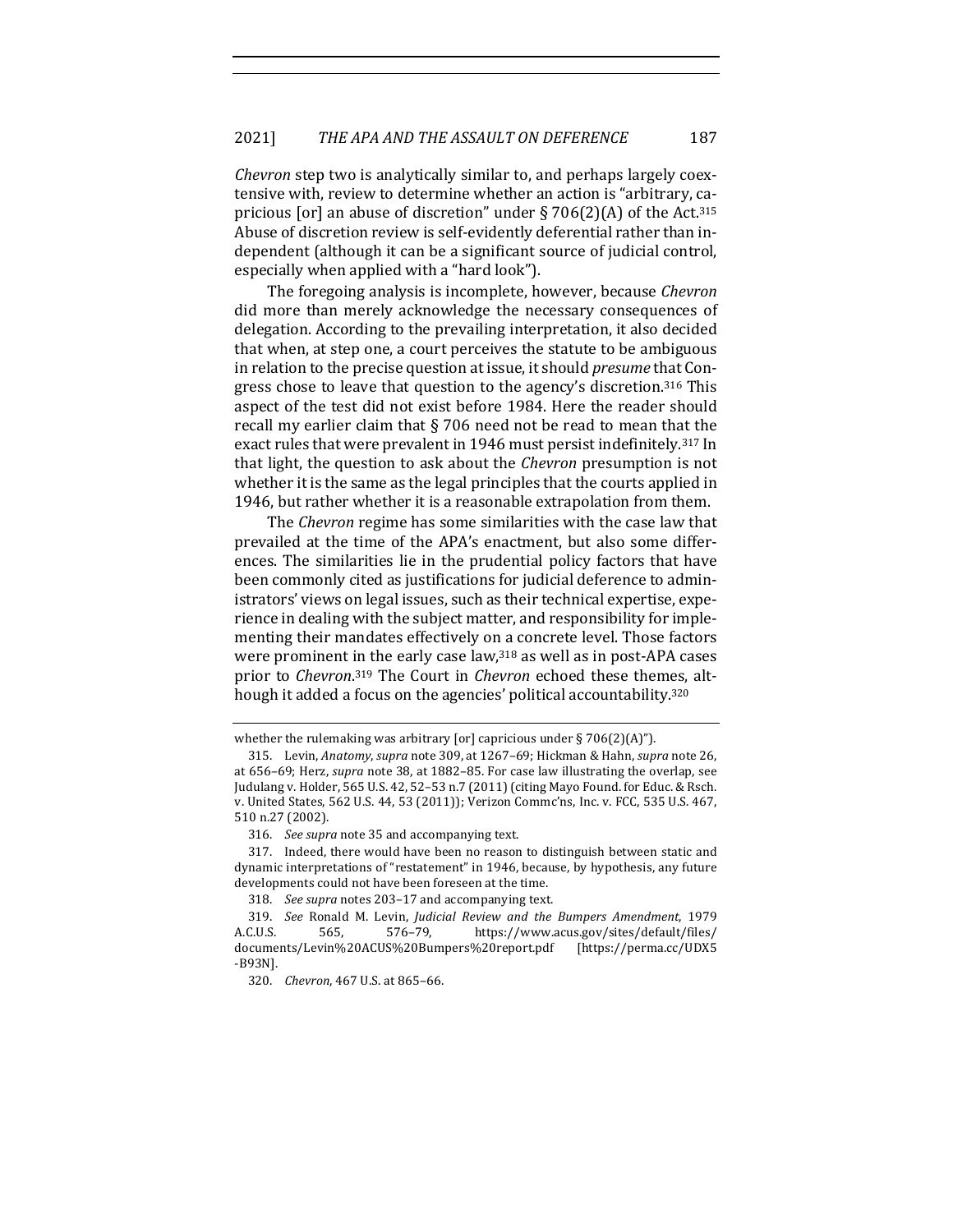On the other hand, the *Chevron* doctrine differs from its antecedents in that, instead of treating these factors merely as relevant considerations that should be taken into account along with other statutory construction arguments, it has transmuted them into a presumption or default principle. Justice Scalia has explained that choice on the basis that it makes the law in this area more predictable and consistent.<sup>321</sup> Probably it also reflects the Court's belief, during *Chevron's* ascendancy, that a relatively structured, formal approach promotes adherence to the pro-deference policies underlying the doctrine.

Although the courts' continued support for these goals in future years may be open to doubt, the fact that the doctrine is expressed as a presumption is not an anomaly within the sphere of administrative common law. The presumption is comparable to canons of statutory interpretation that the Court has adopted in many areas of the law,<sup>322</sup> including but not limited to administrative cases, such as the presumptions against retroactive or extraterritorial applications of regulatory statutes, disfavoring federal encroachments on traditional state powers, etc.323

Putting all of these considerations together—*Chevron's* nominal strong stand in favor of deference, as well as its flexibility in practical application—the net result seems to be that agency interpretations are more likely to prevail on judicial review when *Chevron* applies than when it does not, but the changes that courts have wrought in this area are essentially a matter of degree.<sup>324</sup> Thus, if the consideration that courts gave to deference factors in the 1940s could reasonably be described as falling within the meaning of "deciding" a legal

<sup>321.</sup> Scalia, *supra* note 37, at 516-17.

<sup>322.</sup> Many commentators do describe *Chevron* as essentially a canon of construction. See Hickman & Hahn, *supra* note 26, at 634-39 (collecting sources). These authors themselves believe *Chevron* can be better understood as a standard of review, see *id.* at 655, but they also say that these categories overlap, and the distinction makes no difference for most purposes. *Id.* at 615-16.

<sup>323.</sup> *See, e.g.*, Solid Waste Agency of N. Cook Cnty. v. Army Corps of Eng'rs, 531 U.S. 159, 172-73 (2001) (federalism); EEOC v. Arabian Am. Oil Co., 499 U.S. 244, 248 (1991) (extraterritoriality); Bowen v. Georgetown Univ. Hosp., 488 U.S. 204, 208 (1988) (retroactivity); Hammond et al., *supra* note 305, at 88-93; Kenneth A. Bamberger, *Normative Canons in the Review of Administrative Policymaking*, 118 YALE L.J. 64 (2008); Cass R. Sunstein, *Nondelegation Canons*, 67 U. CHI. L. REV. 315 (2000).

<sup>324.</sup> Kent Barnett & Christopher J. Walker, Chevron in the Circuit Courts, 116 MICH. L. REV. 1, 5-6 (2017) (finding, in a survey of a decades' worth of court of appeals cases, that agencies won 77.4% of the time when *Chevron* was applied, compared with a 56% win rate when *Skidmore* was applied).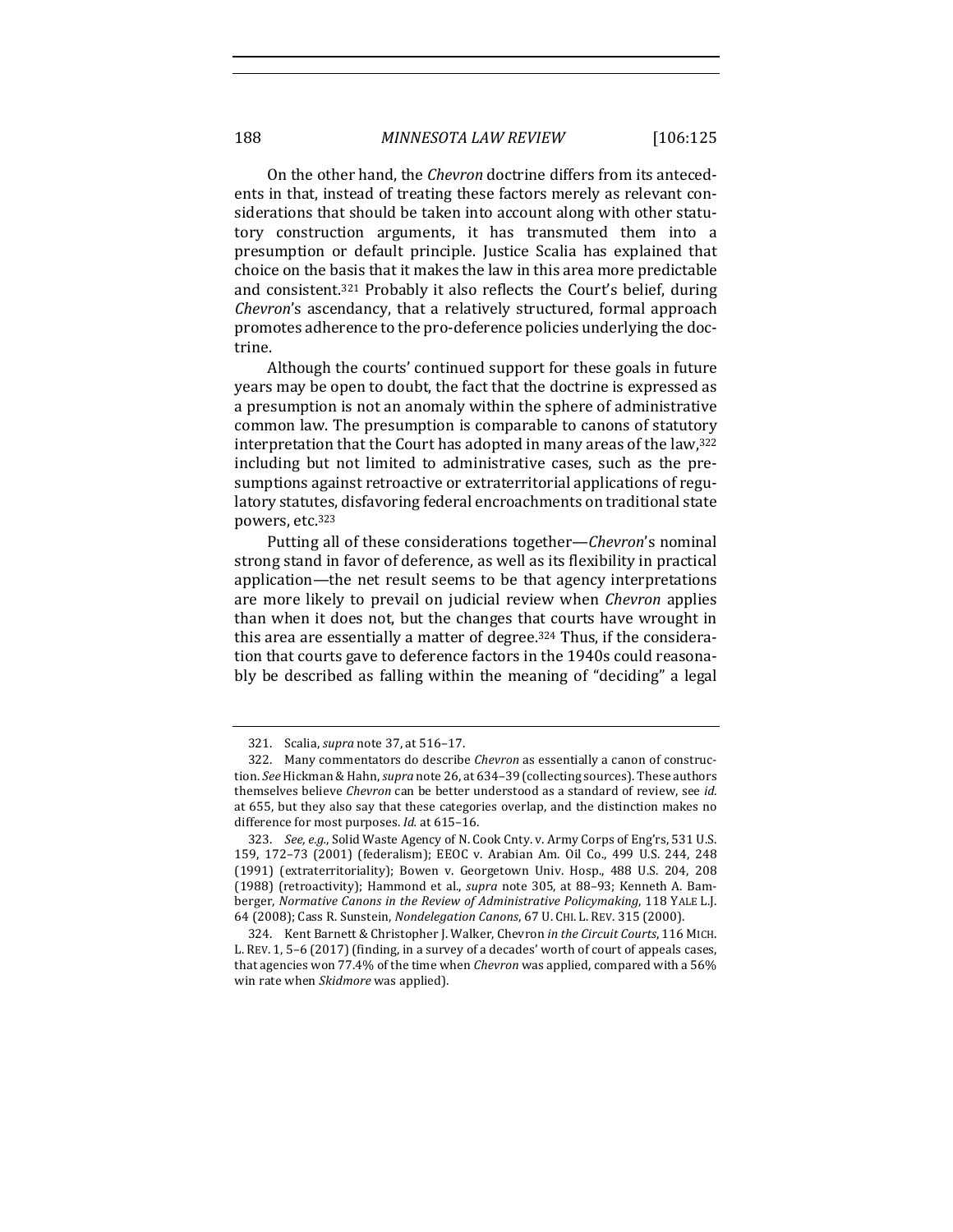question, or "determining" the meaning of a regulation, the same can be said of the manner in which courts utilize such factors today.

It can be argued, of course, that *Chevron* brings about an excessive intrusion on judicial independence, notwithstanding the qualifying factors that I have discussed above. Revisionist scholars can make a case for that proposition on the basis of our legal traditions, including constitutional values. This Article does not undertake to evaluate the doctrine on that level. My thesis here is simply that such an assertion cannot be derived from the APA.

A point to keep in mind, in connection with the broader issue of *Chevron's* validity, is that the judiciary has essentially imposed the doctrine on itself (even if it is phrased as a presumption about congressional intent). That point tends to blunt the force of the argument, advanced by Justice Thomas among others,<sup>325</sup> that *Chevron* violates the constitutional separation of powers by intruding on the exclusive province of the judiciary. It is doubtless true that *Chevron* and *Auer*, in practical operation, call for more deference to executive authority than Justice Thomas and some other jurists would individually choose to give. Surely, however, it is not unconstitutional for the Court to adopt principles of interpretation and to prescribe a framework for applying those principles. Judges are expected to adhere to that framework, but it is the Court that originated it and can modify it over time (as it indeed does). The wisdom of these principles is of course up for debate; but, because the judiciary itself is the source of the principles, I do not see their existence as an illegitimate intrusion on judicial independence. In other words, "independent judgment" does not have to mean "independent of the Court's jurisprudence on scope of review." The fact that the force and breadth of the presumption remains within the courts' control helps to explain why the Court has continued to insist that the *Chevron* test is consistent with judicial independence.326

In sum, I believe that the evolution of judicial review of legal issues under the APA falls well within the scope of administrative common lawmaking (even if nominally phrased in terms of what the Court says Congress "would expect"). What the House and Senate Judiciary

325. *See, e.g.*, Michigan v. EPA, 576 U.S. 743, 761-62 (2015) (Thomas, J., concurring); *cf.* Perez v. Mortgage Bankers Ass'n, 135 S. Ct. 1199, 1219-20 (2015) (Thomas, J., concurring in judgment) (making a similar point in the context of *Auer* deference).

<sup>326.</sup> *See supra* notes 130-133 and accompanying text.